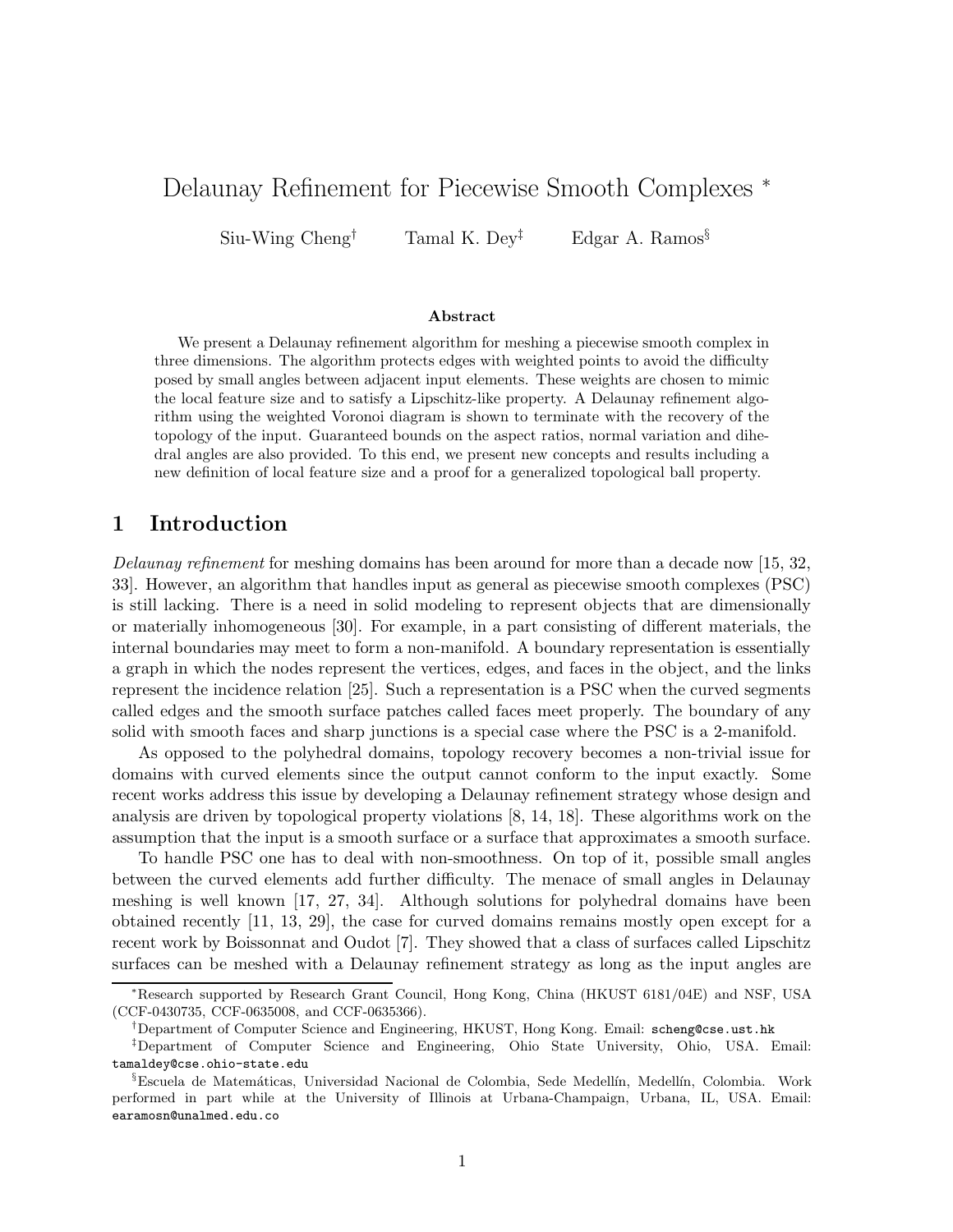sufficiently large. Unfortunately, the derived angle bound allows only a very restricted class of non-smooth surfaces and the case of PSC which includes non-manifolds remains open. Recently, Rineau and Yvinec [31] proposed a method to mesh volumes bounded by piecewise smooth surfaces under the constraint that the tangents to the surface subtend large input angles at non-smooth regions.

In this paper we present an algorithm to mesh PSC with Delaunay refinement without any constraint on input angles. One notable aspect of our algorithm is that, unlike previous approaches [7, 18], it respects the input "non-smooth features" as it meshes the input curves and vertices with 1-complexes.

One difficulty in meshing PSC stems from the fact that the usual local feature size definitions fail to provide an upper bound on the number of repeated insertions triggered by topological ball property violations. We overcome this problem by a new definition of local feature size which does not vanish on the domain. It is reminiscent of the effort in [10] where a nonvanishing local feature size is defined for compact sets in the context of surface reconstruction. Here we combine the two classical definitions, one based on the medial axis [2] and the other based on the adjacency of elements [11, 32]. The non-smooth regions are then protected by balls whose sizes and placements are guided by a simulation of a Lipschitz property. The Delaunay refinement is run on the weighted Voronoi diagram where the protecting balls are treated as weighted points. The protected curves in PSC always appear as a union of edges of the restricted weighted Delaunay triangulation. This helps the triangulations, restricted to the individual smooth surface patches, match seamlessly. It also preserves non-smooth features in the output, a concern that is important in various applications. An extended topological ball property [20] for general topological spaces is proved to claim homeomorphism between the input and output. It is noteworthy that our weighted point approach never inserts a point inside the protecting balls. This eliminates the check for point insertions inside the protecting balls as well as the exception handler for such events.

# 1.1 Notation and domain

Throughout this paper, we assume a generic intersection property that a k-manifold  $\sigma \subset \mathbb{R}^3$ ,  $0 \leq k \leq 3$ , and a j-manifold  $\sigma' \subset \mathbb{R}^3$ ,  $0 \leq j \leq 3$ , intersect (if at all) in a  $(k+j-3)$ -manifold if  $\sigma \not\subset \sigma'$  and  $\sigma' \not\subset \sigma$ . We will use both geometric and topological versions of closed balls. A geometric closed ball centered at point  $x \in \mathbb{R}^3$  with radius  $r > 0$ , is denoted as  $B(x, r)$ . We use int  $X$  and  $\text{bd }X$  to denote the interior and boundary of a topological space  $X$ , respectively. Given a complex  $\mathbb{A}$ , we use  $|\mathbb{A}|$  to denote its underlying space.

The domain  $\mathcal D$  is a PSC where each element is a compact subset of a  $C^3$ -smooth k-manifold,  $0 \leq k \leq 2$ . Each element is closed and hence contains its boundaries. We use  $\mathcal{D}_k$  to denote the subset of all k-dimensional elements.  $\mathcal{D}_0$  is a set of vertices;  $\mathcal{D}_1$  is a set of curves called 1-faces;  $\mathcal{D}_2$  is a set of surface patches called 2-faces. For  $1 \leq k \leq 2$ , we use  $\mathcal{D}_{\leq k}$  to denote  $\bigcup_{j=0}^{k} \mathcal{D}_j$ . Two elements are *adjacent* if their intersection is non-empty. Two elements  $\sigma$  and  $\tau$ are *incident* if  $\tau \subseteq \text{bd } \sigma$ .

The domain D satisfies the usual requirements for being a complex: (i) interiors of the elements are pairwise disjoint; (ii) for any  $\sigma \in \mathcal{D}$ , bd  $\sigma$  is a union of elements in  $\mathcal{D}$ ; (iii) for any  $\sigma, \tau \in \mathcal{D}$ , either  $\sigma \cap \tau = \emptyset$  or  $\sigma \cap \tau$  is a union of elements in  $\mathcal{D}$ .

For each 2-face  $\sigma$ , we assume that  $\sigma$  is part of a smooth compact surface  $\Sigma$  without boundary whose equation is given, and that  $\sigma$  is represented using the equation of  $\Sigma$  and some additional inequalities so that one can test whether a given point lies on  $\sigma$ . We also assume that bd  $\sigma$ consists of disjoint simple closed curves (no boundary points). For each 1-face  $\sigma$ , we assume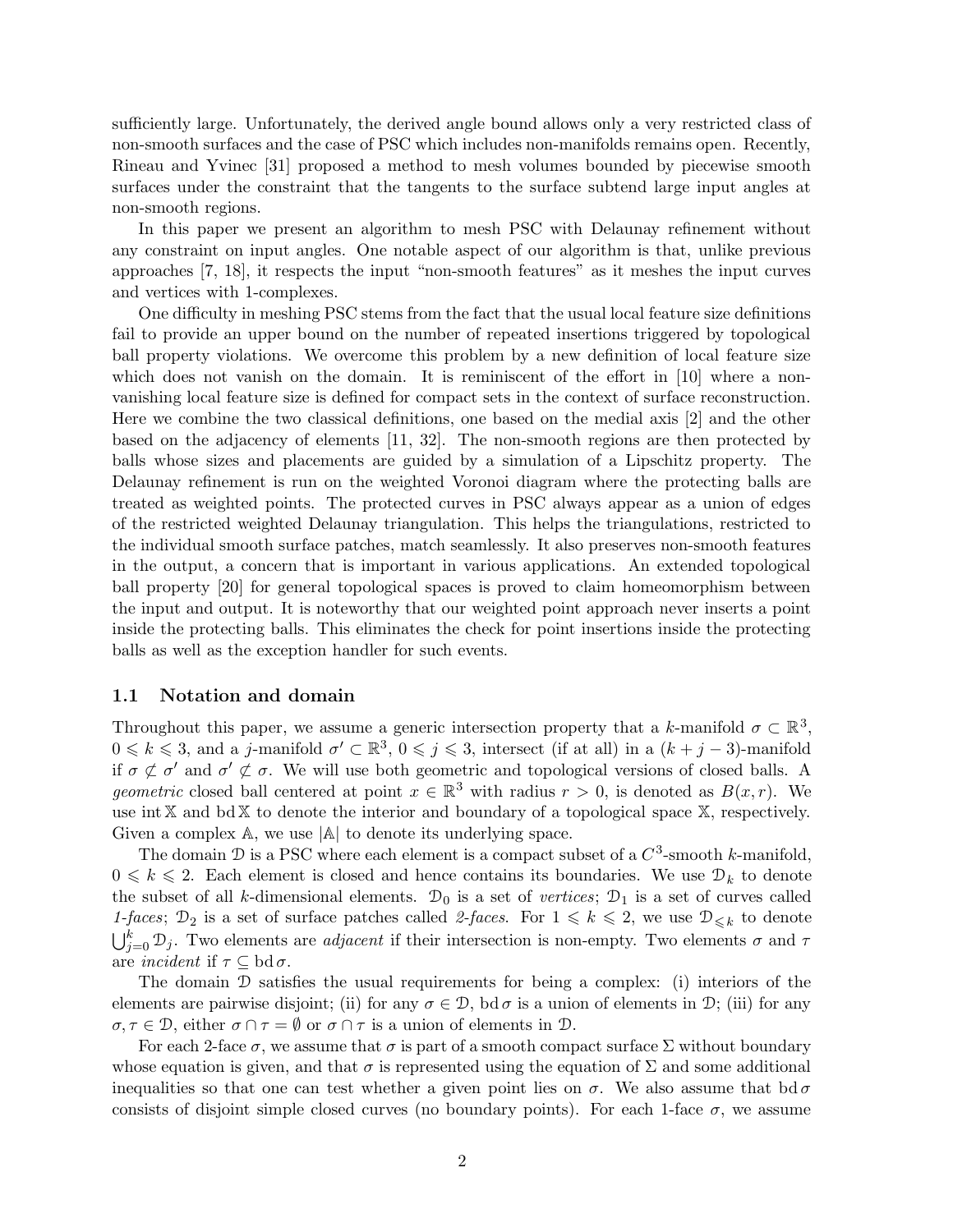that  $\sigma$  is an open curve (has boundary points) contained in the intersection of two surfaces  $\Sigma_1$ and  $\Sigma_2$  whose equations are also given, and that  $\sigma$  is represented using the equations of  $\Sigma_1$  and  $\Sigma_2$  as well as some additional inequalities so that one can test whether a given point lies on  $\sigma$ . We introduce the notation  $mani(\sigma)$ : if  $\sigma$  is a 1-face, mani $(\sigma)$  denotes  $\Sigma_1 \cap \Sigma_2$ ; if  $\sigma$  is a 2-face, mani $(\sigma)$  denotes  $\Sigma$ .

For any 2-face  $\sigma$  and for any point  $x \in \text{mani}(\sigma)$ , we use  $n_{\sigma}(x)$  to denote the unit outward normal to mani $(\sigma)$  at x. For any 1-face  $\sigma$  and for any point  $x \in \text{man}(\sigma)$ ,  $n_{\sigma}(x)$  denotes the plane orthogonal to mani $(\sigma)$  at x.

Given two non-zero vectors  $\vec{d}_1$  and  $\vec{d}_2$ , let  $\angle \vec{d}_1, \vec{d}_2$  denote the angle between them (which lies in the range  $[0, \pi]$ ). Given a 1- or 2-dimensional linear subset L in an Euclidean space and the vector  $\vec{d}$ , let ∠ $\vec{d}$ , L denote the non-obtuse angle between  $\vec{d}$  and the support line/plane of L. Similarly, given  $L_1$  and  $L_2$  where  $L_i$  is a 1- or 2-dimensional linear subset of an Euclidean space, let  $\angle L_1, L_2$  denote the non-obtuse angle between the support line/plane of  $L_1$  and the support line/plane of  $L_2$ .

Notice that our definition of PSC disallows certain kinds of surfaces such as cones or nonorientable surfaces since they cannot be extended to a smooth surface without boundary. Although we have not included three dimensional faces in the PSC definition, our algorithm can be extended to handle such a PSC using an approach similar to [28, 31]. We avoid them for saving further technicalities and analysis.

Various data structures have been proposed in the computer-aided design literature in order to capture the combinatorial structure of non-manifold solid models; for example, see [9, 21, 25]. Any of these data structures can be used to represent our input PSC with each element tagged with the corresponding equations. It is popular for surfaces to be represented parametrically by rational functions in computer aided design (e.g., NURBS). Given such a representation, we can first implicitize the surfaces using the algorithm by Manocha and Canny [24] and then run our meshing algorithm.

### 1.2 Overview

Our strategy is to run Delaunay refinement as long as the topology of the domain is not recovered. Such a strategy was used to mesh smooth surfaces [14] where each insertion was triggered by a violation of topological ball property [20] (TBP). First of all, we cannot use the TBP for manifolds here since we are dealing with PSC. It turns out that the extended topological ball property which can ensure topology recovery for PSC [20] requires TBP for each element in D. One may drive the refinement with the violation of the extended TBP, but the possible presence of small angles in the input causes difficulty. As a remedy, we protect the vertices and 1-faces with some geometric balls so that no point is inserted in these protecting balls. Such a protection strategy made the Delaunay refinement possible for polyhedral domains with small angles [11, 13, 29]. However, placing the protecting balls of appropriate size seems to be far more difficult in the case of PSC. Once the balls are computed, we treat them as weighted points which brings the weighted Voronoi and weighted Delaunay diagrams into picture.

For a weighted point set  $S \subset \mathbb{R}^3$ , let Vor S and Del S denote the weighted Voronoi diagram and the weighted Delaunay triangulation of  $S$ , respectively. Vor  $S$  and Del  $S$  are cell complexes, where each k-face in Vor S is a k-polytope and each k-face in Del S is a k-simplex. Each k-face in Vor S is dual to a  $(3 - k)$ -face in Del S and vice versa. We say that S has the TBP for an element in  $\mathcal{D}_i$  if this element intersects any k-face in Vor S in either an empty set or a closed topological ball of dimension  $(i + k - 3)$ .

If an element in the domain does not satisfy the TBP, our algorithm detects it and computes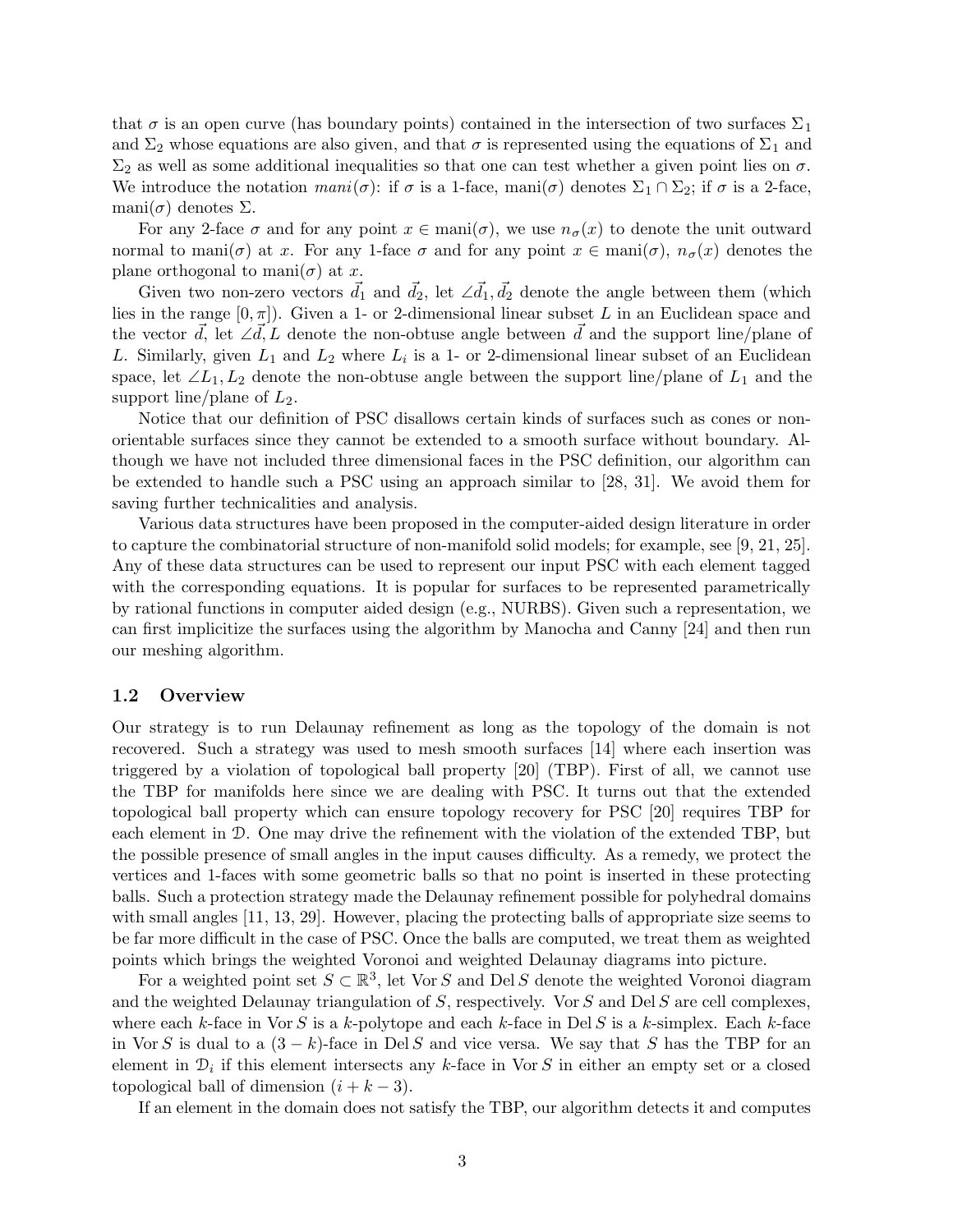a point far away from all other existing points. At termination, which is guaranteed by a standard packing argument, S has the TBP for each element in D.

The entire analysis and the crucial step of ball protection needs a feature size definition which is 1-Lipschitz and non-zero everywhere. We achieve it by a non-trivial combination of the local feature sizes defined for polyhedral domains and smooth surfaces.

#### 1.3 Background results

We state a few technical results whose proofs are deferred to Appendix A.

**Lemma 1.1** Let E be the set of elements in D containing a point x. Let  $B(x, r)$  be a ball such that for any  $\sigma \in E$ ,  $B(x,r) \cap \text{mani}(\sigma)$  is a closed ball of dimension  $\dim(\sigma)$ . Then, for any  $\sigma \in E$ ,

- (i) if  $\sigma$  is a 1-face,  $B(x, r) \cap \sigma$  is an open curve (topological interval);
- (ii) if  $\sigma$  is a 2-face and every 1-face of  $\sigma$  intersecting  $B(x,r)$  contains x, then  $B(x,r) \cap \sigma$  is a topological disk.

**Lemma 1.2** Let  $\sigma$  be a 2-face. Let  $B(x,r)$  be a ball for some point  $x \in \text{mani}(\sigma)$  such that for any point  $z \in B(x,r) \cap \text{man}(\sigma)$ ,  $\angle n_{\sigma}(x), n_{\sigma}(z) < \theta$  for some  $\theta \leq \pi/8$ . Let  $B \subset B(x,r)$ be a ball centered at a point  $y \in B(x,r) \cap \text{mani}(\sigma)$ . For any plane H containing y such that  $\angle n_{\sigma}(x), H < \theta, H \cap B \cap \text{mani}(\sigma)$  is an open curve.

**Lemma 1.3** Let  $\sigma$  be a 1- or 2-face. Let  $B(x, r)$  be a ball for some point  $x \in \text{mani}(\sigma)$  such that for any point  $z \in B(x,r) \cap \text{mani}(\sigma)$ ,  $\angle n_{\sigma}(x), n_{\sigma}(z) < \theta$  for some  $\theta < \pi/2$ .

- (i) If  $\sigma$  is a 1-face and  $B(x, r) \cap \text{mani}(\sigma)$  is connected, then for any points  $y, z \in B(x, r) \cap$ mani $(\sigma)$ ,  $\angle n_{\sigma}(x)$ ,  $yz > \pi/2 - \theta$ .
- (ii) If  $\sigma$  is a 2-face,  $\theta \le \pi/8$  and  $B(x, \frac{1}{3}r) \cap \text{mani}(\sigma)$  is connected, then for any points  $y, z \in$  $B(x, \frac{1}{3}r) \cap \text{mani}(\sigma)$ ,  $\angle n_{\sigma}(x), yz > \pi/2 - \theta$ .

# 2 Feature size

We propose a definition of local feature size for PSC and establish several geometrical and topological properties. The local feature size and the properties will be useful in analyzing our meshing algorithm. As in the case of meshing smooth closed surfaces, it is hard to compute the local feature size at points in a PSC. Therefore, we propose a computable alternative for points on 1-faces. Our algorithm uses this computable alternative to construct balls to protect the vertices and 1-faces before running Delaunay refinement.

#### 2.1 Local feature size

For any point x on an element  $\sigma \in \mathcal{D}$ , define  $m_{\sigma}(x)$  to be the distance between x and the medial axis of mani $(\sigma)$ . Take  $m_{\sigma}(x) = \infty$  if  $\sigma$  is a vertex. It is well-known that  $m_{\sigma}$  is 1-Lipschitz, i.e., for any points  $x, y \in \sigma$ ,  $m_{\sigma}(x) \leq m_{\sigma}(y) + ||x - y||$ . Define  $m(x) = \min\{m_{\sigma}(x) : x \in \sigma\}$ . Notice that m may not be continuous. For example, for a 2-face  $\sigma$ , only the medial axis of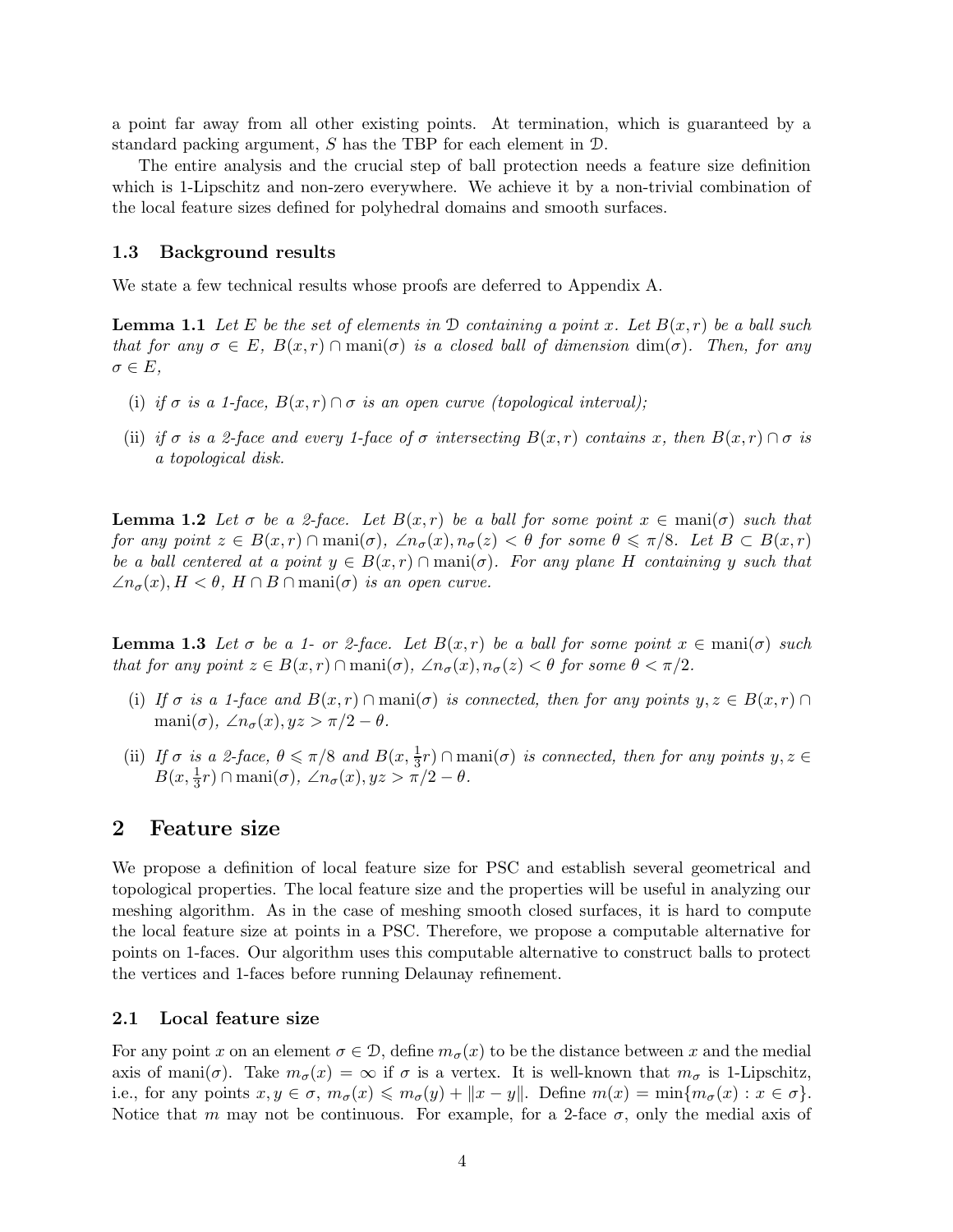mani( $\sigma$ ) contributes to  $m(x)$  when  $x \in \text{int } \sigma$ , but more than one medial axis may contribute to  $m(x)$  when  $x \in \text{bd } \sigma$ . We also employ the *local gap size g(x)* used in [11] to deal with small input angles: for any point  $x \in [D], g(x)$  is the minimum  $r > 0$  such that  $B(x,r)$  intersects two elements of  $\mathcal{D}_{\leq 2}$ , one of which does not contain x.

**Definition 2.1** For any point  $x \in |\mathcal{D}|$ , define  $f(x) = \min\{m(x), g(x)\}.$ 

**Lemma 2.1** For any 1- or 2-face  $\sigma$ , the following properties hold.

- (i) For any point  $x \in \sigma$ ,
	- (a) if B is a ball tangent to mani $(\sigma)$  at x and radius(B)  $\lt f(x)$ , then  $\sigma \cap \text{int } B = \emptyset$ ;
	- (b) if  $r < f(x)$ , then  $B(x,r) \cap \text{mani}(\sigma)$  and  $B(x,r) \cap \sigma$  are closed balls of dimension  $\dim(\sigma)$ .
- (ii) For any points  $x, y \in \text{mani}(\sigma)$ , if  $||x-y|| \leq \mu f(x)$  for some  $\mu \leq 1/3$ , then  $\angle n_{\sigma}(x), n_{\sigma}(y) \leq \mu f(x)$  $\mu/(1-\mu)$ .

*Proof.* Because  $f(x) \leq m_{\sigma}(x)$ , (i)(a) follows from standard results in the theory of  $\varepsilon$ sampling [19]. Since  $r < f(x) \leq m(x)$ , it is known that  $B(x,r) \cap \text{mani}(\tau)$  is a closed ball of dimension dim( $\tau$ ) for all faces  $\tau$  containing x [19]. Coupled with the fact that  $r < f(x) \leq g(x)$ , Lemma 1.1 can be invoked to imply (i)(b). Since  $f(x) \leq m_\sigma(x)$ , (ii) follows from the standard normal variation result; see [4]. ▣

The function f is not continuous because m and g may not be continuous. The value of  $m(x)$  may change discontinuously when a point x moves from a 2-face to an adjacent 1-face because the distance to the medial axis of the 1-face suddenly enters into the minimization in the definition of  $m(x)$ . If a point x moves from a 1- or 2-face to an adjacent face of lower dimension, the value of  $g(x)$  approaches zero by definition. This makes g discontinuous because  $g(x)$  is strictly positive at the 0-faces. Still, f, g and m are 1-Lipschitz in a restricted sense.

**Lemma 2.2** For any  $\sigma \in \mathcal{D}$ , the functions f, g and m are 1-Lipschitz over int  $\sigma$ .

*Proof.* The lemma is trivial for the vertices of D. Let  $\sigma$  be a 1- or 2-face. Take any two points  $x, y \in \text{int } \sigma$ . Since  $x, y \in \text{int } \sigma$ , they belong to the same set of elements of D which we denote as E. So  $m(y)+\|x-y\|=\min_{\tau\in E}\{m_{\tau}(y)+\|x-y\|\}\geqslant \min_{\tau\in E}m_{\tau}(x)=m(x)$ , proving that m is 1-Lipschitz over int  $\sigma$ . By definition,  $B(y, g(y))$  intersects another element  $\tau$  not containing y. Since  $B(y, g(y))$  is contained inside  $B(x, r)$ , where  $r = ||x - y|| + g(y)$ ,  $B(x, r)$  intersects both  $\sigma$  and  $\tau$ . As  $x \in \text{int } \sigma$ ,  $x \notin \tau$ . It follows that  $g(x) \leqslant r = g(y) + ||x - y||$ , proving that g is 1-Lipschitz over int  $\sigma$ . Finally,  $f(y) + ||x - y|| = \min\{m(y) + ||x - y||, g(y) + ||x - y||\} \ge \min\{m(x), a(x)\} = f(x)$ . So f is 1-Lipschitz over int  $\sigma$ .  $\min\{m(x), g(x)\} = f(x)$ . So f is 1-Lipschitz over int  $\sigma$ .

The function f is close to being a local feature size function for  $\mathcal{D}$ . It blends the definition of local feature sizes of closed surfaces, which are used in meshing smooth surfaces [8, 14], and the definition of local gap sizes of polyhedral domains, which are used in polyhedral meshing [11, 17] in the presence of small angles. The blending enables us to take care of both types of geometries in  $\mathcal{D}$ : smooth surfaces meeting sharply at vertices and curves. The problem is that f is only 1-Lipschitz within the interior of an element in D. As a remedy, we propagate the value of f from  $bd |\mathcal{D}_i|$  to int $|\mathcal{D}_i|$  in order to define our local feature size function. We introduce a parameter  $\delta \in (0,1)$  to control the extent of the propagation. The local feature size function  $lfs_\delta: |\mathcal{D}| \to \mathbb{R}$  is defined as follows.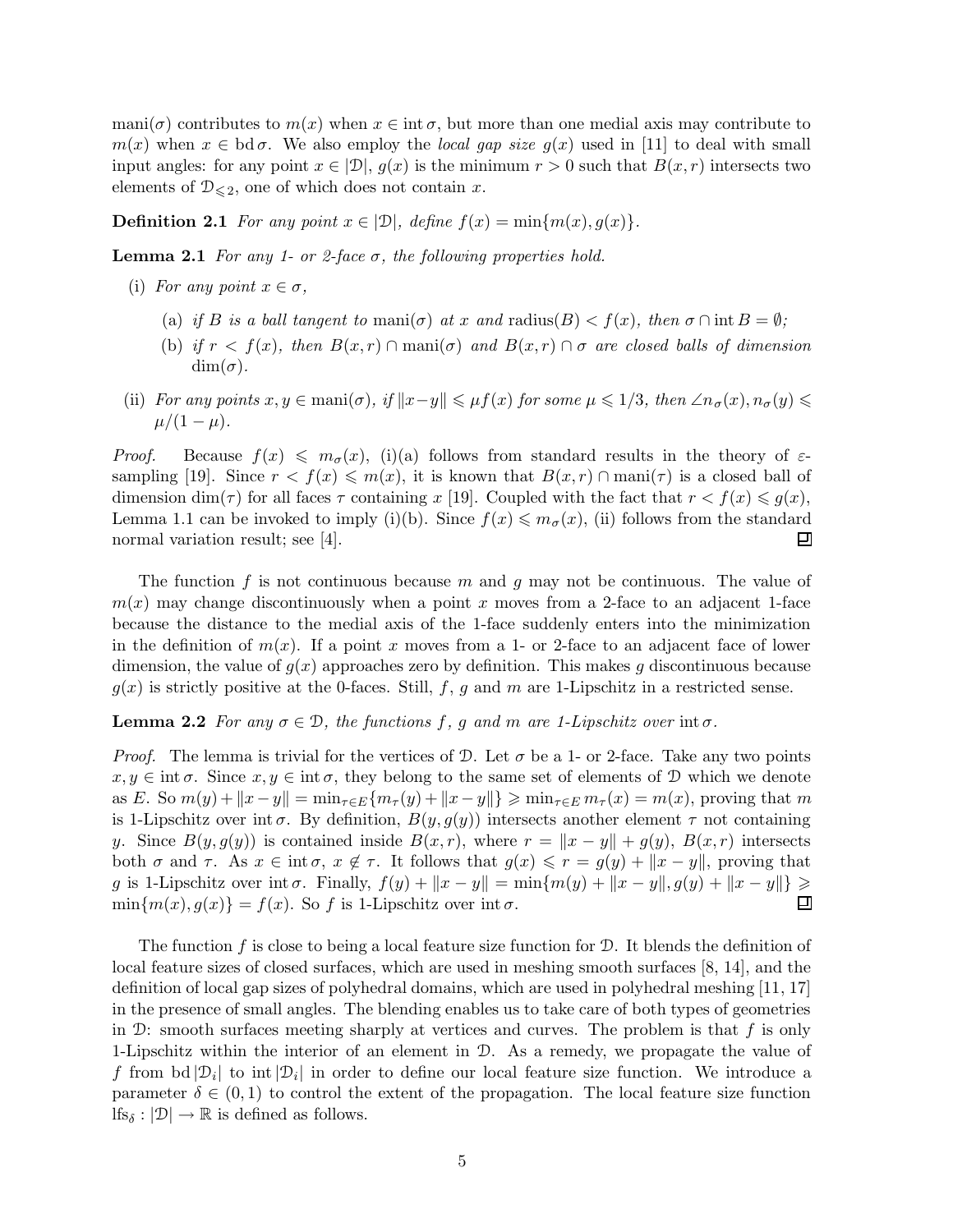**Definition 2.2** For any  $\delta \in (0,1]$  and for any point  $x \in [D]$ ,

$$
\mathrm{lfs}_{\delta}(x) = \begin{cases} \delta f(x) & \text{if } x \in |\mathcal{D}_0|, \\ \max\{\delta f(x), \max_{y \in \mathrm{bd } \sigma} \{\delta f(y) - ||x - y||\}\} & \text{if } x \in \mathrm{int } \sigma \text{ for some } \sigma \in \mathcal{D}_1 \cup \mathcal{D}_2. \end{cases}
$$

Roughly speaking, we design lfs<sub>δ</sub>(x) so that if x lies on a face  $\sigma$  and is sufficiently far away from bd  $\sigma$ , lfs<sub> $\delta(x)$ </sub> is equal to  $\delta f(x)$ . Indeed, if  $||x - y|| < \delta f(y)$  for some point  $y \in \text{bd } \sigma$ , then  $\delta f(y) - ||x - y|| > 0$  and so it is possible for lfs<sub>δ</sub>(x) to be equal to max<sub>y∈bd σ</sub>{ $\delta f(y) - ||x - y||$ }. On the other hand, if  $||x - y|| \geq \delta f(y)$  for any point  $y \in \text{bd }\sigma$ ,  $\max_{y \in \text{bd }\sigma} {\delta f(y) - ||x - y||}$  is non-positive and so lfs<sub>δ</sub>(x) =  $\delta f(x)$ . The maximization max<sub>y∈bd σ</sub>{ $\delta f(y) - ||x-y||$ } is employed in the definition to help making  $lfs_\delta 1$ -Lipschitz. Similar maximizations and minimizations have been used before in obtaining Lipschitz functions [1, 22, 36]. The next result shows that lfs<sub>δ</sub> is indeed 1-Lipschitz.

#### **Lemma 2.3** lfs<sub>δ</sub> is 1-Lipschitz.

*Proof.* Take any points  $x, y \in [D]$ . Let  $\sigma_x$  and  $\sigma_y$  be the elements of D such that  $x \in \text{int } \sigma_x$ and  $y \in \text{int } \sigma_y$ . (When x is a vertex,  $x = \sigma_x$ . The same is true for y.)

Suppose that  $y \in \sigma_x$ . So  $\sigma_y = \sigma_x$  or  $\sigma_y \subset \text{bd } \sigma_x$ . We claim that  $\text{lf}_\delta(x) \geq \delta f(y) - ||x - y||$ : if  $y \in \text{bd }\sigma_x, \text{lf}_\delta(x) \geq \delta f(y)-\|x-y\|$  by definition; if  $y \in \text{int }\sigma_x, \text{lf}_\delta(x) \geq \delta f(x) > \delta f(y)-\|x-y\|$ by Lemma 2.2. By our claim, if  $lfs_{\delta}(y) = \delta f(y)$ , we have  $lfs_{\delta}(x) \geq lfs_{\delta}(y) - ||x - y||$ . Otherwise,  $\text{lf}_\delta(y) = \delta f(z) - \|y - z\|$  for some point  $z \in \text{bd } \sigma_y \subseteq \text{bd } \sigma_x$ . By definition,  $\text{lf}_\delta(x) \geq \delta f(z)$  $||x - z|| \geq \delta f(z) - ||y - z|| - ||x - y|| = \text{lfs}_{\delta}(y) - ||x - y||.$ 

Suppose that  $y \notin \sigma_x$ . By definition,  $\text{If}_\delta(y) = \delta f(z) - ||y - z||$  for some point  $z \in \sigma_y$ . If  $z \notin \sigma_x$ ,  $||x-z|| \ge g(z)$  and so  $\text{lfs}_{\delta}(y) \le g(z)-||y-z|| \le ||x-z||-||y-z|| \le ||x-y|| < \text{lfs}_{\delta}(x)+||x-y||.$ If  $z \in \sigma_x$ , we have proved in the previous paragraph that  $\text{If}_\delta(x) \geq \text{If}_\delta(z) - ||x - z||$ . So  $\text{If}_\delta(y) = \delta f(z) - ||y - z|| \leq \text{If}_\delta(z) - ||y - z|| \leq \text{If}_\delta(x) + ||x - z|| - ||y - z|| \leq \text{If}_\delta(x) + ||x - y||$ .  $\Box$  $\text{lfs}_{\delta}(y) = \delta f(z)-\|y-z\| \leqslant \text{lfs}_{\delta}(z)-\|y-z\| \leqslant \text{lfs}_{\delta}(x)+\|x-z\|-\|y-z\| \leqslant \text{lfs}_{\delta}(x)+\|x-y\|.$ 

The next result shows that the properties in Lemma 2.1 hold for lfs<sub>δ</sub> as well.

#### **Lemma 2.4** Lemma 2.1 holds with f replaced by  $\text{lfs}_{\delta}$ .

*Proof.* Take a point x on a 1- or 2-face  $\sigma$ . By definition, lfs<sub>δ</sub>(x) =  $\delta f(y) - ||x - y||$  for some  $y \in \sigma$ . So  $\text{If}_\delta(x) \leq \delta m_\sigma(y) - \|x - y\| \leq m_\sigma(x)$ . Then, standard results in  $\varepsilon$ -sampling imply that Lemma 2.1 (i)(a) and (ii) hold for lfs<sub>δ</sub>. Take any  $r < \text{lfs}_{\delta}(x)$ . Since  $\text{lf}_{\delta_{\delta}}(x) \leqslant m_{\sigma}(x)$ , then  $B(x, r) \cap \text{man}(\sigma)$  is a closed ball of dimension  $\dim(\sigma)$  [6, 19]. It remains to show that  $B(x, r) \cap \sigma$  is also a closed ball of dimension dim( $\sigma$ ).

If  $\sigma$  is a 1-face, the endpoints of  $\sigma$  split  $B(x, r) \cap \text{mani}(\sigma)$  into at most three subcurves, one of which is  $B(x, r) \cap \sigma$ .

Suppose that  $\sigma$  is a 2-face. If int  $B(x, r)$  avoids bd  $\sigma$ ,  $B(x, r) \cap \sigma = B(x, r) \cap \text{mani}(\sigma)$  and we are done. Suppose that  $\text{int } B(x, r)$  intersects  $\text{bd } \sigma$ . Then,  $\text{lf}_\delta(x) = \delta f(y) - \|x - y\|$  for some point  $y \in \text{bd } \sigma$  because if  $x \in \text{int } \sigma$  and  $\text{lf}_\delta(x) = \delta f(x)$ ,  $B(x, r)$  would avoid  $\text{bd } \sigma$  as  $f(x) \leq g(x)$ . So  $B(x,r) \subset B(y,\delta f(y))$ . Let E be the set of 1-faces in bd $\sigma$  containing y. We have  $|E| = 1$  when y is in the interior of a 1-face and  $|E| = 2$  when y is the common endpoint of two 1-faces in bd  $\sigma$ . Since  $f(y) \leq g(y)$  and  $f(y) \leq m(y)$ , we know that:

- (1)  $B(y, \delta f(y))$  avoids any 1-face in bd $\sigma$  that does not belong to E; so does  $B(x, r)$ .
- (2)  $B(y,\delta f(y))$  avoids the medial axis of mani( $\tau$ ) for each  $\tau \in E$ ; so does  $B(x,r)$ .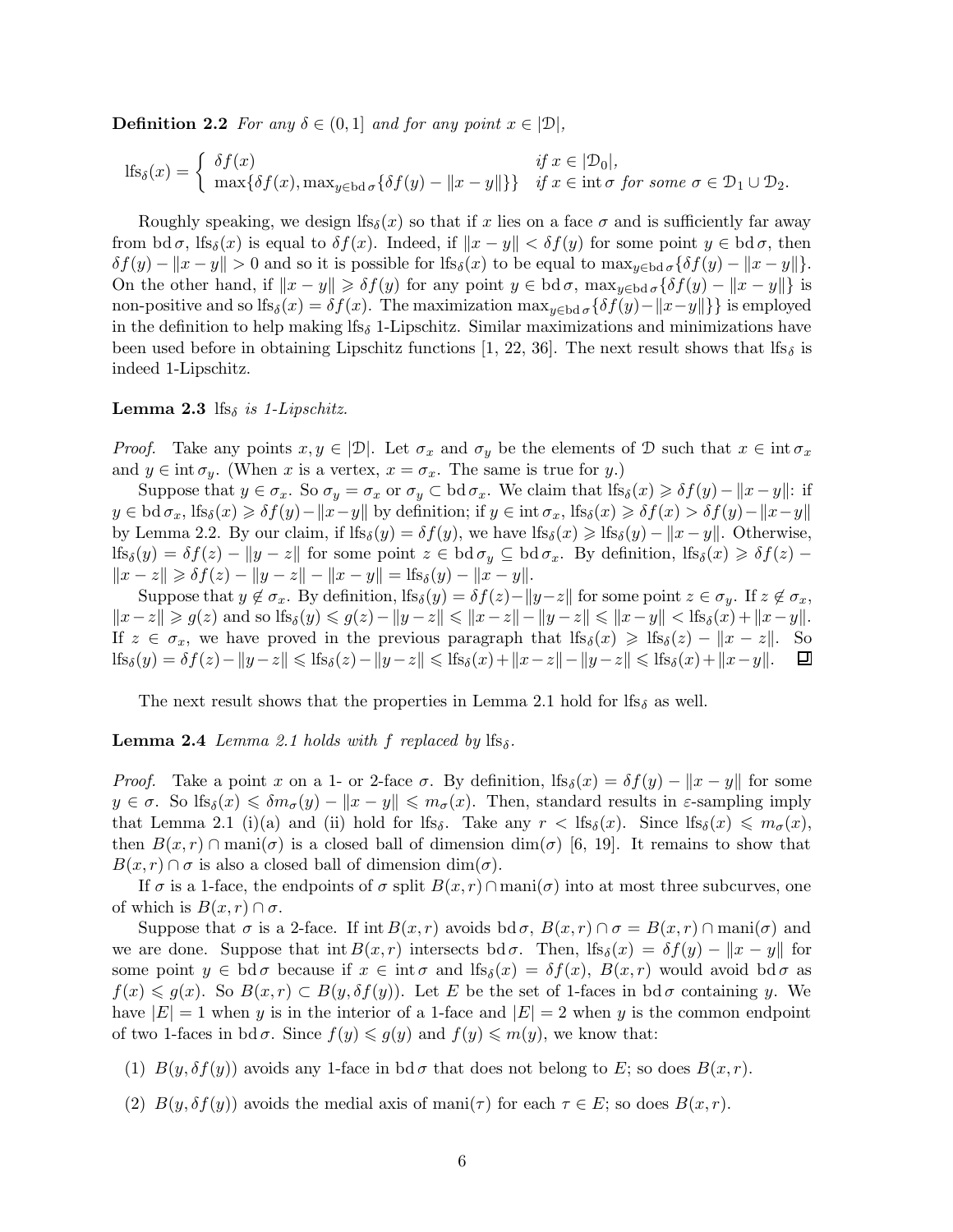By (2), it is known that  $B(x, r) \cap \text{man}(\tau)$  is an open curve for each  $\tau \in E$ .

If E contains only one 1-face  $\tau$ , then  $y \in \text{int }\tau$ . Since  $f(y) \leq g(y)$ ,  $B(y, \delta f(y))$  avoids the endpoints of  $\tau$ . So does  $B(x, r)$ . Thus,  $B(x, r) \cap \tau = B(x, r) \cap \text{mani}(\tau)$ , i.e., an open curve, and it splits  $B(x, r) \cap \text{mani}(\sigma)$  into two topological disks, one of which is  $B(x, r) \cap \sigma$ .

If E contains two 1-faces  $\tau_1$  and  $\tau_2$ , y is a common endpoint of  $\tau_1$  and  $\tau_2$ . Again, both  $B(y,\delta f(y))$  and  $B(x,r)$  avoid the other endpoints of  $\tau_1$  and  $\tau_2$ . If  $y \in B(x,r)$ ,  $B(x,r) \cap \tau_1$  concatenates with  $B(x, r) \cap \tau_2$  to form an open curve. This open curve splits  $B(x, r) \cap \text{mani}(\sigma)$  into two topological disks, one of which is  $B(x, r) \cap \sigma$ . If  $y \notin B(x, r)$ ,  $B(x, r) \cap \tau_i = B(x, r) \cap \text{mani}(\tau_i)$ for  $i \in \{1,2\}$ . These two open curves are disjoint and they split  $B(x,r) \cap \text{mani}(\sigma)$  into three topological disks, one of which is  $B(x,r) \cap \sigma$ . topological disks, one of which is  $B(x, r) \cap \sigma$ .

Notice that lfs<sub>δ</sub> is actually  $\delta$ -Lipschitz at points that are away from the element boundaries in D. However, when a point x is close to some element boundary,  $\text{lf}_\delta(x)$  becomes 1-Lipschitz by construction. The parameterized propagation of the value of f from boundaries matches well with our algorithmic strategy to protect the vertices and 1-faces with balls. We will see that  $\delta$  is related to the radii of these protecting balls.

#### 2.2 A computable alternative

It would be ideal if we can compute lfs<sub>δ</sub>(x) for any point  $x \in [D]$ . Doing so requires computing  $m(x)$  which in turn requires computing the medial axis of smooth surfaces and curves. This is a challenging problem by itself. We face a greater problem because of the maximization over bd  $|\mathcal{D}_i|$  used in defining lfs<sub>δ</sub>.

We propose to compute a function  $f_{\omega}: |\mathcal{D}_{\leq 1}| \to \mathbb{R}$  for a parameter  $\omega \in (0,1)$ . The value  $f_{\omega}(x)$  enjoys several nice features of  $lfs_{\delta}(x)$  and it is good enough for our purpose. For example, we will see that if  $\delta \leq \omega$ ,  $\text{If}_{\delta}(x) \leq \text{f}_{\omega}(x)$  for the points  $x \in |\mathcal{D}_{\leq 1}|$  that we are interested in. This makes  $f_{\omega}$  appropriate for defining the radii of protecting balls covering  $|\mathcal{D}_{\leq 1}|$ , i.e., points outside the protecting balls are at distances at least local feature sizes away from  $|\mathcal{D}_{\leq 1}|$ .

Let x be a point in some 1-face. First, for any 1- or 2-face  $\sigma$  containing x, define  $\sigma_{x,\omega} = \{y \in$ mani( $\sigma$ ) : cos( $\angle n_{\sigma}(x), n_{\sigma}(y)$ ) = cos $\omega$ . The distance between x and  $\sigma_{x,\omega}$  is the  $\omega$ -deviation radius of x with respect to  $\sigma$ . We define  $d_{\omega}(x)$  to be the minimum of the  $\omega$ -deviation radii of x over all faces containing x. Second, we define  $b(x)$  to be the largest value such that for any  $r < b(x), B(x,r) \cap \text{mani}(\sigma)$  is a closed ball for any 1- or 2-face  $\sigma$  containing x.

**Definition 2.3** For any point  $x \in |\mathcal{D}_{\leq 1}|$ , define  $f_{\omega}(x) = \min\{d_{\omega}(x), g(x), b(x)\}.$ 

The function  $f_{\omega}$  satisfies the following properties.

Lemma 2.5 Let  $\omega \in (0, \frac{\pi}{8})$  $\frac{\pi}{8}$ ).

- (i) For any point  $x \in |\mathcal{D}_1|$ ,  $f_\omega(x) \in \left[\frac{\omega}{2}\right]$  $\frac{\omega}{2}f(x), g(x)$ .
- (ii) For any 1- or 2-face  $\sigma$ ,
	- (a) for any points  $x, y \in \text{mani}(\sigma)$  such that  $||x y|| < f_{\omega}(x), \angle n_{\sigma}(x), n_{\sigma}(y) < \omega;$
	- (b) for any point  $x \in \sigma$  and for any  $r < f_{\omega}(x)$ ,  $B(x,r) \cap \text{mani}(\sigma)$  and  $B(x,r) \cap \sigma$  are closed balls of dimension  $\dim(\sigma)$ .
- (iii) For any 1-face  $\sigma$  and for any points  $x, y, z \in \text{mani}(\sigma)$  such that  $y, z \in B(x, r)$  for some  $r < f_{\omega}(x)$ , one has  $\angle n_{\sigma}(x), yz > \pi/2 - \omega$ .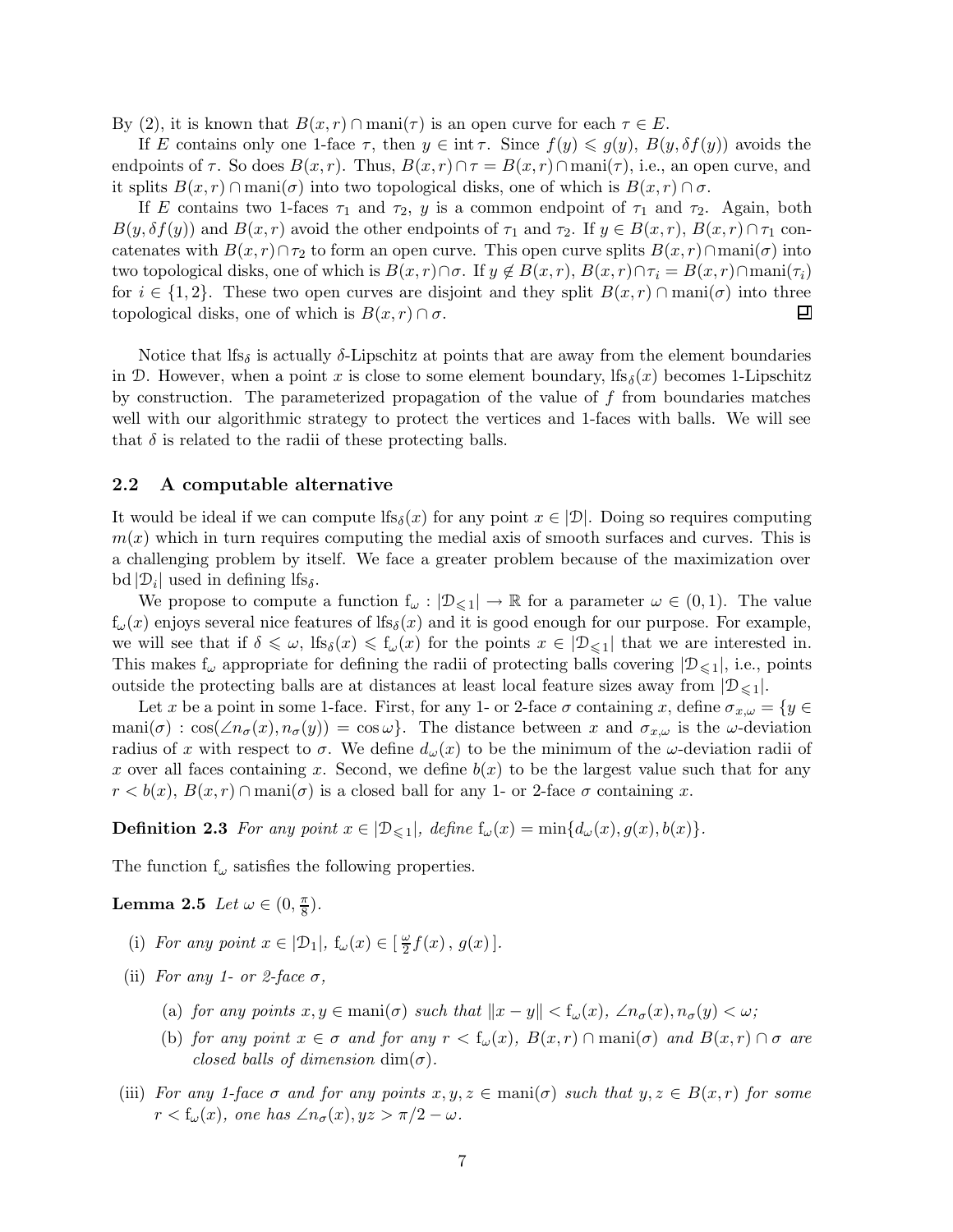(iv) For any 2-face  $\sigma$  and for any points  $x, y, z \in \text{mani}(\sigma)$  such that  $y, z \in B(x,r)$  for some  $r < \frac{1}{3}$  $\frac{1}{3}f_{\omega}(x)$ , one has  $\angle n_{\sigma}(x), yz > \frac{\pi}{2} - \omega$ .

*Proof.* By the standard normal variation result, for any 1- or 2-face  $\sigma$  and for any points  $x, y \in \text{mani}(\sigma)$ , if  $||x - y|| \leqslant \frac{\omega}{2} m_{\sigma}(x), \angle n_{\sigma}(x), n_{\sigma}(y) \leqslant \frac{\omega/2}{1 - \omega/2}$  $\frac{\omega/2}{1-\omega/2}$ . By the definition of  $d_{\omega}(x)$ ,  $\angle n_{\tau}(x), n_{\tau}(z) = \omega$  for some face  $\tau$  containing x and some point  $z \in \text{mani}(\tau)$  such that  $||x - z|| = d_{\omega}(x)$ . Because  $\omega < 1$ ,  $\frac{\omega/2}{1 - \omega/2} < \omega$ , which implies that  $d_{\omega}(x) > \frac{\omega}{2} m_{\tau}(x)$ . Therefore,  $d_{\omega}(x) > \frac{\omega}{2}m(x) \geqslant \frac{\omega}{2}$  $\frac{\omega}{2}f(x)$ . By definition,  $g(x) \geq f(x)$ . It follows from Lemma 2.1(i)(b) that  $b(x) \geqslant f(x)$ . Thus,  $g(x) \geqslant \min\{d_{\omega}(x), g(x), b(x)\} = f_{\omega}(x) \geqslant \frac{\omega}{2}f(x)$ . This proves (i). Since  $f_{\omega}(x) \leq d_{\omega}(x)$ , (ii)(a) is enforced by construction. Since  $r < f_{\omega}(x) \leqslant b(x)$ , for any 1- or 2-face  $\sigma$ containing x,  $B(x, r) \cap \text{mani}(\sigma)$  is enforced to be a closed ball. Then, since  $r < f_{\omega}(x) \leq \omega g(x)$ ,  $B(x, r) \cap \sigma$  is also a closed ball by Lemma 1.1. This proves (ii)(b). Since  $\omega < \pi/8$  by assumption, the correctness of (iii) and (iv) follows from (ii) and Lemma 1.3. tion, the correctness of (iii) and (iv) follows from (ii) and Lemma 1.3.

By Definition 2.3,  $f_\omega(x)$  is obtained by computing  $d_\omega(x)$ ,  $g(x)$ , and  $b(x)$ . The computations of  $g(x)$  and  $b(x)$  are easily translated into solving systems of equations. So is the computation of  $d_{\omega}(x)$  provided that for any 2-face  $\sigma$  containing x, the set  $\sigma_{x,\omega} = \{y \in \text{mani}(\sigma) :$  $\cos(\angle n_{\sigma}(x), n_{\sigma}(y)) = \cos \omega \}$  is a collection of disjoint smooth closed curves. When  $\sigma_{x,\omega}$  is not a collection of disjoint smooth closed curves,  $\cos \omega$  is a *critical value* of the function  $y \mapsto \cos(\angle n_{\sigma}(x), n_{\sigma}(y))$  by well known results in Morse theory [26]. We call  $\omega$  critical if  $\cos \omega$  is a critical value. We first detect whether  $\omega$  is critical by testing the solvability of a system of equations. If  $\omega$  is critical, we perturb  $\omega$  to a non-critical value  $\bar{\omega} < \omega$  and compute  $f_{\tilde{\omega}}(x)$  instead. Moreover,  $\bar{\omega}$  can be made as close to  $\omega$  as one wishes. We call  $\bar{\omega}$  a non-critical value for x. The details of the perturbation of  $\omega$  and the computations of  $d_{\omega}(x)$ ,  $g(x)$  and  $b(x)$ are given in Appendix B.

# 3 Protecting vertices and curves

Our algorithm starts with constructing protecting balls centered at judiciously chosen locations in  $|\mathcal{D}_{\leq 1}|$ . The radii of the protecting balls are controlled by f<sub>ω</sub> (We may need to perturb  $\omega$  if it happens to be critical). The value of  $f_{\omega}$  may fluctuate greatly as it is not 1-Lipschitz. So we enforce a Lipschitz-like property on the fly as we construct the balls. In the end each protecting ball is turned into an equivalent weighted point.

We choose  $\lambda \leq 0.01$  and  $\omega \leq 0.01$ . First, we put a protecting ball  $B_u$  centered at each vertex  $u \in \mathcal{D}_0$  with radius $(B_u) = \lambda f_{\omega_u}(u)$ , where  $\omega_u$  is a non-critical value for u in the range  $[0.99\omega,\omega]$ . Clearly,  $f_{\omega_u}(u) \leq f_{\omega}(u)$ . Let  $\sigma$  be a 1-face. Let u and v be the endpoints of  $\sigma$ . We will incrementally put a certain number of points in  $\pi$  from u to v. For notational convenience, we denote this number by  $m$  although  $m$  is unknown at the beginning.

Define  $x_1 = u$  and  $r_1 = \lambda f_{\omega_1}(u)$ , where  $\omega_1 = \omega_u$ . We compute the intersection points  $x_2 = \sigma \cap \text{bd } B_u$  and  $x_0 = \sigma \cap \text{bd } B_v$ . Define  $r_2 = \lambda f_{\omega_2}(x_2)$  and  $r_0 = \lambda f_{\omega_0}(x_0)$ , where  $\omega_0$  and  $\omega_2$ are some non-critical values for  $x_0$  and  $x_2$ , respectively, in the range  $[0.99\omega, \omega]$ . The protecting ball at  $x_2$  is  $B_{x_2} = B(x_2, r_2)$ . The protecting ball at  $x_0$  will be constructed last. We march from  $B_{x_2}$  toward  $x_0$  to construct more protecting balls. For  $k \geq 3$ , we compute the two intersection points between  $\sigma$  and the boundary of  $B(x_{k-1}, \frac{6}{5})$  $\frac{6}{5}r_{k-1}$ ). Among these two points let  $x_k$  be the point such that  $\angle x_{k-2}x_{k-1}x_k > \pi/2$ . One can show that  $x_k$  is well-defined and  $x_k$  lies between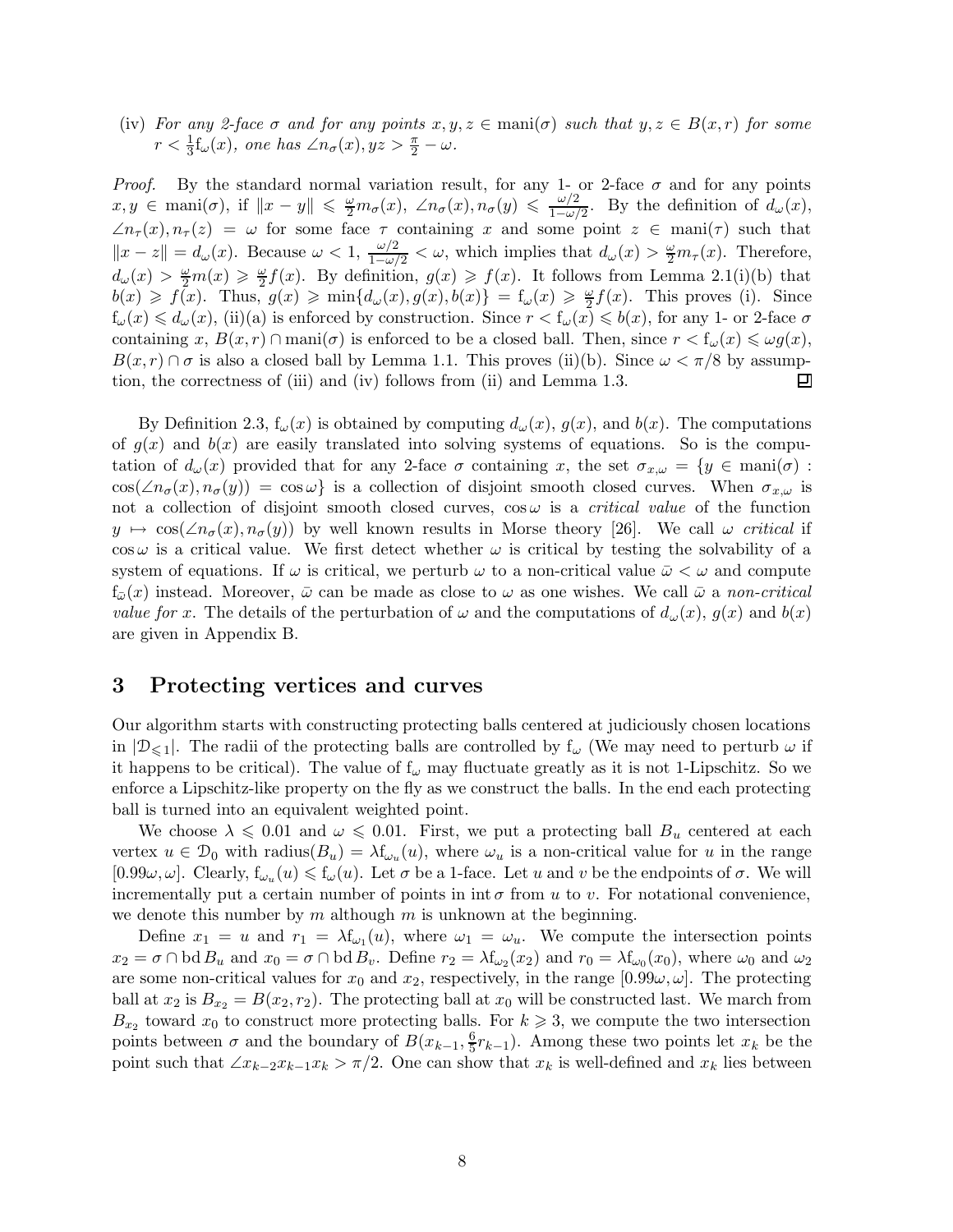$x_{k-1}$  and v along  $\sigma$ . Define

$$
r_k = \max \left\{ \frac{1}{2} ||x_{k-1} - x_k||, \min_{0 \le j \le k} \{ \lambda f_{\omega_j}(x_j) + \lambda ||x_j - x_k|| \} \right\}
$$

where  $\omega_i$  is some non-critical value for  $x_i$  in the range  $[0.99\omega, \omega]$  and

$$
r_{0k} = \min_{0 \leq j \leq k} \{ r_j + \lambda \| x_j - x_0 \| \}.
$$

If  $B(x_k, r_k) \cap B(x_0, r_{0k}) = \emptyset$ , the protecting ball at  $x_k$  is

$$
B_{x_k} = B(x_k, r_k).
$$

(Although we do not perform such a test for  $B(x_2, r_2)$ , we can define  $r_{02} = \min_{0 \leq i \leq 2} \{r_i +$  $\lambda \|x_j - x_0\|$  and prove that  $B(x_2, r_2) \cap B(x_0, r_{02}) = \emptyset$ .)

Figure 1 shows an example of the construction of  $B_{x_k}$ . We force  $r_k \geqslant \frac{1}{2}$  $\frac{1}{2} \| x_{k-1} - x_k \|$  so that  $B_{x_k}$  overlaps significantly with  $B_{x_{k-1}}$ .



Figure 1: The balls  $B(x_{k-1}, \frac{6}{5})$  $(\frac{6}{5}r_{k-1})$  and  $B(x_0, r_{0k})$  are drawn with dashed circles. The bold circle denotes  $B_{x_k}$ .

We continue to march toward  $x_0$  and construct protecting balls until the candidate ball  $B(x_m, r_m)$  that we want to put down overlaps with  $B(x_0, r_{0m})$ . In this case, we reject  $x_m$  and  $B(x_m, r_m)$ . We set the protecting ball at  $x_0$  to be  $B_{x_0} = B(x_0, \frac{4}{5})$  $\frac{4}{5}r_{0\,m-1}$ ). We use  $\frac{4}{5}r_{0\,m-1}$  as the radius of  $B_{x_0}$  so as to keep some distance between  $B_{x_{m-1}}$  and  $B_{x_0}$  This will be useful in showing that non-consecutive protecting balls are "far apart". On the other hand, radius( $B_{x_0}$ ) cannot be too small so as to keep some distance between  $B<sub>v</sub>$  and the protecting ball to be placed to cover the gap between  $B_{x_{m-1}}$  and  $B_{x_0}$ .

To cover the gap between  $B_{x_{m-1}}$  and  $B_{x_0}$ , a convenient choice is a ball orthogonal to  $B_{x_{m-1}}$ and  $B_{x_0}$ . The details are as follows. Compute the bisector plane of  $B_{x_{m-1}}$  and  $B_{x_0}$  with respect to the weighted distance [5] and then intersect it with  $\sigma$ . Select the intersection point  $y_m$  that is within a distance of  $4r_0$  from  $x_0$ . We can show that  $y_m$  is uniquely defined and  $y_m$  lies between  $x_{m-1}$  and  $x_0$  along  $\sigma$ . The protecting ball  $B_{y_m}$  is the ball centered at  $y_m$  orthogonal to  $B_{x_{m-1}}$  and  $B_{x_0}$ , i.e.,  $\text{radius}(B_{y_m})^2 = ||x_i - y_m||^2 - \text{radius}(B_{x_i})^2$  for  $i \in \{0, m-1\}$ . Notice that radius( $B_{x_0}$ ) may not be  $r_0$ ,  $y_m$  may not be  $x_m$ , and radius( $B_{y_m}$ ) may not be  $r_m$ . Also,  $y_m$ lies outside  $B_{x_{m-1}}$  and  $B_{x_0}$ ;  $x_{m-1}$  and  $x_0$  lie outside  $B_{y_m}$ .

We turn each protecting ball  $B_p$  into a weighted point p with weight  $w_p = \text{radius}(B_p)^2$ . Although our algorithm uses only the weighted vertices, we will refer to both  $(p, w_p)$  and the protecting ball  $B_p$  in the analysis. Two protecting balls are *consecutive* if their centers are adjacent along  $\sigma$ . Lemma 3.1 below summarizes the properties of the protecting balls. The proof involves some detailed calculations and are left in Appendix C.

**Lemma 3.1** Let  $\sigma$  be a 1-face. The construction of protecting balls for  $\sigma$  terminates and the following properties hold: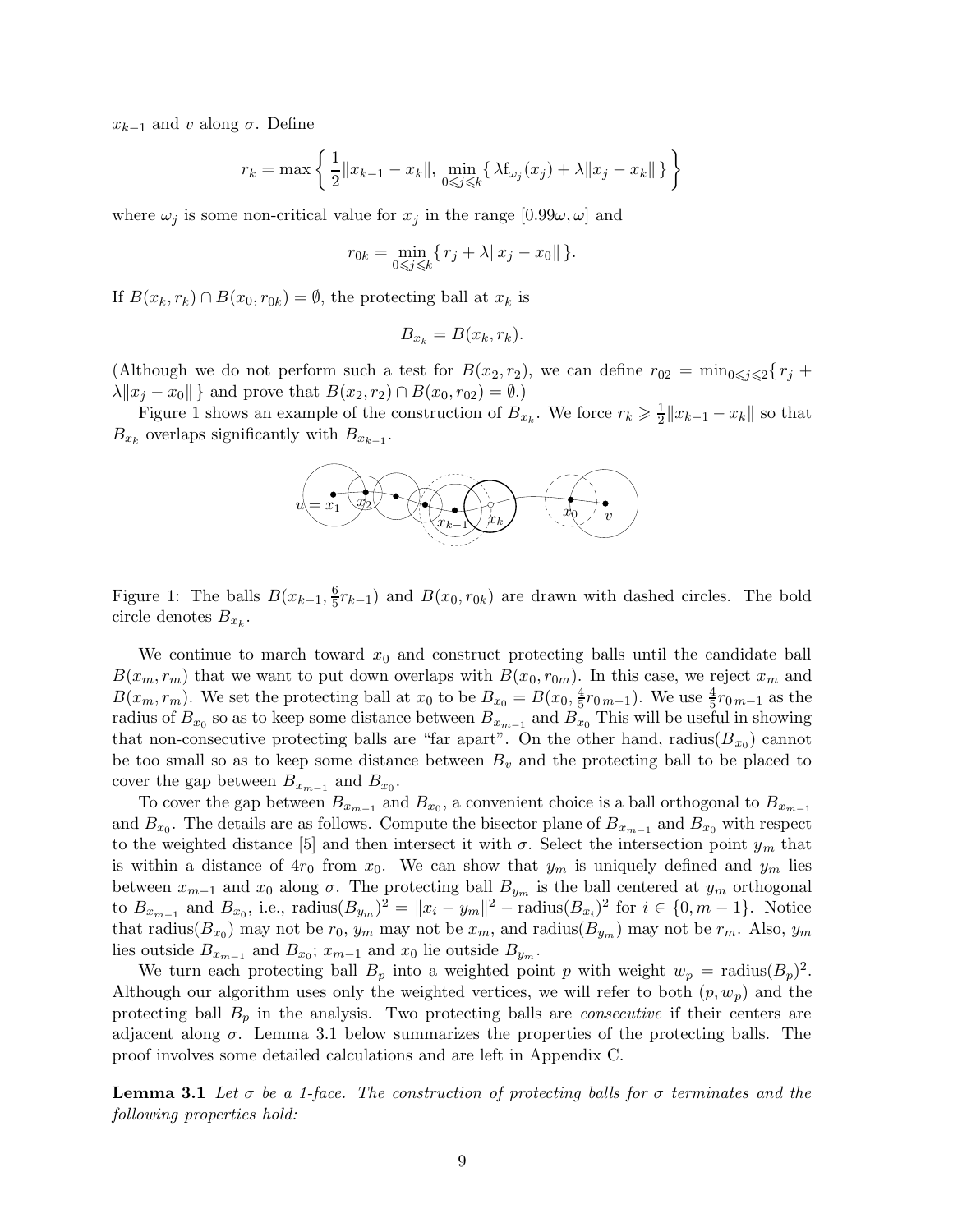- (i) Two consecutive protecting balls overlap.
- (ii) For each weighted point p on  $\sigma$ , radius $(B_p) \in \left(\frac{\lambda \omega}{21} f(p), 5\lambda g(p)\right)$ .
- (iii) Let  $\tau$  be  $\sigma$  or any 2-face incident to  $\sigma$ . Let p be a weighted point on  $\sigma$ . For any  $r \leq$  $20 \cdot$  radius $(B_n),$ 
	- (a) for any point  $z \in B(p,r) \cap \text{mani}(\tau)$ ,  $\angle n_{\tau}(p), n_{\tau}(z) < 2\omega$ ;
	- (b)  $B(p,r) \cap \text{mani}(\tau)$  and  $B(p,r) \cap \tau$  are closed balls of dimension  $\dim(\tau)$ .
- (iv) For any two consecutive protecting balls  $B_p$  and  $B_q$ ,
	- (a)  $q \notin \text{int } B_p$ ,
	- (b) for any point b on the circle bd  $B_p \cap \text{bd } B_q$ , ∠pbq < 170°,
	- (c)  $B_p \cup B_q$  contains the subcurve  $\sigma(p,q)$  of  $\sigma$  between p and q, and
	- (d) for any point  $z \in \sigma(p,q)$ ,  $B_p \cup B_q$  contains the ball centered at z with radius  $\frac{\lambda \omega}{2500} f(z)$ .
- (v) For any non-consecutive protecting balls  $B_p$  and  $B_q$ , the minimum distance between  $B_p$ and  $B_q$  is at least  $0.06 \cdot \min\{\text{radius}(B_p), \text{radius}(B_q)\}\$ . The points p and q are allowed to lie on different 1-faces.

# 4 Meshing a PSC

Our algorithm grows an admissible point set S throughout the meshing process. We call a point set admissible if:

- The set contains all weighted points placed in  $|\mathcal{D}_{\leq 1}|$  during the protection phase.
- Other points in the set are unweighted and they lie outside the protecting balls.

The point set  $S$  is initialized to contain the weighted points on the 1-faces. Then, we incrementally insert unweighted vertices in regions not covered by the protecting balls using the Delaunay refinement paradigm. In Section 4.1 we describe the subroutines used by our meshing algorithm. We present the meshing algorithm in Section 4.2. The following notation will be needed.

For each simplex  $\eta \in \text{Del } S$ ,  $V_{\eta}$  denotes the Voronoi cell in Vor S dual to  $\eta$ . For any 1- or 2-face  $\sigma$  and for any simplex  $\eta \in \text{Del } S$ ,  $V_{\eta}|_{\sigma}$  denotes  $V_{\eta} \cap \sigma$ . We use  $\text{Del } S|_{\sigma}$  to denote the Delaunay subcomplex restricted to  $\sigma$ , i.e., the set of simplices  $\eta \in \text{Del } S$  such that  $V_{\eta}|_{\sigma} \neq \emptyset$ . We extend the above definition to  $\mathcal{D}_i$  for  $0 \leq i \leq 2$  and  $\mathcal{D}$ :

$$
\operatorname{Del}S|_{\mathcal{D}_i} = \bigcup_{\sigma \in \mathcal{D}_i} \operatorname{Del}S|_{\sigma}, \quad \operatorname{Del}S|_{\mathcal{D}} = \bigcup_{\sigma \in \mathcal{D}} \operatorname{Del}S|_{\sigma}.
$$

For any triangle  $t \in \text{Del } S|_{\sigma}$ , define size $(t, \sigma)$  to be the maximum weighted distance between the vertices of t and points in  $V_t|_{\sigma}$ . For each point  $p \in S \cap \sigma$ , we use  $star(p, \sigma)$  to denote the set of edges and triangles in Del  $S|_{\sigma}$  incident to p.

### 4.1 Subroutines

We describe the subroutines used by our algorithm. Two of them, Infringed and SurfaceNormal, require some preconditions and we show later that the preconditions are satisfied throughout the algorithm.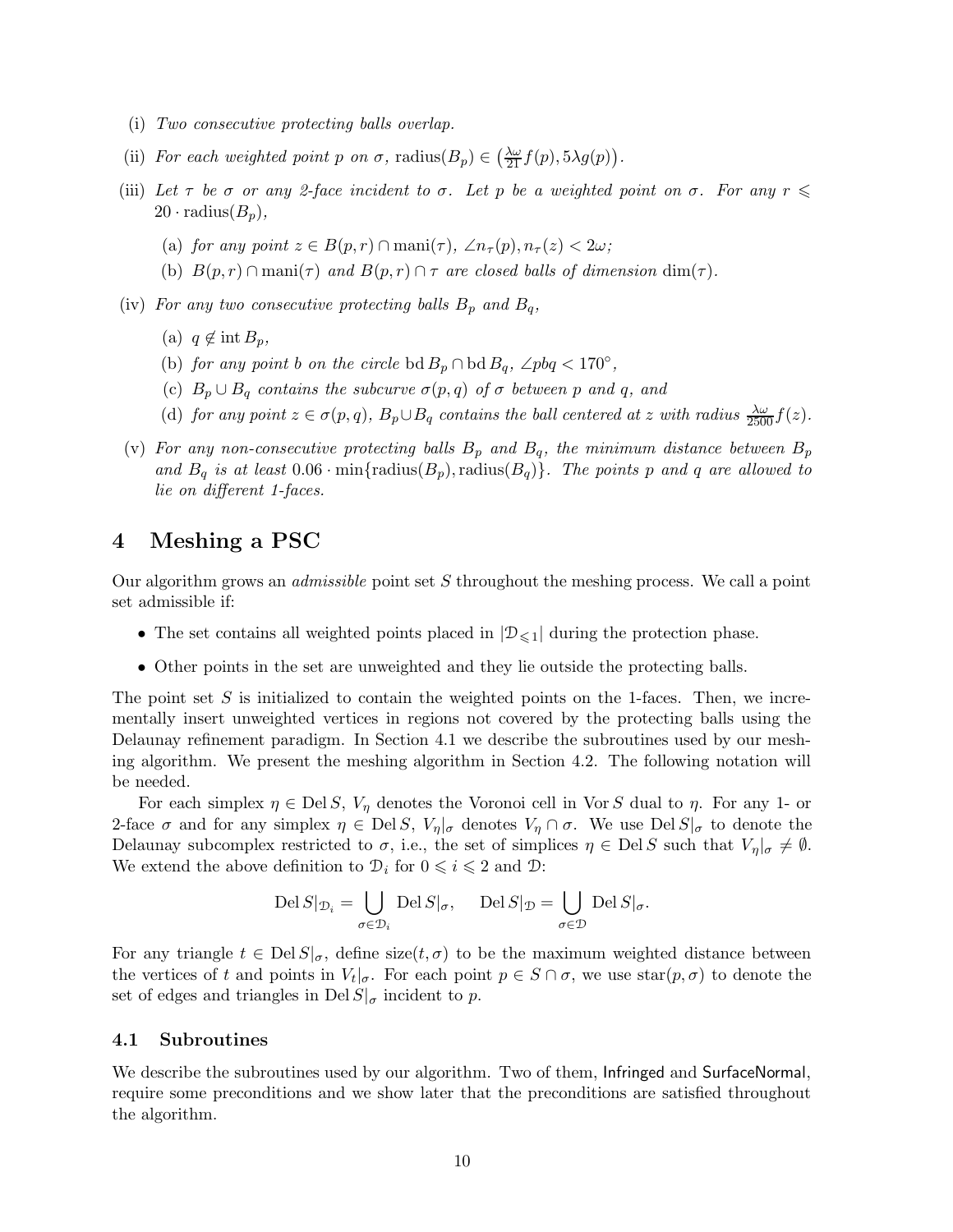

Figure 2: It is dangerous to allow an edge between non-adjacent weighted points. If  $pq$  belongs to Del  $S|_{\tau}$  and Del  $S|_{\sigma}$ , Del  $S|_{\mathcal{D}}$  is pinched at pq.

**Multiple intersection.** Let p be a point in  $S \cap \sigma$  for some 2-face  $\sigma$ . If  $V_t$  intersects σ only once for any triangle  $t \in \text{star}(p, \sigma)$ , MultiIntersection $(p, \sigma)$  returns null; otherwise, MultiIntersection $(p, \sigma)$  chooses a triangle  $t \in \text{star}(p, \sigma)$  such that  $V_t$  intersects  $\sigma$  more than once and returns the point  $x \in V_t|_{\sigma}$  that achieves  $size(t, \sigma)$ .

**Infringement.** Let p be a point in  $S \cap \sigma$  for some 2-face  $\sigma$ . We say that  $(p, \sigma)$  is infringed if:

- $pq \in \text{Del } S|_{\sigma}$  for some point  $q \notin \sigma$ , or
- $p \in \text{bd } \sigma$  and  $pq \in \text{Del } S|_{\sigma}$  for some point  $q \in \text{bd } \sigma$  not adjacent to p. (See Figure 2.)

We say that pq certifies that  $(p, \sigma)$  is infringed. Given  $(p, \sigma)$ , the subroutine Infringed $(p, \sigma)$ requires a precondition that  $V_{pq} \cap \text{bd } \sigma = \emptyset$  for any edge pq that certifies that  $(p, \sigma)$  is infringed. Assuming this precondition, if  $(p, \sigma)$  is not infringed, Infringed $(p, \sigma)$  returns null; otherwise, it returns a point in  $V_{pq} \cap \sigma$  for some certifying edge pq. The implementation is given below.

Let pq be any edge that certifies that  $(p, \sigma)$  is infringed.  $V_{pq} \cap \text{mani}(\sigma)$  is a collection of smooth curves (open or closed). By the precondition, each curve in  $V_{pq} \cap \text{mani}(\sigma)$  is either contained in  $V_{pq} \cap \sigma$  or disjoint from  $V_{pq} \cap \sigma$ . Notice that  $V_{pq} \cap \sigma \neq \emptyset$  because  $pq \in \text{Del } S|_{\sigma}$ . We first solve for the intersections between bd  $V_{pq}$  and mani $(\sigma)$ . If any intersection obtained belongs to  $\sigma$ , return it and we are done. Otherwise, we need to check the closed curves in  $V_{pq} \cap \text{mani}(\sigma)$ . Let  $E(x) = 0$  be the equation of mani $(\sigma)$ . Choose two unit vectors  $\vec{d}_1$  and  $d_2$  orthogonal and parallel to the plane of  $V_{pq}$ , respectively. Let us denote the standard inner product between two vectors  $\vec{u}$  and  $\vec{v}$  by  $\langle \vec{u}, \vec{v} \rangle$ . We solve the following system for x:  $E(x) = 0$ ,  $\langle \nabla E(x) \times \vec{d}_1, \vec{d}_2 \rangle = 0$ . The solutions are the critical points of curves in  $V_{pq} \cap \text{mani}(\sigma)$  in direction  $\overrightarrow{d}_2$ . Return any critical point that belongs to  $\sigma$ .

**Surface normal variation.** Let p be a point in  $S \cap \sigma$  for some 2-face  $\sigma$ . Let  $\phi_s$  be a constant chosen from  $(4\omega, \frac{\pi}{16})$ . Recall that  $\sigma_{p,\phi_s} = \{x \in \text{mani}(\sigma) : \angle n_{\sigma}(p), n_{\sigma}(x) = \phi_s\}$ . The subroutine SurfaceNormal $(p, \sigma, \phi_s)$  requires a precondition that  $\sigma_{p,\phi_s} \cap V_p \cap \text{bd } \sigma = \emptyset$ .

Given p,  $\sigma$ , and  $\phi_s$  that satisfy the precondition, if  $\angle n_{\sigma}(p), n_{\sigma}(z) < \phi_s$  for any point  $z \in \mathcal{L}$  $V_p|_{\sigma}$ , SurfaceNormal $(p, \sigma, \phi_s)$  returns null; otherwise, it returns a point  $z \in V_p|_{\sigma}$  such that  $\angle n_{\sigma}(p), n_{\sigma}(z) = \phi_s$ . We describe the implementation of SurfaceNormal $(p, \sigma, \phi_s)$  below, which is reminiscent of the computation of  $d_{\omega}(x)$  in setting  $f_{\omega}(x)$ .

First, we can assume that  $\phi_s$  is not a critical value for p, i.e.,  $\sigma_{p,\phi_s}$  is a collection of disjoint smooth closed curves. This can be enforced by perturbing  $\phi_s$  as described in Appendix B. Let  $E(x) = 0$  be the equation of mani $(\sigma)$ . Define  $G(x) = \langle \nabla E(p), \nabla E(x) \rangle - ||\nabla E(p)|| \cdot ||\nabla E(x)||$ .  $\cos \phi_s$ . The set  $\sigma_{p,\phi_s}$  is described by the system:  $E(x) = 0$ ,  $G(x) = 0$ . We solve for the set of intersections between  $\sigma_{p,\phi_s}$  and the support planes of  $V_p$ . If any intersection obtained belongs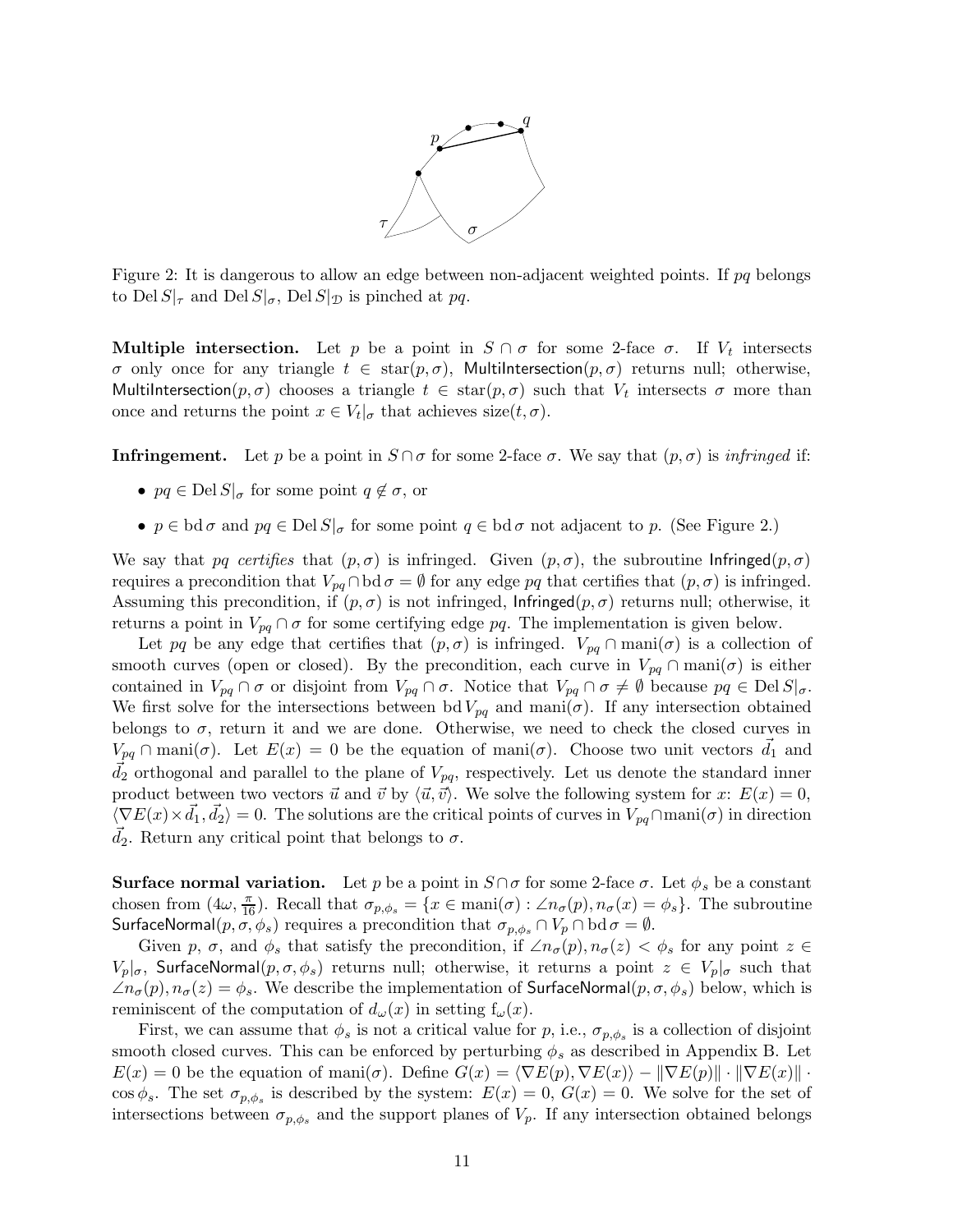to  $V_p|_{\sigma}$ , return it. If no intersection in  $V_p|_{\sigma}$  is obtained, the open curves in  $\sigma_{p,\phi_s} \cap V_p$  are disjoint from  $V_p|_{\sigma}$  by the precondition. We still need to check the closed curves in  $\sigma_{p,\phi_s}$  inside  $V_p$ . By the precondition, any closed curve in  $\sigma_{p,\phi_s}$  inside  $V_p$  is either contained in  $V_p|_{\sigma}$  or disjoint from  $V_p|_{\sigma}$ . We solve the system:  $E(x) = 0$ ,  $G(x) = 0$ ,  $\langle \nabla G(x) \times \nabla E(x), (p - x) \rangle = 0$ . The solutions are the tangential contact points with  $\sigma_{p,\phi_s}$  and balls centered at p. If any tangential contact point belongs to  $V_p|_{\sigma}$ , return it. If no contact point is found in  $V_p|_{\sigma}$ ,  $\sigma_{p,\phi_s}$  avoids  $V_p|_{\sigma}$  and we return null.

**Curve normal variation.** Let p be a point in  $S \cap \sigma$  for some 2-face  $\sigma$ . Let  $\phi_c$  be a constant chosen from  $(\phi_s + 8\omega, \frac{\pi}{16} + 8\omega)$ . CurveNormal $(p, \sigma, \phi_c)$  returns a point  $y \in V_e|_{\sigma}$  for some edge  $e \in \text{star}(p, \sigma)$  such that  $\angle \vec{d}_1, \vec{d}_2 = \phi_c$ , where  $\vec{d}_1$  and  $\vec{d}_2$  are the projections of  $n_\sigma(p)$  and  $n_\sigma(y)$ onto the plane of  $V_e$ , respectively. CurveNormal $(p, \sigma, \phi_c)$  returns null if such a point does not exist.

The implementation works as follows. Let  $E(x) = 0$  be the equation of mani $(\sigma)$ . For each edge  $e \in \text{star}(p, \sigma)$ , let  $q_e$  denote a point on the support plane of  $V_e$ ; let  $n_e$  denote a unit vector orthogonal to the support plane of  $V_e$ ; and define the function  $G_e(x) = \nabla E(x) - \langle \nabla E(x), n_e \rangle \cdot n_e$ . Notice that  $G_e(x)$  is the projection of the vector  $\nabla E(x)$  onto a plane orthogonal to  $n_e$ . We solve the system:  $E(x) = 0$ ,  $\langle (x - q_e), n_e \rangle = 0$ ,  $\langle G_e(x), G_e(p) \rangle = ||G_e(x)|| \cdot ||G_e(p)|| \cdot \cos \phi_c$ . If any solution obtained belongs to  $V_e|_{\sigma}$ , return it. Return null if no solution can be returned for any edge in star $(p, \sigma)$ .

**Disk neighborhood.** Let p be a point in  $S \cap \sigma$  for some 2-face  $\sigma$ . NoDisk $(p, \sigma)$  returns null if the union of triangles in  $star(p, \sigma)$  is a topological disk. Otherwise, NoDisk $(p, \sigma)$  chooses the triangle  $t \in \text{star}(p, \sigma)$  with maximum size $(t, \sigma)$  and returns the point  $x \in V_t|_{\sigma}$  that achieves size(t,  $\sigma$ ). Notice that when  $p \in \text{bd } \sigma$ , p belongs to the boundary of the union of triangles in  $star(p, \sigma)$ .

## 4.2 Algorithm

The following pseudocodes summarize our algorithm. The procedure FindViolation is responsible for the incremental point insertion. The meshing of the input PSC D is initiated by calling MeshPSC( $\mathcal{D}$ ). The parameters  $\lambda$  and  $\omega$  used in protecting the input vertices and 1faces are picked from  $(0, 0.01]$ . The angle parameters  $\phi_s$  and  $\phi_c$  are picked from  $(4\omega, \frac{\pi}{16})$  and  $(\phi_s + 4\omega, \frac{\pi}{16} + 4\omega)$ , respectively. A noteworthy feature of our algorithm is that FindViolation never inserts a point inside the protecting balls. This eliminates the check for point insertions inside the protecting balls as well as the exception handler for such events.

FindViolation $(p, \sigma)$ 

- 1. Call MultiIntersection $(p, \sigma)$ , Infringed $(p, \sigma)$ , SurfaceNormal $(p, \sigma, \phi_s)$ , CurveNormal $(p, \sigma, \phi_c)$ , and NoDisk $(p, \sigma)$  in this order. If a point x is returned in some call, stop and return  $x$ .
- 2. Return null.

MeshPSC(D)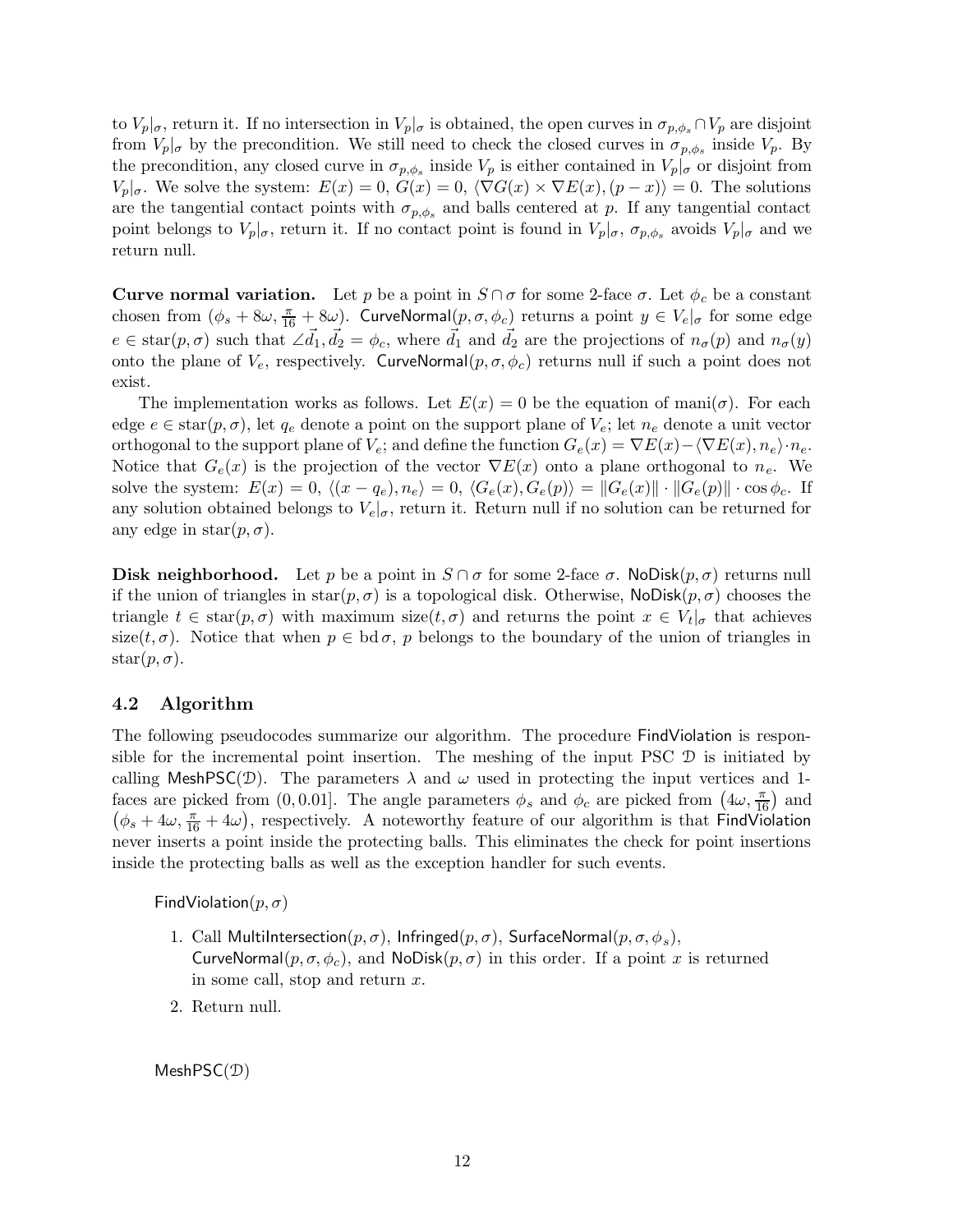- 1. Protect the vertices and 1-faces in D with weighted points. Insert a point in each 2-face in  $D$  outside the protecting balls. Let  $S$  be the resulting admissible point set.
- 2. For every  $(p, \sigma)$  where  $\sigma$  is a 2-face and  $p \in S \cap \sigma$ ,
	- (a) Compute  $v :=$  FindViolation $(p, \sigma)$ .
	- (b) If v is non-null, insert v into S, and update Del S and Vor S.
- 3. If S has grown in the last execution of step 2, repeat step 2.
- 4. Return Del  $S|_{\mathcal{D}}$ .

Step 1 of MeshPSC requires further explanation because a point has to be inserted in each 2-face outside the protecting balls. Let  $\sigma$  be a 2-face. We arbitrarily pick two consecutive protecting balls  $B_p$  and  $B_q$ , where p and q belong to bd  $\sigma$ . Lemma 5.3 in Section 5.1 implies the following:

- $B_p$  and  $B_q$  induce a Voronoi facet  $V_{pq}$  in Vor S.
- $V_{pq}$  intersects the subcurve  $\sigma(p,q)$  of bd $\sigma$  between p and q exactly once and  $V_{pq}$  does not intersect bd $\sigma$  elsewhere.

It follows that we can trace a curve in  $V_{pq} \cap \sigma$  starting from the intersection point between  $V_{pq}$ and  $\sigma(p,q)$ . The tracing of this intersection curve either ends at a Voronoi edge in the boundary of  $V_{pq}$  or at a tangential contact point between  $\sigma$  and the interior of  $V_{pq}$ . We claim that any intersection point between the boundary of  $V_{pq}$  and  $\sigma$  and any tangential contact point between  $V_{pq}$  and  $\sigma$  is a point in  $\sigma$  outside all protecting balls.

By our claim, a point in  $\sigma$  outside all protecting balls can be computed as follows. First, compute the intersection points between the edges of  $V_{pq}$  and  $\sigma$ . If an intersection point is found, return it and we are done. Otherwise, let  $H(x) = 0$  be the equation of the support plane of  $V_{pq}$  and we compute the tangential contact points between this plane and mani $(\sigma)$  by solving the system:  $E(x) = 0$ ,  $H(x) = 0$ ,  $\nabla H(x) \times \nabla E(x) = 0$ . Among the contact points obtained, return one that lies on  $V_{pq}$  and  $\sigma$ .

We prove the correctness of our claim. Let  $x$  be an intersection point between some edge of  $V_{pq}$  and  $\sigma$ . The Voronoi edge containing x is induced by  $B_p$ ,  $B_q$  and a third protecting ball  $B_s$ . Observe that  $B_p$  and  $B_s$  are non-consecutive or  $B_q$  and  $B_s$  are non-consecutive. So Lemma 3.1(v) implies that the weighted distance from x to  $B_p$ ,  $B_q$  and  $B_s$  is positive. Notice that  $B_p$ ,  $B_q$  and  $B_s$  are the protecting balls with minimum weighted distance to x. Hence, x lies outside all protecting balls. Let x be a tangential contact point between  $V_{pq}$  and  $\sigma$ . Without loss of generality, assume that  $\text{radius}(B_p) \geq \text{radius}(B_q)$ . Because  $B_p$  and  $B_q$  overlap,  $B_q \subseteq B(p, \frac{1}{3}r)$  where  $r = 9$  radius( $B_p$ ). It follows from Lemma 3.1(iii) and Lemma 1.3(ii) that  $\angle n_{\sigma}(p), pq > \pi/2-2\omega$ . Since x is a tangential contact point between  $V_{pq}$  and  $\sigma$ ,  $n_{\sigma}(x)$  is parallel to pq (i.e., orthogonal to  $V_{pq}$ ), which implies that  $\angle n_{\sigma}(p), n_{\sigma}(x) > \pi/2 - 2\omega$ . Therefore, by Lemma 3.1(iii)(a), x lies outside  $B(p,r)$  which contains both  $B_p$  and  $B_q$ . Hence, the weighted distance from x to  $B_p$  and  $B_q$  is positive. Notice that  $B_p$  and  $B_q$  are the protecting balls with minimum weighted distance to  $x$ . This implies that  $x$  is outside all protecting balls.

# 5 Analysis of the Meshing Algorithm

We will establish several facts about MeshPSC: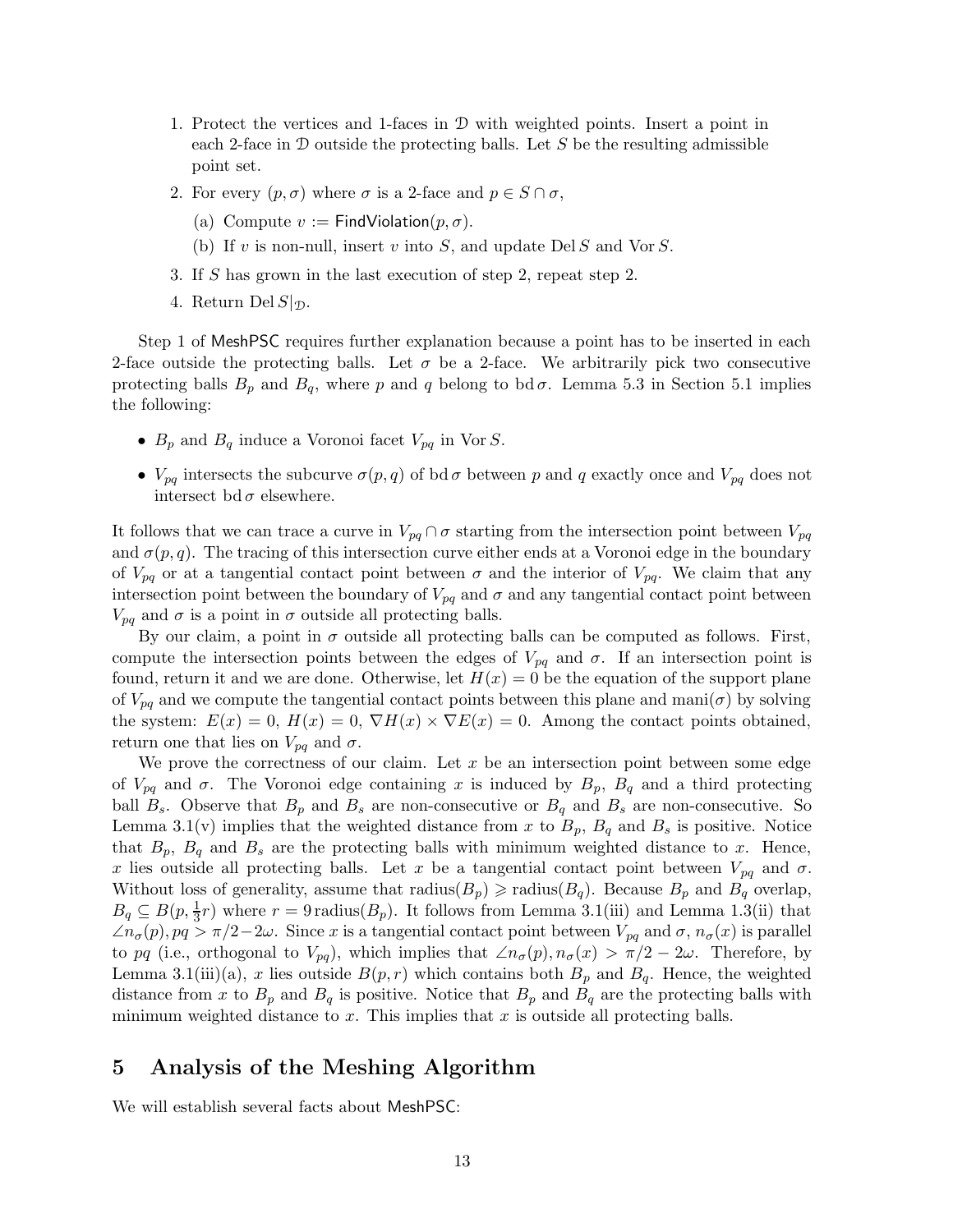- The algorithm conforms to the 1-faces.
- The preconditions of Infringed and SurfaceNormal are always satisfied.
- The algorithm maintains the admissibility of the point set  $S$ .
- The algorithm terminates.
- The extended TBP holds for <sup>D</sup> at the termination of the algorithm.

The conformity, preconditions of Infringed and SurfaceNormal, and the maintenance of admissibility is proved in Section 5.1. The termination of MeshPSC is proved in Sections 5.2 and 5.3. The extended TBP is shown to hold in Section 5.4.

Throughout this section,  $\varepsilon$  denotes a number picked from  $(0, \lambda \omega/2500)$  and lfs<sup>\*</sup><sub>ε</sub> denotes  $\min\{ \text{lfs}_{\varepsilon}(x) : x \in |\mathcal{D}| \}.$  For each point p in an admissible point set, define the range of p as range(p) = radius( $B_p$ ) if p is weighted, and range(p) = lfs<sub> $\varepsilon$ </sub>(p) otherwise. The *orthoradius* of a triangle  $t \in \text{Del } S$  is the radius of the smallest ball that has zero weighted distance to the vertices (possibly weighted) of t. We use ortho(t) to denote the orthoradius of t. Note that if all vertices of t are unweighted, ortho $(t)$  is just the circumradius of t.

The next lemma shows that  $\text{lf}_\varepsilon(p) = \varepsilon f(p)$  for any point p in an admissible point set. Moreover, our choice of  $\varepsilon$  makes the protecting ball radii bounded from below by the local feature sizes at the ball centers.

**Lemma 5.1** For any point p in an admissible point set,  $\text{lf}_\varepsilon(p) = \varepsilon f(p)$  and if p is weighted, range $(p)$  = radius $(B_p)$  > lfs<sub> $\varepsilon$ </sub> $(p)$ .

Proof. If  $p \in \mathcal{D}_0$ ,  $\text{lf}_\varepsilon(p) = \varepsilon f(p)$  by definition and radius  $(B_p) = \lambda f_{\omega_p}(p) \geq \frac{\lambda \omega_p}{2}$  $\frac{\omega_p}{2} f(p)$  by Lemma 2.5(i). As  $\omega_p \geq 0.99\omega$  by our choice, we get radius $(B_p) \geq \frac{99}{200} \lambda \omega f(p) > \varepsilon f(p) = \text{lfs}_{\varepsilon}(p)$ . Suppose that  $p \in \text{int } \sigma$  for some 1-face  $\sigma$ . For any endpoint q of  $\sigma$ ,  $q \in \mathcal{D}_0$  and we have just shown that radius( $B_q$ ) > lfs<sub> $\varepsilon$ </sub>(q) =  $\varepsilon f(q)$ . By Lemma 3.1(iv)(a) and (v),  $p \notin \text{int } B_q$  and so  $\varepsilon f(q) - ||p - q|| < \text{radius}(B_q) - ||p - q|| \leq 0.$  Then, it follows from the definition of  $\text{lf}_{\mathcal{S}_{\varepsilon}}$  that If  $s_{\varepsilon}(p) = \varepsilon f(p)$ . By Lemma 3.1(ii), radius $(B_p) > \frac{\lambda \omega}{21} f(p) > \varepsilon f(p)$ . Suppose that  $p \in \text{int } \sigma$ for some 2-face  $\sigma$ . Then, p is unweighted. By Lemma 3.1(iv)(d), for any point  $q \in \text{bd } \sigma$ ,  $B(q, \varepsilon f(q))$  is contained in the union of protecting balls whose centers belong to bd $\sigma$ . Thus,  $\varepsilon f(q) - ||p - q|| \leq 0$  because p lies outside the protecting balls. Thus, the definition of lfs<sub> $\varepsilon$ </sub> implies that lfs<sub> $\varepsilon$ </sub> (p) =  $\varepsilon f(p)$ . implies that  $\text{lf}_{\mathcal{E}}(p) = \varepsilon f(p)$ .

The next lemma gives some topological and geometric properties of the neighborhood of a point p in S.

**Lemma 5.2** Let p be a point in  $S \cap \sigma$  for some admissible point set S and for some 1- or 2-face σ.

- (i) For any point  $y \in B(p, 20 \text{ range}(p)) \cap \text{mani}(\sigma)$ ,  $\angle n_{\sigma}(p), n_{\sigma}(y) < 2\omega$ .
- (ii) For any  $r \leq 20$  range(p),  $B(p, r) \cap \text{mani}(\sigma)$  and  $B(p, r) \cap \sigma$  are topological balls of dimension  $\dim(\sigma)$ .
- (iii) For any two points  $y, z \in B(p, 6 \text{ range}(p)) \cap \text{mani}(\sigma)$ ,  $\angle n_{\sigma}(p), yz > \pi/2 2\omega$ .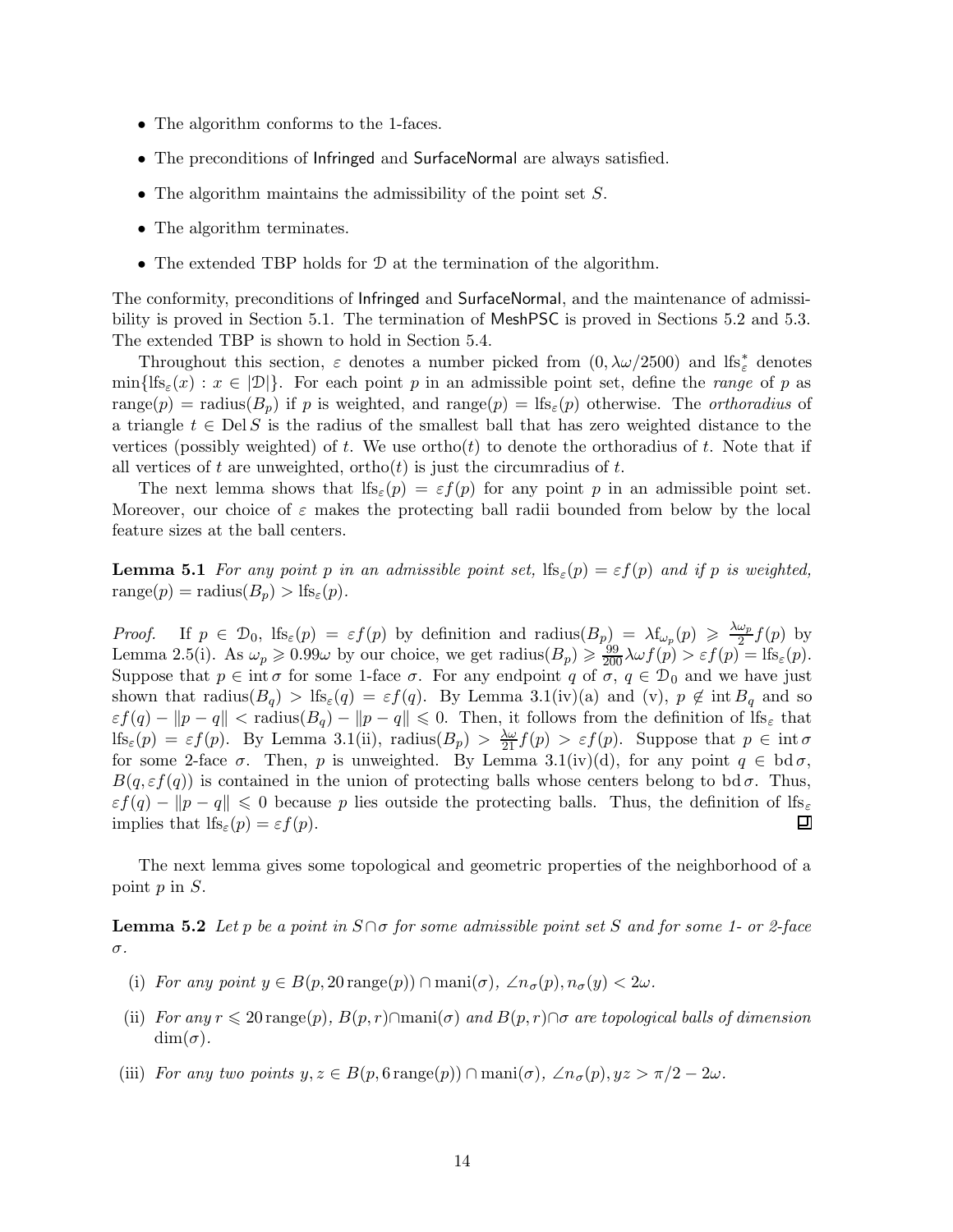*Proof.* If p is weighted, (i) follows from Lemma 3.1(iii)(a), (ii) follows from Lemma 3.1(iii)(b), and (iii) follows from Lemma 3.1(iii) and Lemma 1.3. Suppose that  $p$  is unweighted. By Lemma 5.1,  $\text{range}(p) = \text{lf}_s(p) = \varepsilon f(p)$ . Then, (i) and (ii) follow from Lemma 2.1, and (iii) is obtained by applying Lemma 1.3. 囙

### 5.1 Conformity, preconditions and admissibility

Lemma 5.3 below states that the edges between adjacent weighted points are always restricted weighted Delaunay.

**Lemma 5.3** Let S be an admissible point set. Let p and q be two adjacent weighted points on some 1-face  $\sigma$ . Let  $\sigma(p,q)$  denote the subcurve between p and q.  $V_{pq}$  is the only Voronoi facet in Vor S that intersects  $\sigma(p,q)$  and  $V_{pq}$  intersects  $\sigma(p,q)$  exactly once.

*Proof.* Let  $H_{pq}$  be the bisector of  $B_p$  and  $B_q$  with respect to the weighted distance. By Lemma 3.1(iv)(a),  $p \notin \text{int } B_q$  and  $q \notin \text{int } B_p$ . So  $H_{pq}$  lies between p and q which means that  $V_{pq}$ can potentially intersect  $\sigma(p,q)$ . We prove that this definitely happens by showing that no other Voronoi facet can intersect  $\sigma(p,q)$ . Pick an arbitrary point  $z \in \sigma(p,q)$ . Since  $\sigma(p,q) \subset B_p \cup B_q$ by Lemma 3.1(iv)(c), the weighted distance of z from  $B_p$  or  $B_q$  is negative.

For any unweighted point  $s \in S$ , since  $s \notin B_p \cup B_q$ ,  $\|s - z\| > 0$ . This implies that z does not belong to any Voronoi facet partly defined by s. Take any weighted point  $s \in S$  other than p and q. Assume without loss of generality that  $z \in B_n$ . If s is not adjacent to p,  $B_n \cap B_s = \emptyset$ by Lemma 3.1(v), implying that  $z \notin B_s$ . Suppose that s is adjacent to p. Since  $B_s \cap \sigma$  is an open curve by Lemma 3.1(iii)(b),  $z \notin \text{int } B_s$ ; otherwise, p would also belong to int  $B_s$  which is forbidden by Lemma 3.1(iv)(a). We conclude that the weighted distance of z from  $B_s$  is non-negative. Thus, z does not lie in any Voronoi facet partly defined by s.

Hence,  $V_{pq}$  is the only Voronoi facet in Vor S that intersects  $\sigma(p,q)$ . Without loss of generality, assume that  $\text{radius}(B_p) \geq \text{radius}(B_q)$ . So  $q \in B(p, 2 \text{ range}(p))$ . We apply Lemma 5.2(iii) to  $B(p, 2 \text{ range}(p)) \cap \sigma$ . We conclude that  $\angle n_{\sigma}(p), pq > \pi/2 - 2\omega$  and for any points  $y, z \in$  $B(p, 2 \text{ range}(p)) \cap \sigma$ ,  $\angle n_{\sigma}(p)$ ,  $yz > \pi/2 - 2\omega$ . This implies that  $\angle pq$ ,  $yz < 4\omega$ . By Lemma 5.2(ii),  $B(p, 2 \text{ range}(p)) \cap \sigma$  is an open curve, implying that  $\sigma(p, q) \subset B(p, 2 \text{ range}(p)) \cap \sigma$ . If  $\sigma(p, q)$  intersects  $V_{pq}$  at two points y and z, then  $\angle pa, uz = \pi/2$ , an impossibility. intersects  $V_{pq}$  at two points y and z, then  $\angle pq, yz = \pi/2$ , an impossibility.

The next lemma shows that the preconditions of Infringed and SurfaceNormal are always satisfied.

Lemma 5.4 The preconditions of Infringed and SurfaceNormal are satisfied when S is an admissible point set.

*Proof.* Consider the call  $\text{Infringed}(p, \sigma)$ . Let pq be any edge that certifies that  $(p, \sigma)$  is infringed. By Lemma 5.3,  $V_{pq} \cap \text{bd } \sigma = \emptyset$  because either  $q \notin \sigma$  or  $p \in \text{bd } \sigma$  but q is not an adjacent weighted point in bd $\sigma$ .

Consider the call SurfaceNormal $(p, \sigma, \phi_s)$ . If  $p \in \text{int } \sigma$ , by Lemma 5.3,  $V_p \cap \text{bd } \sigma$  is empty. So is  $\sigma_{p,\phi_s} \cap V_p \cap \text{bd } \sigma$ . Suppose that  $p \in \text{bd } \sigma$ , i.e., p is weighted. Let q be a weighted point in bd  $\sigma$  adjacent to p. Let  $B(a,\text{range}(a))$  denote the larger ball among  $B_p$  and  $B_q$ . It follows that  $p, q \in B(a, 2 \text{ range}(a))$ . By Lemma 5.2(ii),  $B(a, 2 \text{ range}(a)) \cap \text{bd } \sigma$  contains the subcurve  $\xi$  in bd  $\sigma$  between p and q. By Lemma 5.2(i), for any point  $y \in \xi$ ,  $\angle n_{\sigma}(p), n_{\sigma}(y) \leq$  $\angle n_{\sigma}(p), n_{\sigma}(a) + \angle n_{\sigma}(y), n_{\sigma}(a) < 4\omega$ . Let s be the other weighted point in bd  $\sigma$  adjacent to p.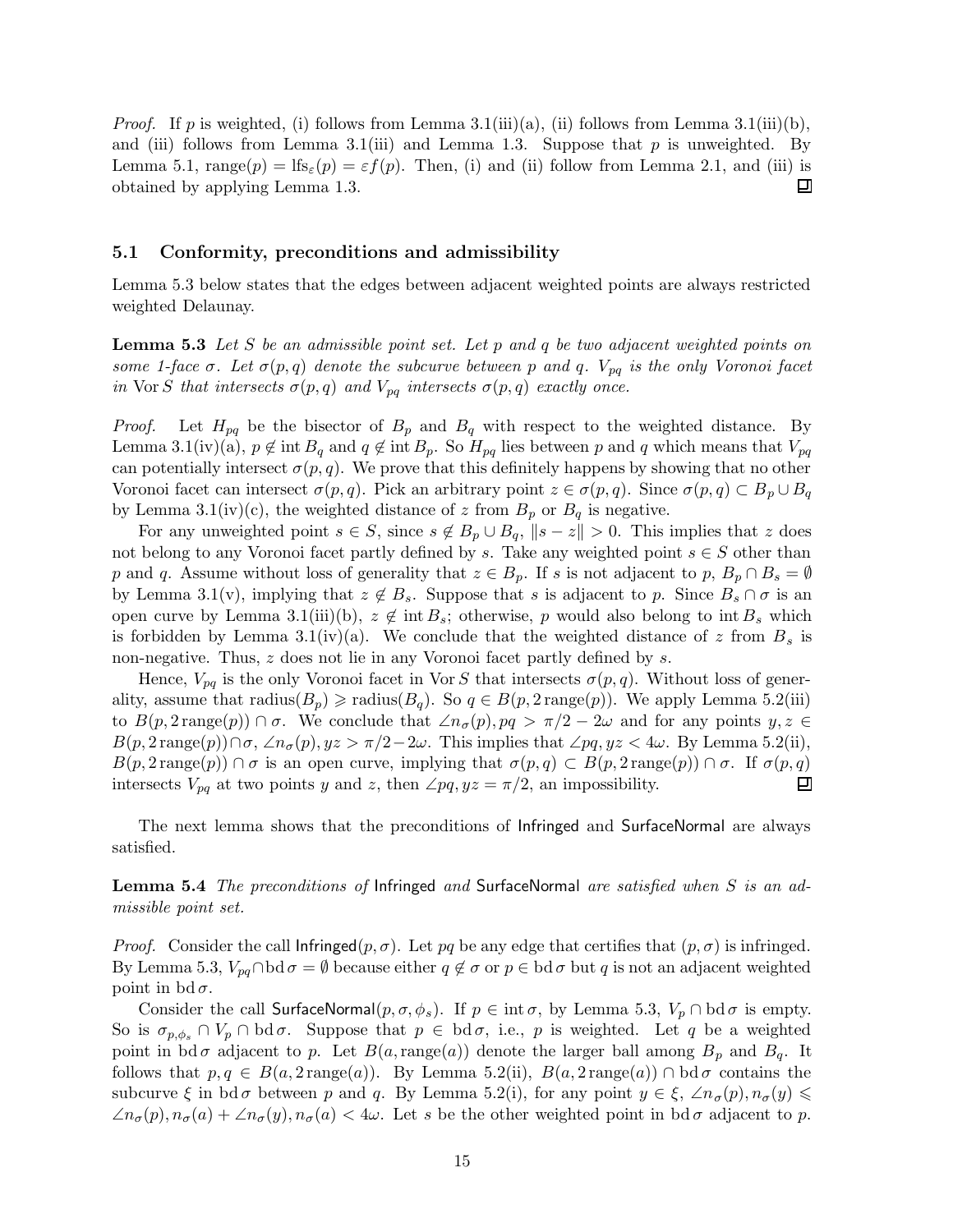Let  $\xi'$  be the subcurve in bd  $\sigma$  between p and s. We can similarly show that  $\angle n_{\sigma}(p), n_{\sigma}(z) < 4\omega$ for any point  $z \in \xi'$ . By Lemma 5.3,  $V_p \cap \text{bd } \sigma$  contains only portions of  $\xi$  and  $\xi'$ . This implies that  $\sigma_{p,\phi_s} \cap V_p \cap \text{bd } \sigma = \emptyset$  as  $\phi_s > 4\omega$ . 囙

The next result shows that MeshPSC maintains the admissibility of S throughout its execution. The proof depends on the usage of weighted Delaunay triangulation.

Lemma 5.5 MeshPSC never attempts to insert a point in any protecting ball. Hence, the point set S is admissible throughout the execution of MeshPSC.

Proof. Each point inserted by MultiIntersection and NoDisk lies in the intersection of some Voronoi edge and  $|\mathcal{D}|$ . Since no three protecting balls intersect by Lemma 3.1(v), all points on a Voronoi edge have positive distance from all vertices, weighted or not. This means that no Voronoi edge intersects a protecting ball. Therefore, the points inserted by MultiIntersection and NoDisk must lie outside all protecting balls.

Assume to the contrary that some call SurfaceNormal $(p, \sigma, \phi_s)$  returns a point x that lies inside some protecting ball. So the weighted distance between  $x$  and some weighted point is negative. The weighted distance between x and p must also be negative because  $x \in V_p|_{\sigma}$ . It follows that p is weighted and  $x \in B_p$ . Then, by Lemma 5.2(i),  $\angle n_{\sigma}(p), n_{\sigma}(x) < 2\omega < \phi_s$ . This is a contradiction because  $\angle n_{\sigma}(p), n_{\sigma}(x) = \phi_s$  for x to be returned by SurfaceNormal $(p, \sigma, \phi_s)$ .

Consider a call Infringed $(p, \sigma)$  that returns a point  $x \in V_{pq} \cap \sigma$  for some edge  $pq \in \text{star}(p, \sigma)$ . Assume to the contrary that  $x$  lies inside some protecting ball. It follows as in the previous paragraph that p and q are weighted and  $x \in B_p \cap B_q$ . In order to trigger Infringed to return a point,  $B_p$  and  $B_q$  must be non-consecutive, but then  $B_p \cap B_q = \emptyset$  by Lemma 3.1(v), contradicting the fact that  $x \in B_p \cap B_q$ .

Consider a call CurveNormal $(p, \sigma, \phi_c)$  that returns a point  $x \in V_{pq} \cap \sigma$  for some edge  $pq \in \text{star}(p, \sigma)$ . Assume to the contrary that x lies inside some protecting ball. It follows as before that p and q must be weighted and consecutive and  $x \in B_p \cap B_q$ . Since  $x \in B_p$ , by Lemma 5.2(i),  $\angle n_{\sigma}(p), n_{\sigma}(x) < 2\omega$ . Let  $B(a, \text{range}(a))$  denote the larger of  $B_p$ and  $B_q$ . So  $p, q \in B(a, 2 \text{range}(a))$ . Then, Lemma 5.2(i) and (iii) imply that  $\angle n_{\sigma}(p), pq \geqslant 1$  $\angle n_{\sigma}(a), pq - \angle n_{\sigma}(a), n_{\sigma}(p) > \pi/2 - 4\omega$ . It follows that  $\angle n_{\sigma}(p), V_{pq} < 4\omega$ . Let  $\vec{d}_1$  and  $\vec{d}_2$  denote the projections of  $n_{\sigma}(p)$  and  $n_{\sigma}(x)$  onto the plane of  $V_{pq}$ . We have  $\angle \vec{d}_1, \vec{d}_2 \leq$  $\angle n_{\sigma}(p), n_{\sigma}(x) + \angle n_{\sigma}(p), V_{pq} + \angle n_{\sigma}(x), V_{pq} \leq 2 \cdot \angle n_{\sigma}(p), V_{pq} + 2 \cdot \angle n_{\sigma}(p), n_{\sigma}(x) < 12\omega$ . However, in order that CurveNormal returns x, we have  $\angle\vec{d}_1,\vec{d}_2\,=\,\phi_c\,>\,\phi_s+8\omega\,>\,12\omega,$  a contradiction. Ξ

#### 5.2 Distance lower bounds

MeshPSC grows the point set S incrementally, while maintaining its admissibility by Lemma  $5.5$ . Recall that  $\varepsilon$  is a number picked from  $(0, \lambda \omega/2500)$  and  $\text{lfs}_{\varepsilon}^*$  denotes  $\min\{\text{lfs}_{\varepsilon}(x) : x \in |\mathcal{D}|\}$ . We show that MeshPSC maintains inductively a lower bound of 0.03 lfs<sup>\*</sup><sub>ε</sub> on the distances among the points in S. This will allow us to apply the standard packing argument to claim that MeshPSC terminates.

#### 5.2.1 Technical results

We first prove several technical results. The next result states that if the distances among the points in S are  $\Omega(\text{If}_\varepsilon^*)$  and the orthoradius of a triangle t is small with respect to  $\text{If}_\varepsilon^*$ , the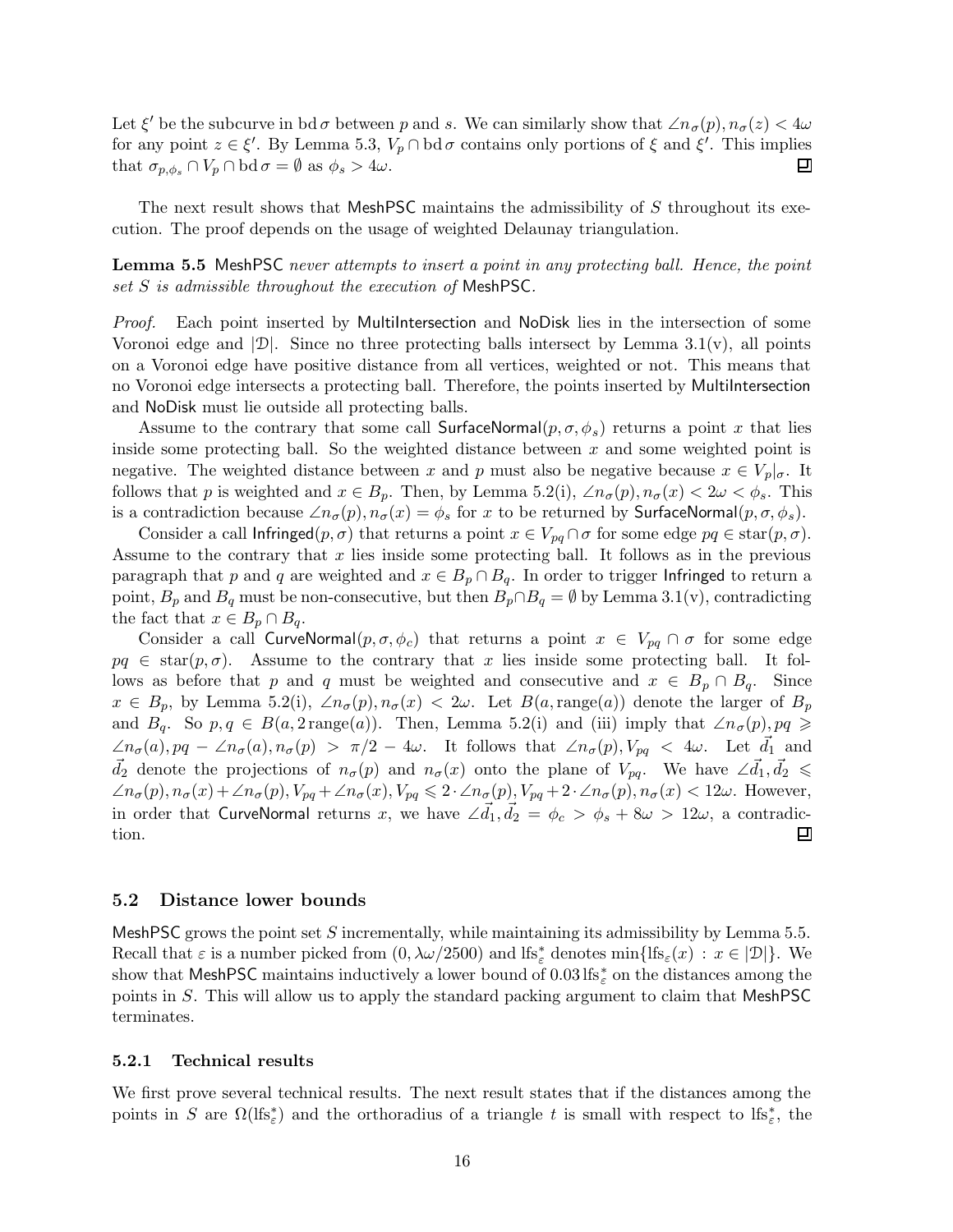largest angle of t is bounded.

**Lemma 5.6** Let S be an admissible point set. Assume that  $||a-b|| \geq 0.03 \text{ lfs}_{\varepsilon}^*$  for any  $a, b \in S$ . Let t be a triangle in  $\text{Del } S|_{\sigma}$  for some 2-face  $\sigma$ . If  $\text{ortho}(t) \leqslant 0.03 \text{ lfs}_{\varepsilon}^*$ , the largest angle of t is less than 170◦ .

*Proof.* Let p, q and s denote the vertices of t. Since ortho $(t) \leq 0.03 \text{ lfs}_{\varepsilon}^*$ , by Lemma 3.1(v), t has at most two weighted vertices and they must be adjacent along some 1-face. Let  $\angle psq$  be the largest angle in t. Assume that  $\angle psq > \pi/2$ ; otherwise, we are done.

Suppose that s is weighted. So p or q is unweighted, say p. Let  $H_{ps}$  be the bisector plane of p and  $B_s$ . Since p lies outside  $B_s$ ,  $H_{ps}$  lies between p and s and  $H_{ps}$  is further from s than p. This implies that the distance between p and the orthocenter of t is at least  $\frac{1}{2}||p-s|| \tan(\angle psq - \pi/2)$ . Thus,  $0.03 \text{ lfs}^*_{\varepsilon} \geq \text{ortho}(t) \geq \frac{1}{2}$  $\frac{1}{2}||p-s|| \tan(\angle psq - \pi/2) \geq 0.015 \text{ lfs}_{\varepsilon}^* \tan(\angle psq - \pi/2)$ , which implies that  $\angle psq \leq \pi/2 + \arctan(2) < 170^{\circ}$ .

Suppose that s is unweighted. If both p and q are weighted (i.e., p and q are adjacent), ∠psq is maximized when s lies on the circle bd  $B_q \cap$  bd  $B_q$ . By Lemma 3.1(iv)(b), ∠psq < 170° in this case. If p or q is unweighted, say p, we can repeat the argument in the previous paragraph to show that  $\angle psq < 170^\circ$ . 回

Under conditions similar to those in Lemma 5.6, the next result states that  $V_t$  makes an  $O(\omega)$  angle with the surface normals at the vertices of t.

**Lemma 5.7** Let S be an admissible point set. Assume that  $||a-b|| \geqslant 0.03 \text{ lfs}_{\varepsilon}^*$  for any  $a, b \in S$ . Let t be a triangle in Del  $S|_{\sigma}$  for some 2-face  $\sigma$ . If  $ortho(t) \leqslant 0.03$  lfs<sup>\*</sup><sub>ε</sub>,  $\angle n_{\sigma}(x)$ ,  $V_t < 26\omega$  for any vertex x of t.

*Proof.* Let p, q and s be the vertices of t. Let  $\angle psq$  be the largest angle of t. Lemma 5.6 implies that  $60° \leq \angle psq < 170°$ . Let C be the double cone whose axis is the support line of  $n_{\sigma}(s)$  and whose angular aperture is  $\pi - 4\omega$ .

We use  $\alpha$  to denote  $\angle n_{\sigma}(s)$ ,  $V_t$ . We first show that  $\alpha < 24\omega$ . Assume that  $\alpha > 2\omega$ ; otherwise, we are done. Let H denote the support plane of pqs. Since  $\alpha > 2\omega$ ,  $H \cap C$  is a double wedge. Because range(s)  $\geqslant$  lfs<sup>\*</sup><sub>ε</sub> by Lemma 5.1 and ortho(t)  $\leqslant$  0.03 lfs<sup>\*</sup><sub>ε</sub>, we have  $t \subset B(s,r)$ , where  $r = \text{range}(s) + 0.06 \text{ lfs}_{\varepsilon}^* < 2 \text{ range}(s)$ . By Lemma 5.2(iii),  $B(s, r) \cap \sigma$  intersects the double cone C only at s. It follows that p and q do not belong to  $H \cap C$ . By elementary trigonometry, the angular aperture  $\theta$  of  $H \cap C$  satisfies the equation:

$$
\tan\frac{\theta}{2} = \frac{\sqrt{\sin(\alpha - 2\omega)\sin(\alpha + 2\omega)}}{\sin(2\omega)}.
$$

If  $\alpha \geq 24\omega$ , the above equation yields  $\theta > 170^{\circ}$ . So the angular aperture of the open double wedge  $H \setminus C$  is less than 10°. Since  $\angle psq \geq 60^\circ$ , p and q do not lie in the same wedge of  $H \setminus C$ . It follows that ∠psq is greater than the angular aperture of  $H \cap C$  (i.e., > 170°). But this is impossible as  $\angle psq < 170^\circ$ . Hence,  $\alpha < 24\omega$ .

Since  $t \subset B(s,r)$ , by Lemma 5.2(i), for any vertex x of t,  $\angle n_{\sigma}(x), V_t \leq \angle n_{\sigma}(s), V_t + \frac{1}{\sigma}(s), n_{\sigma}(x) < \alpha + 2\omega < 26\omega$ .  $\angle n_{\sigma}(s), n_{\sigma}(x) < \alpha + 2\omega < 26\omega.$ 

**Lemma 5.8** Let S be an admissible point set. Let x be a point in  $V_p|_{\sigma}$  for some 2-face  $\sigma$ . Let  $D$  be the minimum distance between  $x$  and the points in  $S$ . Let  $W$  be the minimum weighted distance between x and the points in S. If D or W is less than  $\text{lf}_\varepsilon^*$ , then  $||p-x|| < \sqrt{2} \text{range}(p)$ .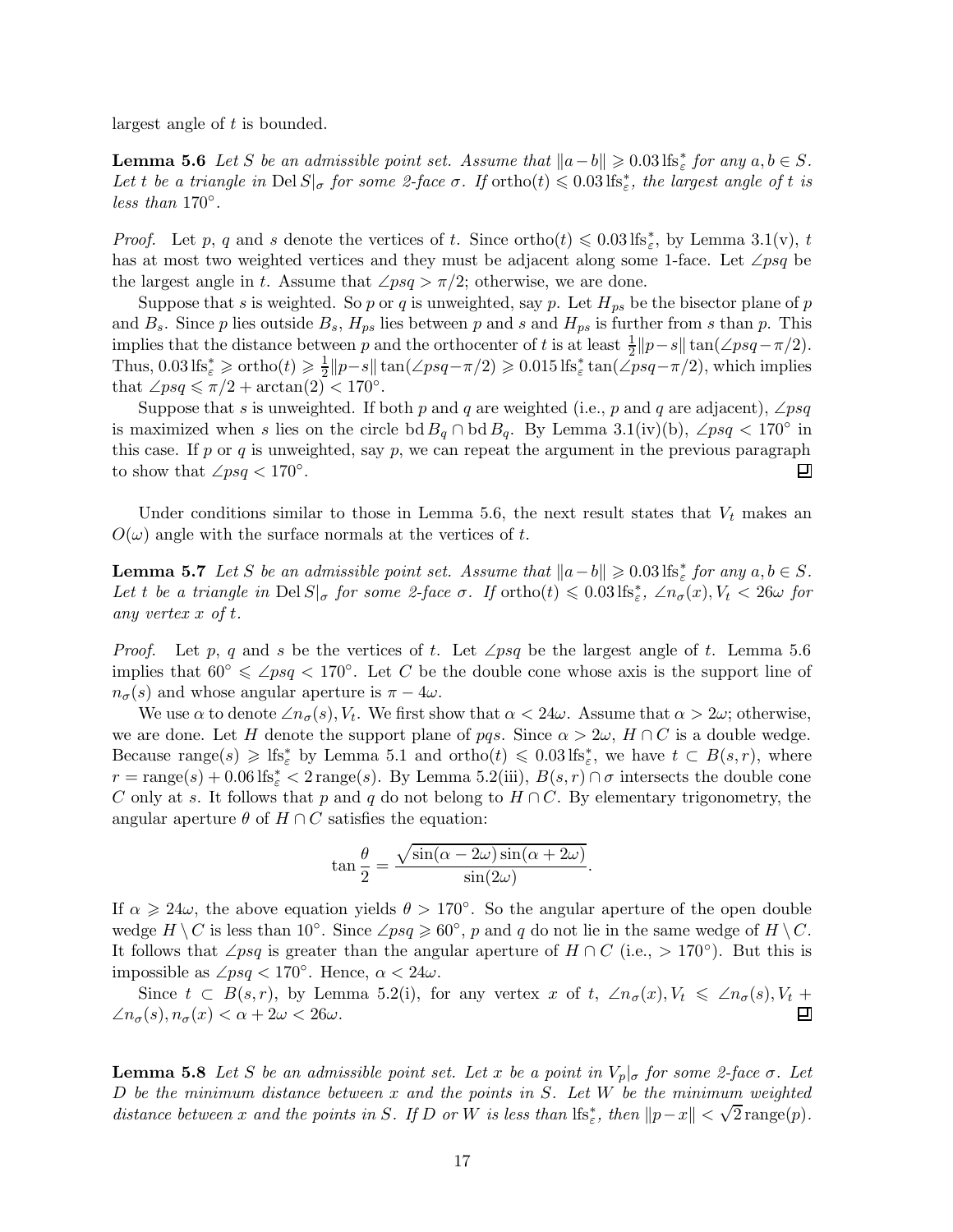*Proof.* We have  $W < \text{If } s^*_{\varepsilon} \text{ if } D \text{ or } W \text{ is less than } \text{If } s^*_{\varepsilon} \text{ if } p \text{ is unweighted, } ||p - x|| <$  $\text{lfs}_{\varepsilon}^* \leqslant \text{lf}_{\varepsilon}(p) = \text{range}(p).$  If p is weighted, we have  $||p - x||^2 - \text{radius}(B_p)^2 < (1 \text{lf}_{\varepsilon}^*)^2$  because  $x \in V_p$ . Then, Lemma 5.1 implies that  $||p - x|| < (r \text{ radius}(B_p)^2 + (lfs_e^*)^2)^{1/2} < \sqrt{2} \text{ radius}(B_p) =$  $\sqrt{2}$  range $(p)$ .

**Lemma 5.9** Let S be an admissible point set. Let  $\sigma$  be a 2-face. Let pq be an edge in star(p,  $\sigma$ ) for some point  $p \in S \cap \sigma$ . If there is a point  $x \in V_{pq}|_{\sigma}$  such that the minimum distance between x and the points in S is less than  $\text{lfs}_{\varepsilon}^*$ , then  $\angle n_{\sigma}(p)$ ,  $V_{pq} < 4\omega$ .

*Proof.* By Lemma 5.8,  $||p - x|| < \sqrt{2} \text{range}(p)$  and  $||q - x|| < \sqrt{2} \text{range}(q)$ . So  $||p - q|| < 2\sqrt{2}$ . max{range(p), range(q)}. Then, we can apply Lemma 5.2(i) and (iii) to p or q whichever has a larger range and conclude that  $\angle n_{\sigma}(p)$ ,  $pq > \pi/2 - 4\omega$ . It follows that  $\angle n_{\sigma}(p)$ ,  $V_{pq} < 4\omega$ .  $\Box$ larger range and conclude that  $\angle n_{\sigma}(p), pq > \pi/2 - 4\omega$ . It follows that  $\angle n_{\sigma}(p), V_{pq} < 4\omega$ .

#### 5.2.2 Lower bounds

In this section we give the proofs that MeshPSC maintains inductively a lower bound of  $0.03 \text{ lfs}^*_{\varepsilon}$ on the distances among the points in S. The next lemma shows that the lower bound holds after step 1 of MeshPSC, i.e., protecting the vertices and 1-faces and inserting a point in each 2-face outside the protecting balls.

**Lemma 5.10** Let S be the admissible point set obtained at the end of step 1 of MeshPSC. For any  $p, q \in S$ ,  $||p - q|| \geqslant \text{lfs}_{\varepsilon}^*$ .

*Proof.* If p and q belong to different 2-faces,  $\|p - q\| \ge \max\{g(p), g(q)\} \ge \max\{f(p), f(q)\}$ which is greater than  $\text{lf}_\varepsilon^*$  by Lemma 5.1. Suppose that p and q belong to the same 2-face. So p or q is weighted. By Lemma 5.1, the radii of protecting balls are greater than lfs<sup>\*</sup><sub>ε</sub>. If p or q is unweighted, say q, then q lies outside  $B_p$  and so  $||p - q|| \geq \text{radius}(B_p) > \text{lfs}_{\varepsilon}^*$ . If both are weighted and p and q are non-adjacent, Lemma 3.1(v) implies that  $||p-q|| >$  lfs<sub> $\varepsilon$ </sub>. If p and q are weighted and adjacent, by Lemma 3.1(iv)(a),  $q \notin \text{int } B_p$  and so  $||p-q|| \geq \text{radius}(B_p) > \text{lfs}_{\varepsilon}^*$ . 囙

Next, we show that any of the procedure calls within  $FindV$ iolation $(p, \sigma)$  preserves the lower bound of  $0.03 \text{ lfs}_{\varepsilon}^*$ . MultiIntersection and NoDisk do so only when the lower bound has been preserved so far. Infringed, SurfaceNormal and CurveNormal preserve the lower bound without requiring it as a precondition.

**Lemma 5.11** Let S be the current admissible point set. If  $||a - b|| \ge 0.03 \text{ lfs}_{\varepsilon}^*$  for any  $a, b \in S$ and MultiIntersection $(p, \sigma)$  returns a point x, the distance between x and any point in S is at least  $0.03 \text{ lfs}^*_{\varepsilon}$ .

*Proof.* The point x belongs to  $V_t|_{\sigma}$  for some triangle  $t \in \text{star}(p, \sigma)$  such that  $V_t$  intersects σ more than once. Let ϕ be the function that returns the weighted distance between p and points on  $V_t$ . By the working of MultiIntersection $(p, \sigma)$ ,  $\varphi(x)$  is the largest among all points in  $V_t|_{\sigma}$ . Assume to the contrary that the minimum distance between x and the points in S is less than  $0.03 \text{ lfs}_{\varepsilon}^*$ . So  $\varphi(x) < 0.03 \text{ lfs}_{\varepsilon}^*$  too. Let y be any point in  $V_t|_{\sigma}$  other than x. Because  $\varphi(y) \leq \varphi(x) < 0.03$  lfs<sub>ε</sub>, Lemma 5.8 implies that max{ $\|p - x\|, \|p - y\|\} < \sqrt{2}$  range(p). Then Lemma 5.2(iii) implies that  $\angle n_{\sigma}(p), xy > \pi/2 - 2\omega$ . However, since ortho $(t) \le \varphi(x) < 0.03 \text{ lfs}_{\varepsilon}^*$ , by Lemma 5.7,  $\angle n_{\sigma}(p), xy = \angle n_{\sigma}(p), V_t < 26\omega < \pi/2 - 2\omega$ , a contradiction.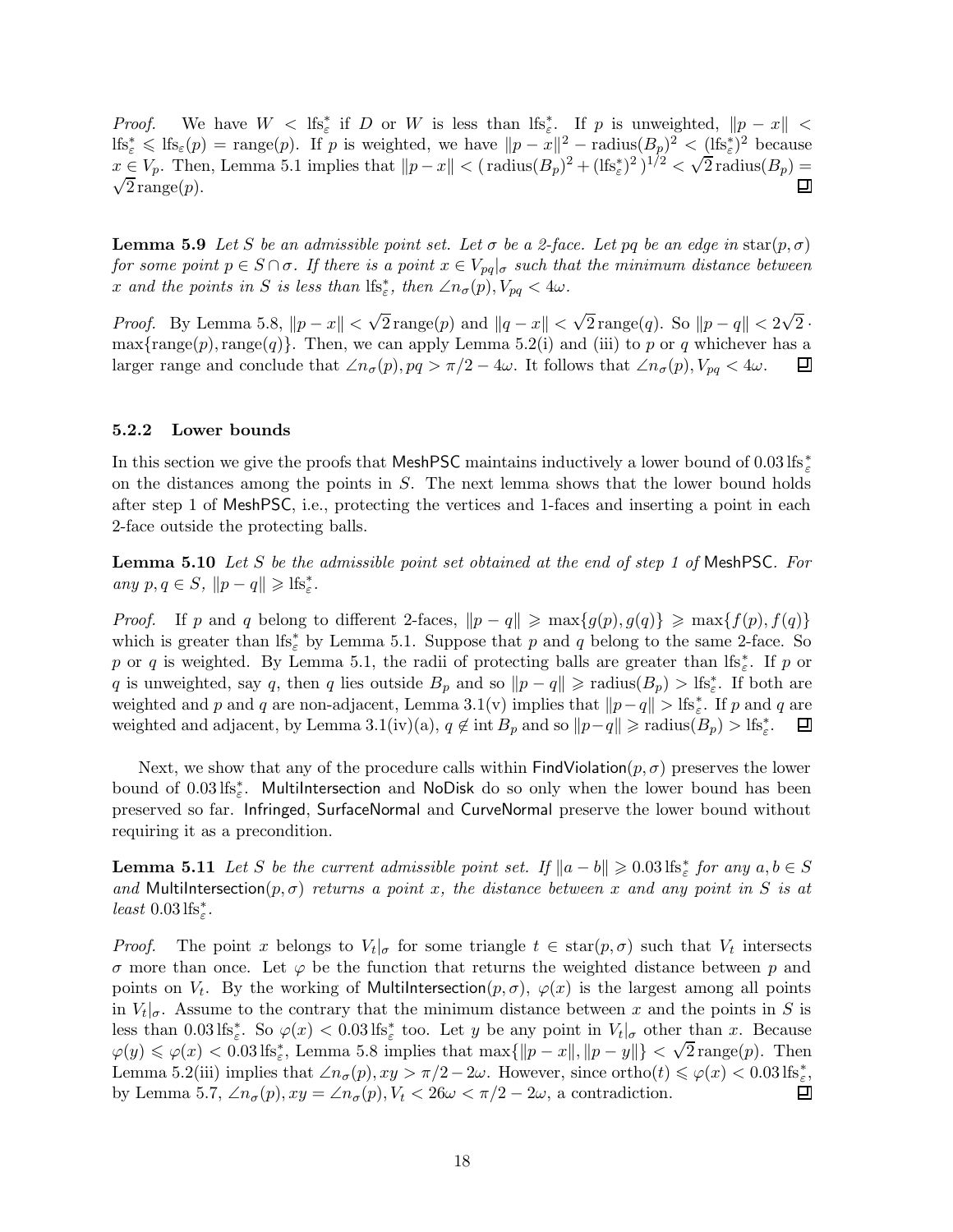**Lemma 5.12** Let S be the current admissible point set. If  $\text{Infininged}(p, \sigma)$  returns a point x, the distance between x and any point in S is at least  $0.03 \text{ lfs}_{\varepsilon}^*$ .

*Proof.* The point x belongs to  $V_{pq}$  for some edge  $pq \in \text{star}(p, \sigma)$  that certifies that  $(p, \sigma)$  is infringed. In other words, there is a ball  $B$  centered at  $x$  orthogonal to  $p$  and  $q$ , and the weighted distances of B from all weighted and unweighted vertices is non-negative. In particular, it means that  $B$  does not contain any point in  $S$ , weighted or unweighted. Therefore, it suffices to show that radius( $B$ )  $\geqslant 0.03$  lfs<sup>\*</sup><sub>ε</sub>.

If  $q \in \sigma$ , p and q must be non-adjacent weighted points in bd $\sigma$ . Then, by Lemma 3.1(v) and Lemma 5.1, the distance between  $B_p$  and  $B_q$  is at least 0.06 lfs<sup>\*</sup><sub>ε</sub>. So radius(B)  $\geq 0.03$  lfs<sup>\*</sup><sub>ε</sub>. The other case is that  $q \notin \sigma$  and so  $||p - q|| \ge \max\{g(p), g(q)\}\)$ . If p is weighted, by Lemma 3.1(ii), radius $(B_p) < 5\lambda g(p) < g(p)/4 \leq \|p - q\|/4$ . Similarly, if q is weighted, radius $(B_q) < \|p - q\|/4$ . Therefore, irrespective of whether any of  $p$  and  $q$  is weighted,  $B$  must fill a gap of width at least  $||p - q||/2 \geq g(p)/2$ . It follows that radius(B)  $\geq g(p)/4 \geq f(p)/4$ , which is greater than lfs<sup>\*</sup><sub>ε</sub> by Lemma 5.1. Ξ

**Lemma 5.13** Let S be the current admissible point set. If SurfaceNormal $(p, \sigma, \phi_s)$  returns a point x, the distance between x and any point in S is at least  $lfs_{\varepsilon}^*$ .

*Proof.* By definition,  $x \in V_p|_{\sigma}$  and  $\angle n_{\sigma}(p), n_{\sigma}(x) = \phi_s > 4\omega$ . If the minimum distance between x and the points in S is less than lfs<sup>\*</sup><sub>ε</sub>, then  $||p - x|| < \sqrt{2}$  range(p) by Lemma 5.8. But then Lemma 5.2(i) implies that  $\angle n_{\sigma}(p), n_{\sigma}(x) < 2\omega$ , a contradiction. 囙

**Lemma 5.14** Let S be the current admissible point set. If Infringed $(p, \sigma)$  and SurfaceNormal $(p, \sigma, \phi_s)$ return null and CurveNormal $(p, \sigma, \phi_c)$  returns a point x, the distance between x and any point in S is at least  $\text{lfs}^*_\varepsilon.$ 

*Proof.* By definition,  $x \in V_{pq} | \sigma$  for some edge  $pq \in \text{star}(p, \sigma)$ . As Infringed $(p, \sigma)$  returns null,  $q \in \sigma$ . Assume to the contrary that the minimum distance between x and the points in S is less than lfs<sup>\*</sup><sub>ε</sub>. By Lemma 5.9,  $\angle n_{\sigma}(p)$ ,  $\vec{d}$  < 4ω, where  $\vec{d}$  is the projection of  $n_{\sigma}(p)$  onto the plane of  $V_{pq}$ . Since SurfaceNormal $(p, \sigma, \phi_s)$  returns null,  $\angle n_{\sigma}(p), n_{\sigma}(x) < \phi_s$ , which implies that  $\angle n_{\sigma}(x), \vec{d} < \phi_s + 4\omega$ . However, as CurveNormal $(p, \sigma, \phi_c)$  returns  $x, \angle n_{\sigma}(x), \vec{d} \geq \phi_c > \phi_s + 4\omega$ , a contradiction. 口

The case for  $\textsf{NoDisk}(p, \sigma)$  is more complicated. Let p be a point on a 2-face  $\sigma$ . We first show that bd  $(V_p \cap \sigma)$  is a closed curve under certain conditions. We proved a similar result earlier [14] in the context of meshing a smooth closed surface. That proof can be carried over after some modifications. The details can be found in Appendix D.

**Lemma 5.15** Let S be the current admissible point set. Assume that  $||a - b|| \geq 0.03 \text{ lfs}_{\varepsilon}^*$  for any  $a, b \in S$ . Let p be a point in  $S \cap \sigma$  for some 2-face  $\sigma$ . Suppose that Infringed $(p, \sigma)$  and CurveNormal $(p, \sigma, \phi_c)$  return null and size $(t, \sigma) < 0.03$  lfs<sup>\*</sup> for any triangle  $t \in \text{star}(p, \sigma)$ . Then, bd  $(V_p \cap \sigma)$  is a closed curve.

We can then show that any point returned by  $\textsf{NoDisk}(p, \sigma)$  is far from existing vertices.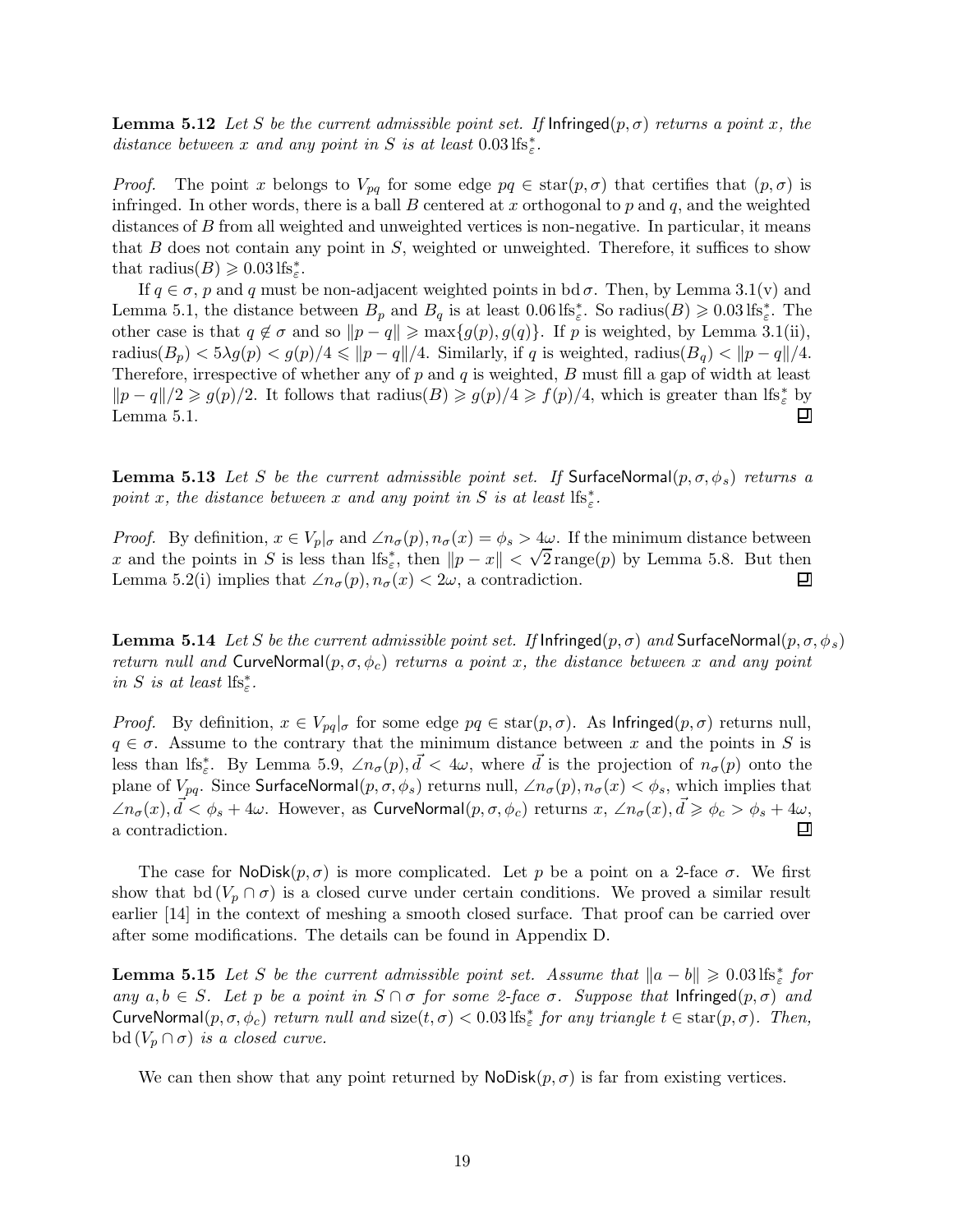**Lemma 5.16** Let S be the current admissible point set. Assume that  $||a - b|| \ge 0.03 \text{ lfs}_{\varepsilon}^*$  for any  $a, b \in S$ . Let p be a point in  $S \cap \sigma$  for some 2-face  $\sigma$ . Suppose that MultiIntersection $(p, \sigma)$ , Infringed( $p, \sigma$ ) and CurveNormal( $p, \sigma, \phi_c$ ) return null. If NoDisk( $p, \sigma$ ) returns a point x, the distance between x and any point in S is at least  $0.03 \text{ lfs}^*_{\varepsilon}$ .

*Proof.* If the lemma is false, the minimum distance between x and the points in S is less than  $0.03 \text{ lfs}_{\varepsilon}^*$ . So is the minimum weighted distance. It follows from the working of NoDisk $(p, \sigma)$ that  $size(t, \sigma)$  < 0.03 lfs<sub> $_{\varepsilon}^*$ </sub> for any triangle  $t \in star(p, \sigma)$ . Then, Lemma 5.15 implies that  $\text{bd } V_p|_{\sigma}$  is a closed curve. Furthermore,  $\text{bd } V_p|_{\sigma}$  is not contained in a single facet of  $V_p$  because CurveNormal( $p, \sigma, \phi_c$ ) returns null. Then, because MultiIntersection( $p, \sigma$ ) returns null, the triangles in star( $p, \sigma$ ) form a topological disk by the duality between bd  $V_p|_{\sigma}$  and star( $p, \sigma$ ). But then NoDisk( $p, \sigma$ ) should have returned null, a contradiction. then  $\text{NoDisk}(p, \sigma)$  should have returned null, a contradiction.

### 5.3 Termination

We use the distance lower bounds proved in the last section to show the termination of MeshPSC. Furthermore, we establish some topological properties of the resulting restricted Voronoi diagram.

**Theorem 5.1 MeshPSC** terminates. The following properties hold for each point p in the final admissible point set.

- (i) For any 1- or 2-face  $\sigma$ ,  $V_p$  intersects  $\sigma$  only if  $p \in \sigma$ .
- (ii) For any 2-face  $\sigma$  and for any triangle  $t \in \text{star}(p, \sigma)$ ,  $V_t|_{\sigma}$  is a single point.
- (iii) For any 1- or 2-face  $\sigma$  and for any edge  $e \in \text{star}(p, \sigma)$ ,  $V_e|_{\sigma}$  is a topological ball of dimension dim( $\sigma$ ) – 1;
- (iv) For any 1- or 2-face  $\sigma$  containing p,  $V_p|_{\sigma}$  is a topological ball of dimension  $\dim(\sigma)$ .

*Proof.* By Lemma 5.10, any two mesh vertices are at distance  $0.03 \text{ lfs}_{\varepsilon}^*$  or more at the end of step 1 of MeshPSC. Afterwards, whenever MeshPSC inserts a new point, its distance from any existing mesh vertex is at least  $0.03 \text{ lfs}^*_\varepsilon$  by Lemma 5.11, Lemma 5.12, Lemma 5.13, Lemma 5.14, and Lemma 5.16. Recall that PSC is compact by definition. So a standard packing argument can be used to claim termination.

By Lemma 5.3,  $V_p$  intersects a 1-face only if p lies on it. Suppose that  $V_p$  intersects a 2-face  $\sigma$  that does not contain p. Recall that MeshPSC inserts an unweighted point in int  $\sigma$ during initialization. Walking from  $V_p$  to the Voronoi cell of this unweighted point, we must encounter two vertices  $q \notin \sigma$  and  $s \in \sigma$  such that the common facet  $V_{qs}$  intersects  $\sigma$ . But then Infringed(s,  $\sigma$ ) should return a point, contradicting the termination of MeshPSC. This proves (i).

The correctness of (ii) follows from the fact that MultiIntersection is not applicable.

Let  $\tau$  be a 1-face. We have just shown that  $star(p, \tau)$  is nonempty only if  $p \in \tau$ . By Lemma 5.3, a facet of  $V_p$  intersects  $\tau$  only if the facet is between p and an adjacent weighted point on  $\tau$ . Such a facet is  $V_e$  for some edge  $e \in \text{star}(p, \tau)$ . Lemma 5.3 further implies that  $V_e$ intersects  $\tau$  in one point. Let  $\sigma$  be a 2-face. By (i) again, star $(p, \sigma)$  is nonempty only if  $p \in \sigma$ . For any edge  $e \in \text{star}(p, \sigma)$ ,  $V_e|_{\sigma}$  is a collection of curve(s). There is no closed curve in  $V_e|_{\sigma}$ because CurveNormal $(p, \sigma, \phi_c)$  returns null. If there are two open curves in  $V_e|_{\sigma}$ , at least three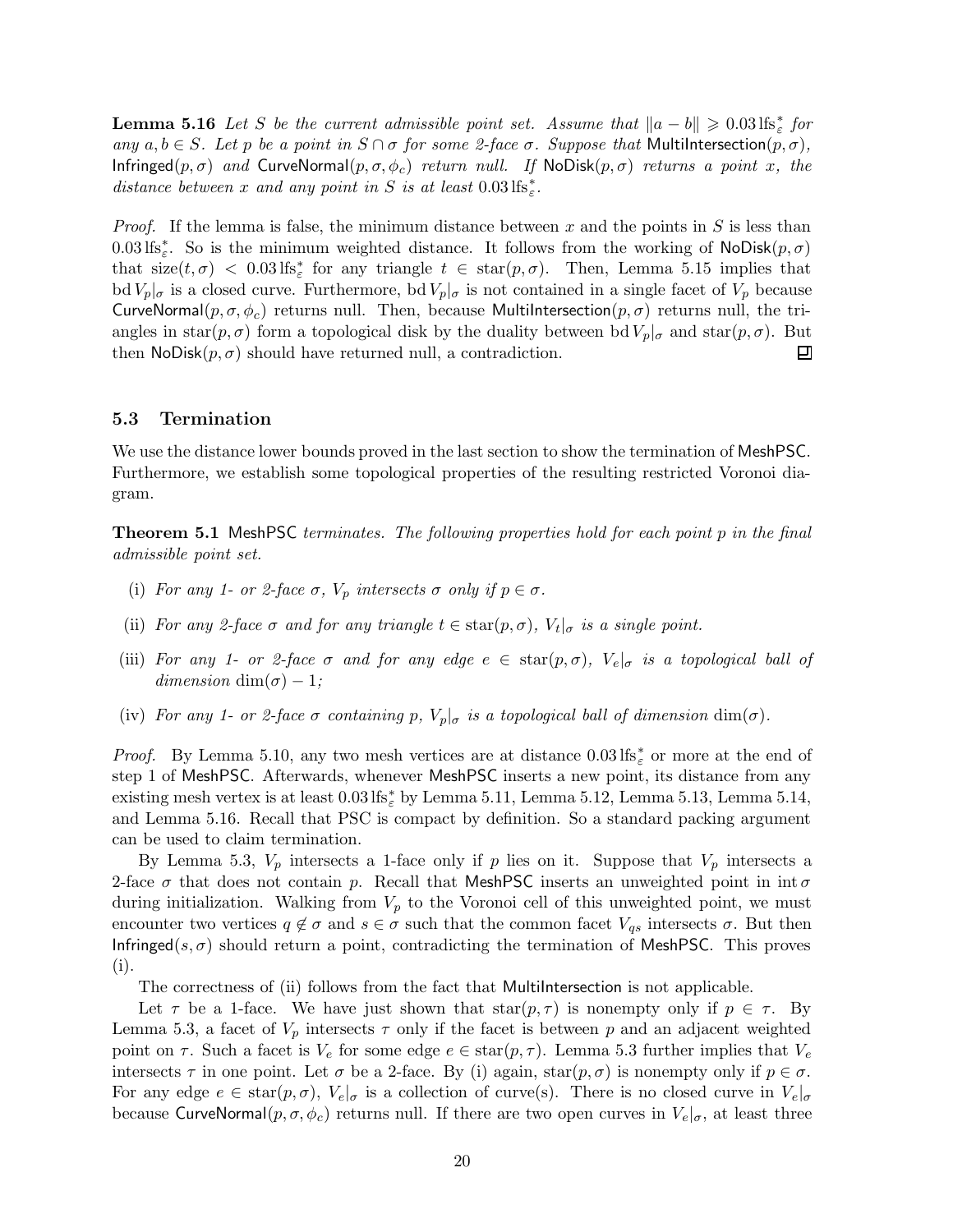of their endpoints belong to bd  $V_e$ . Since MultiIntersection returns null, these curve endpoints belong to distinct boundary edges of  $V_e$ . Each such curve endpoint gives rise to a triangle in star $(p, \sigma)$  incident to e, implying that there are at least three triangles in star $(p, \sigma)$  incident to e. This is a contradiction because  $\text{NoDisk}(p, \sigma)$  returns null. Hence,  $V_e|_{\sigma}$  is an open curve. This proves (iii).

Let  $\tau$  be a 1-face containing p. Lemma 5.3 implies that bd  $V_p$  intersects  $\tau$  exactly twice if  $p \in \text{int } \tau$ , and  $\text{bd } V_p$  intersects  $\tau$  exactly once if p is an endpoint of  $\tau$ . Therefore,  $V_p \cap \tau$  is an open curve. Let  $\sigma$  be a 2-face containing p. Because NoDisk $(p, \sigma)$  returns null, the union of the triangles in star $(p, \sigma)$  is a topological disk. Since MultiIntersection and CurveNormal return null, no two curves in bd  $V_p|_{\sigma}$  intersect the same edge of  $V_p$  and no curve in bd  $V_p|_{\sigma}$  lies within a facet of  $V_p$ . Then, the duality between  $star(p, \sigma)$  and bd  $V_p|_{\sigma}$  implies that bd  $V_p|_{\sigma}$  is a closed curve. There is a direction  $\vec{d}$  such that for any point  $z \in V_p|_{\sigma}$ ,  $\angle \vec{d}$ ,  $n_{\sigma}(z) < \pi/2$ . For example, since SurfaceNormal $(p, \sigma, \phi_s)$  returns null, we can choose  $\vec{d} = n_{\sigma}(p)$ . It has been proved in [14] that for such a 2-manifold  $V_p|_{\sigma}$ , its projection to a plane orthogonal to  $\vec{d}$  is an injective map. Since the projected image is a planar bounded region with a closed boundary curve, it must be a topological disk. The injectivity of the projection makes it a homeomorphism between the projected image and  $V_p|_{\sigma}$ . Hence,  $V_p|_{\sigma}$  is a topological disk. This proves (iv). Ξ

### 5.4 Topology Preservation

A CW-complex R is a collection of closed (topological) balls whose interiors are pairwise disjoint and whose boundaries are union of other closed balls in R. A finite set  $S \subset |\mathcal{D}|$  has the *extended* topological ball properties (extended TBP) for D if there is a CW-complex R with  $|\mathcal{R}| = |\mathcal{D}|$ that satisfies the following conditions for each Voronoi face  $F \in \text{Vor } S$  intersecting  $|\mathcal{D}|$ :

- (C1) The restricted Voronoi face  $F \cap |\mathcal{D}|$  is the underlying space of a CW-complex  $\mathcal{R}_F \subseteq \mathcal{R}$ .
- (C2) The (closed) balls in  $\mathcal{R}_F$  that intersect int F are incident to a unique (closed) ball  $b_F \in \mathcal{R}_F$ .
- (C3)  $b_F \cap \text{bd } F$  is a sphere of dimension  $\dim(b_F) 1$ .
- (C4) For each  $\ell$ -ball  $b \in \mathcal{R}_F \setminus \{b_F\}$  that intersects int F,  $b \cap \text{bd } F$  is a  $(\ell 1)$ -ball.

Figure 3 shows two examples of a Voronoi facet F that satisfy the above conditions.

The result of Edelsbrunner and Shah [20] says that if S has the extended TBP for  $\mathcal{D}$ , the underlying space of  $\text{Del }S|_{\mathcal{D}}$  is homeomorphic to  $|\mathcal{D}|$ . Of course, to apply this result we would require a CW-complex with underlying space  $|\mathcal{D}|$ . We will see that Vor S restricted to D provides such a CW-complex when our algorithm terminates.

We first show that the Voronoi faces of Vor S satisfy three properties P1, P2 and P3 listed below at the termination of the algorithm. Let F be a k-face of Vor S where  $F = V_{p_1} \cap \ldots \cap$  $V_{p_{(4-k)}}$ .

- (P1) If F intersects an element  $\sigma \in \mathcal{D}_j$ , the intersection is a closed  $(k+j-3)$ -ball.
- (P2) There is a unique element  $\sigma_F \in \mathcal{D}$  such that the elements intersected by F are  $\sigma_F$  and those that contain  $\sigma_F$  in their boundaries.
- (P3)  $\sigma_F$  contains the vertices  $p_1, ..., p_{(4-k)}$ .

Property P1 follows from the fact that our algorithm enforces TBP for each 1-face and 2-face (Theorem 5.1). Properties P2 and P3 follow from the following result.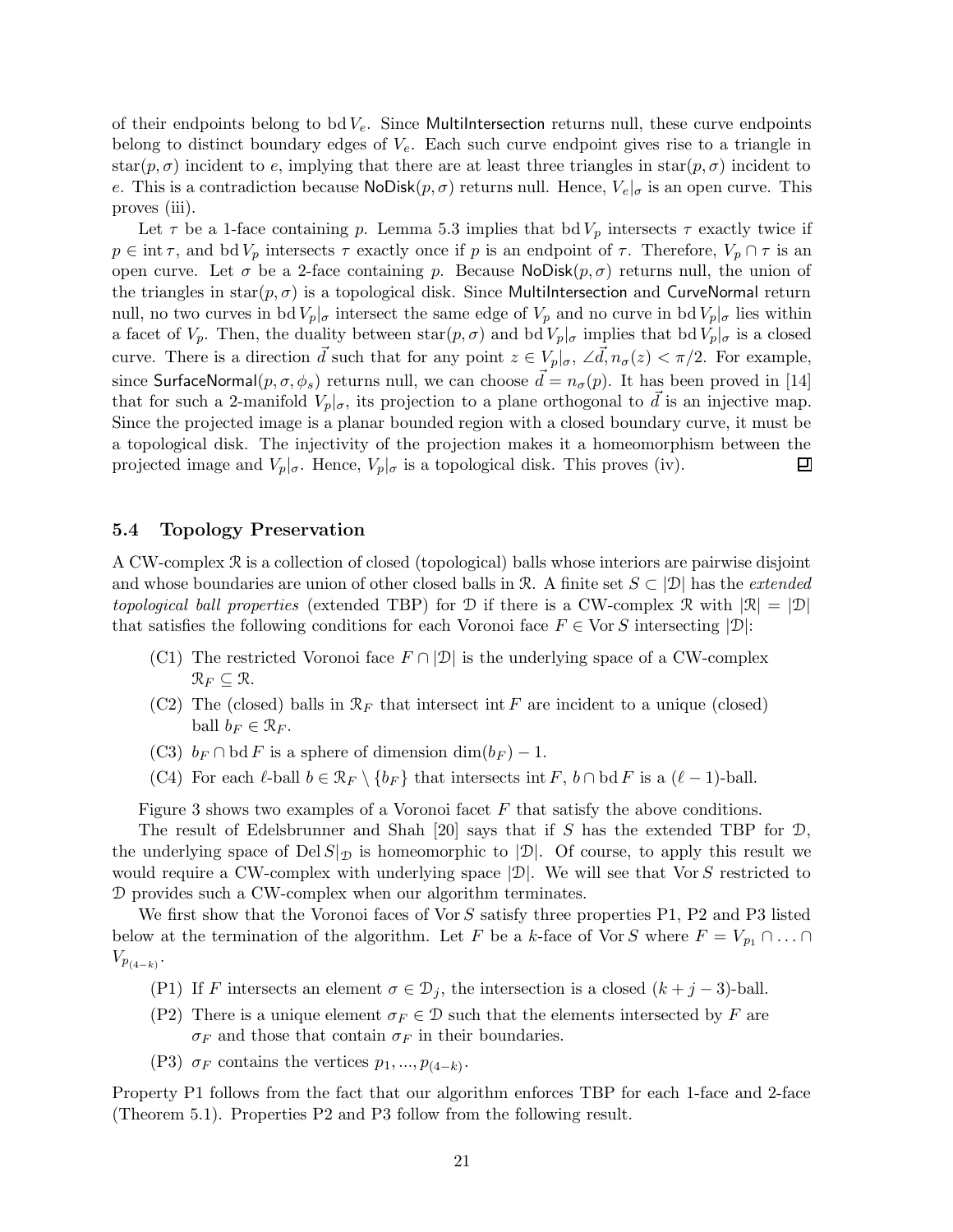

Figure 3: F is a Voronoi facet. In (a), F intersects a 2-face in a closed topological interval (1-ball) which is  $b_F$ . Here  $b_F$  intersects bd F at two points, a 0-sphere. In (b), F intersects the 1-face in a single point which is  $b_F$ , and for  $1 \leq i \leq 3$ ,  $F \cap \sigma_i$  are closed topological 1-balls incident to  $b_F$ . Here  $b_F \cap \text{bd } F = \emptyset$ , a -1-sphere.

**Lemma 5.17** Let  $F = V_{p_1} \cap ... \cap V_{p_{(4-k)}}$  be a k-face in Vor S when MeshPSC terminates. Let  $E_F$  be the set of elements in  $\mathcal D$  that intersect  $F$ .

- (i) For any  $\sigma \in E_F$ ,  $\sigma$  contains  $p_i$  for  $1 \leq i \leq 4 k$ .
- (ii) Let  $\sigma_F$  be an element in  $E_F$  of lowest dimension. For any  $\sigma \in E_F \setminus {\sigma_F}$ ,  $\sigma_F \subset \text{bd } \sigma$ .

*Proof.* For any  $\sigma \in E_F$ , since  $\sigma$  intersects  $F$ ,  $\sigma$  intersects  $V_{p_i}$  for  $1 \leq i \leq 4-k$ . So Theorem 5.1(i) implies that  $\sigma$  contains  $p_i$  for  $1 \leq i \leq 4 - k$ . This proves (i). We conduct a case analysis depending on the dimension of  $F$  to prove (ii).

Case 1: F is a Voronoi cell  $V_p$ . Take any element  $\sigma \in E_F \setminus {\{\sigma_F\}}$ . By (i),  $p \in {\sigma_F} \cap {\sigma}$  which implies that  $\sigma_F \cap \sigma$  contains an element  $\sigma'$  in  $E_F$ . If  $\sigma_F \not\subset \text{bd } \sigma$ ,  $\dim(\sigma') \leq \dim(\sigma_F) - 1$ . But this contradicts the definition of  $\sigma_F$ .

Case 2: F is a Voronoi facet  $V_{pq}$ . Since  $p, q \in \sigma_F$  by (i),  $\dim(\sigma_F) \geq 1$ . If p or q lies in the interior of a 2-face,  $\sigma_F$  is this 2-face and  $E_F$  is the singleton set  $\{\sigma_F\}$ . So (ii) is trivially true. Suppose that  $p, q \in |\mathcal{D}_{\leq 1}|$ . We claim that  $\sigma_F$  is an 1-face. Assume to the contrary that  $\sigma_F$  is a 2-face. So  $p, q \in \text{bd } \sigma_F$  as  $p, q \in |\mathcal{D}_{\leq 1}|$ . The edge  $pq$  belongs to  $\text{Del } S|_{\sigma_F}$  as  $V_{pq} \cap \sigma_F = F \cap \sigma_F \neq \emptyset$ . The points p and q must be adjacent along bd  $\sigma_F$ ; otherwise, pq would trigger Infringed( $p, \sigma_F$ ) to insert a point, contradicting the termination of MeshPSC. As p and q are adjacent, by Lemma 5.3,  $F = V_{pq}$  intersects the subcurve of bd $\sigma_F$  between p and q. Thus, some 1-face in bd  $\sigma_F$  belongs to  $E_F$ . But this contradicts the definition of  $\sigma_F$ . This proves our claim.

The vertices p and q are adjacent along the 1-face  $\sigma_F$ . If not, for some 2-face  $\sigma'$  containing  $\sigma_F$  in its boundary, pq would trigger Infringed $(p, \sigma')$  to insert a point. This contradicts the termination of MeshPSC.

Since p and q are adjacent along  $\sigma_F$ , by our protecting ball placement strategy,  $\sigma_F$  is the only 1-face that contains p and q. Moreover,  $\sigma_F$  belongs to the boundary of any 2-face containing p and q. For any  $\sigma \in E_F \setminus {\sigma_F}$ ,  $\sigma$  is a 1- or 2-face containing p, q by (i). Consequently, since  $\sigma \neq \sigma_F$ ,  $\sigma$  must be a 2-face that contains  $\sigma_F$  in its boundary.

Case 3: F is a Voronoi edge  $V_{pqs}$ . As in case 2, if p, q or s lies in the interior of a 2-face,  $\sigma_F$  is this 2-face and  $E_F$  is the singleton set  $\{\sigma_F\}$ . So (ii) is trivially true. We derive a contradiction for the case that  $p, q, s \in |\mathcal{D}_{\leq 1}|$ . In this case we can show as in case 2 that  $\sigma_F$  must be a 1-face. By (i),  $p, q, s \in \sigma_F$ . Since any three vertices on any 1-face cannot be mutually adjacent,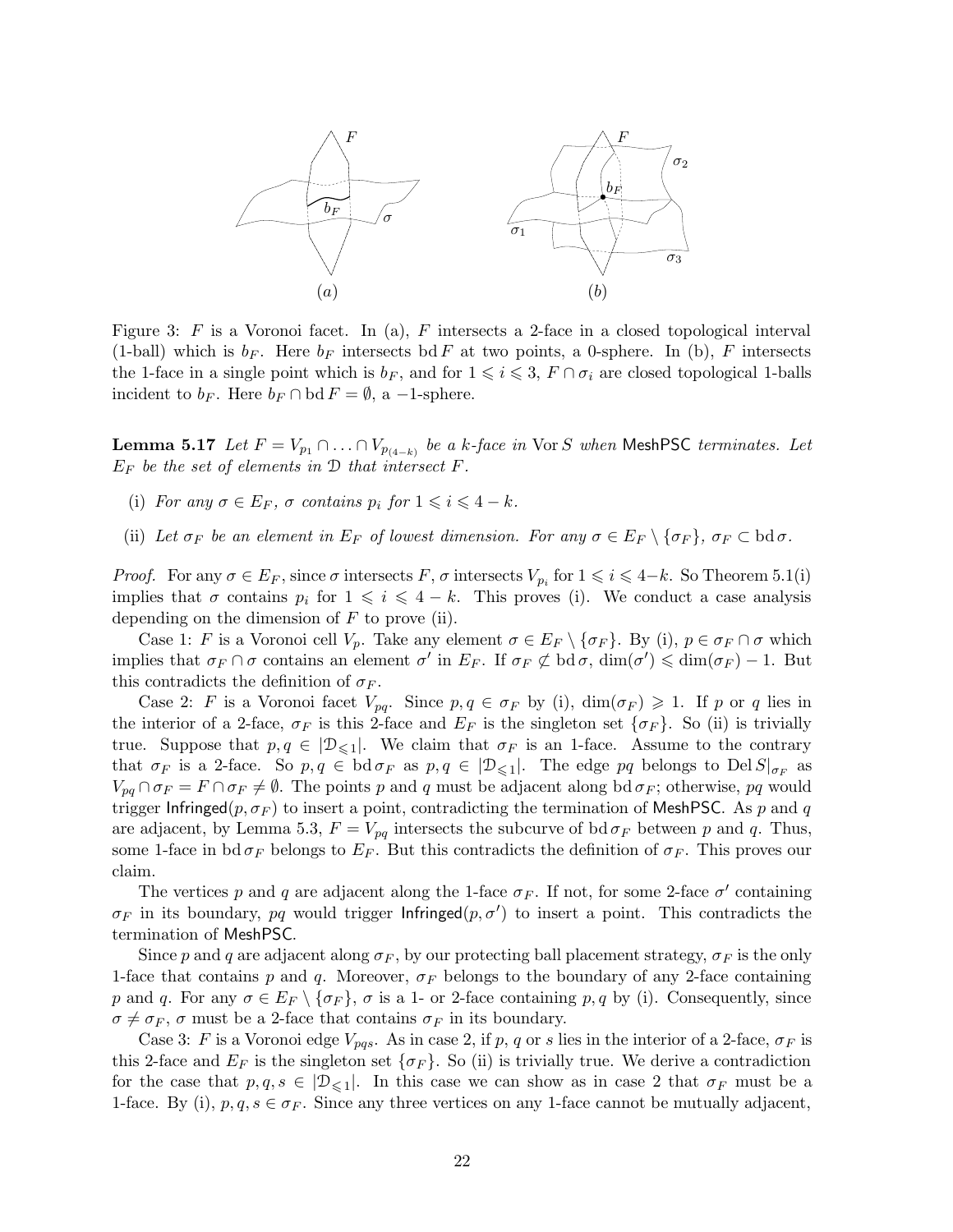two vertices in  $\{p, q, s\}$  are non-adjacent along  $\sigma_F$ , say p and q. But then the edge pq would trigger Infringed $(p, \sigma')$  to insert a point for some 2-face  $\sigma'$  whose boundary contains  $\sigma_F$ . This contradicts the termination of MeshPSC. 口

We show that conditions C1–C4 follow from P1 and P2. The proof depends on our assumption of the generic intersection property (GIP): every Voronoi face in Vor S intersects an element of D transversally, if at all, at the termination of MeshPSC. The assumption of the GIP can be removed by employing a more elaborate analysis and symbolic perturbation in the algorithm; see [14] for details.

### **Theorem 5.2** The output of MeshPSC is homeomorphic to  $|\mathcal{D}|$ .

*Proof.* We prove that S has the extended TBP for  $D$  when MeshPSC terminates. Then, the result of Edelsbrunner and Shah implies the theorem. To apply the extended TBP we need a CW-complex whose underlying space is  $|\mathcal{D}|$ . Upon the termination of MeshPSC, we take R to be the complex formed by the intersection of the Voronoi faces in Vor S with the elements of D. So R is a CW-complex according to P1. It immediately follows that a k-face F of Vor S intersects the CW-complex  $\mathcal{R}$  in a CW-complex  $\mathcal{R}_F \subseteq \mathcal{R}$  satisfying C1.

Define  $\sigma_F$  as in the statement of Lemma 5.17. We identify  $b_F$  as  $\sigma_F \cap F$ . By the assumption of GIP,  $\sigma_F$  intersects int F and so  $b_F$  intersects int F. Condition C2 then follows from P2.

If bd  $b_F$  intersects int F, bd  $\sigma_F$  intersects F too. But this would contradict P2 which states that any element other than  $b_F$  that intersects F contains  $\sigma_F$  in its boundary. Therefore, bd  $b_F$ must be contained in bdF. The assumption of GIP allows us to conclude that  $b_F \cap \text{bd } F = \text{bd } b_F$ . Thus,  $b \cap \text{bd } F = \text{bd } b_F$  is a sphere of dimension  $\dim(b_F) - 1$ . This establishes condition C3.

Take any ball  $b \in \mathcal{R}_F \setminus \{b_F\}$  that intersects int F. Let  $\sigma$  be the element in D such that  $b = \sigma \cap F$ . We claim that  $\text{bd } \sigma \cap \text{int } F$  is an open  $(\ell - 1)$ -ball, where  $\ell = \dim(F) + \dim(\sigma) - 3$ . The proof involves a case analysis depending on  $\dim(\sigma_F)$ .

- If  $\sigma_F$  is a 2-face,  $\sigma$  does not exist by P2 because D does not contain any element with dimension higher than two. So there is nothing to prove.
- If  $\sigma_F$  is a 1-face, P2 implies that  $\sigma$  is a 2-face, F does not contain any vertex of  $\sigma$ , and F does not intersect any 1-face other than  $\sigma_F$ . It follows that  $\mathrm{bd} \sigma \cap \mathrm{int} F = \sigma_F \cap \mathrm{int} F$ which by P1, is an open  $(\ell - 1)$ -ball as  $\dim(\sigma_F) = \dim(\sigma) - 1$ .
- If  $\sigma_F$  is a vertex in  $\mathcal{D}_0$ , F must be the Voronoi cell owned by  $\sigma_F$ . So F does not contain any vertex of  $\sigma$  other than  $\sigma_F$ . By P2, any 1-face intersected by F is incident to  $\sigma_F$ . If  $\sigma$ is a 1-face,  $\mathrm{bd}\,\sigma\cap\mathrm{int}\,F = \sigma_F$  which is an open  $(\ell - 1)$ -ball as  $\ell = 1$  in this case. If  $\sigma$  is a 2-face, bd  $\sigma \cap \text{int } F$  is equal to  $(\sigma_1 \cup \sigma_2) \cap \text{int } F$ , where  $\sigma_1$  and  $\sigma_2$  are the two 1-faces in bd  $\sigma$ incident to  $\sigma_F$ . Since the other endpoints of  $\sigma_1$  and  $\sigma_2$  are outside F,  $(\sigma_1 \cup \sigma_2) \cap \text{int } F$  is an open curve which is an open  $(\ell - 1)$ -ball as  $\ell = 2$  in this case.

By P1,  $b = \sigma \cap F$  is a closed  $\ell$ -ball, where  $\ell = \dim(F) + \dim(\sigma) - 3$ . So bd b is a  $(\ell - 1)$ sphere. Observe that  $\text{bd } b = (\text{bd } b \cap \text{int } F) \cup (\text{bd } b \cap \text{bd } F)$ . Furthermore,  $\text{bd } b = (\text{bd } b \cap \text{int } F)$ and  $\mathrm{bd} b \cap \mathrm{bd} F$  are disjoint,  $\mathrm{bd} b \cap \mathrm{bd} F = b \cap \mathrm{bd} F$ , and  $\mathrm{bd} b \cap \mathrm{int} F = \mathrm{bd} \sigma \cap \mathrm{int} F$ . We have shown in the above that  $\mathrm{bd}\,\sigma \cap \mathrm{int}\, F$  is an open  $(\ell - 1)$ -ball. Hence,  $b \cap \mathrm{bd}\, F$  must be a closed  $(\ell - 1)$ -ball in order to merge with the open  $(\ell - 1)$ -ball bd  $\sigma \cap \text{int } F$  to form the  $(\ell - 1)$ -sphere bd *b*. This proves condition C4. bd b. This proves condition C4.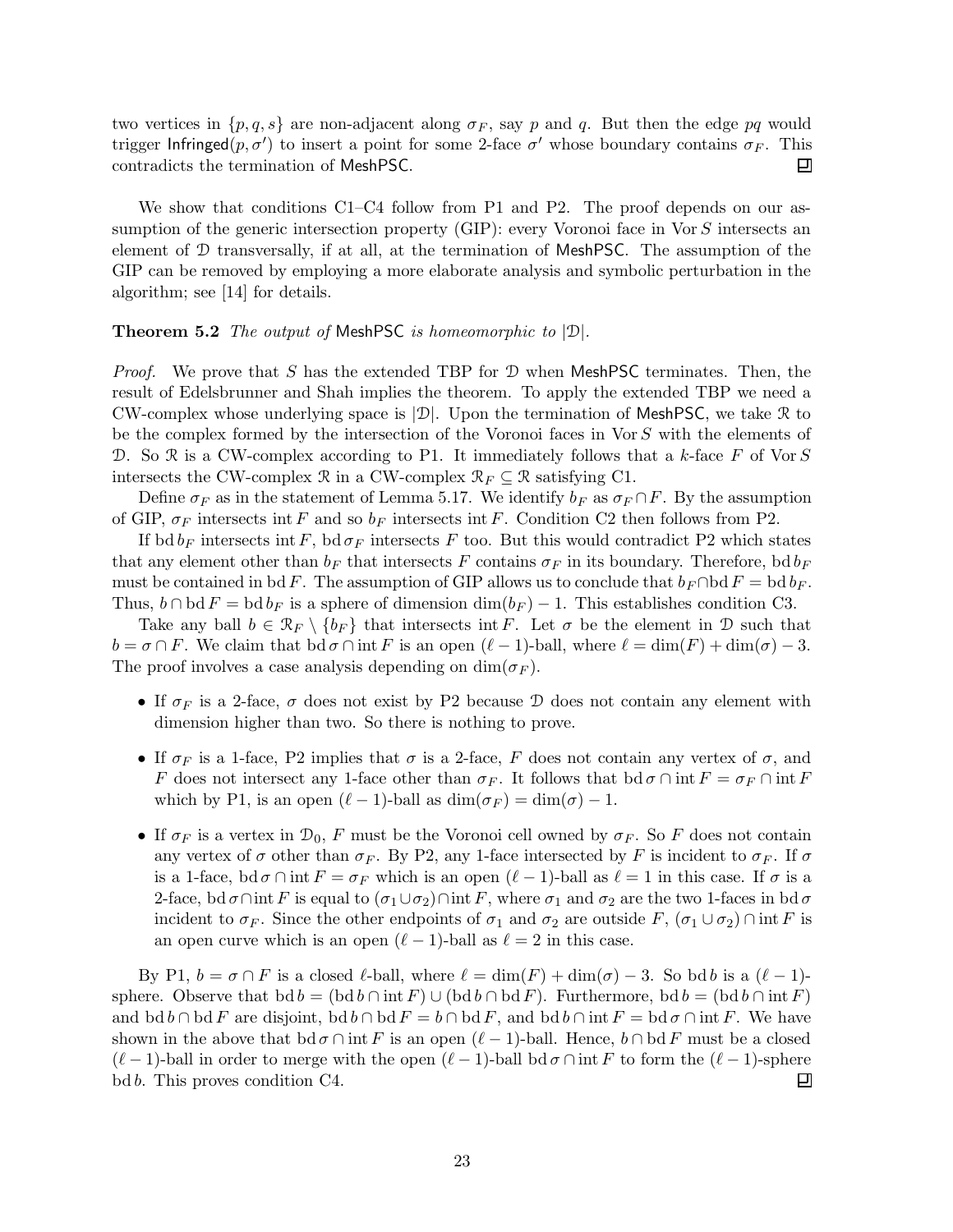Non-smooth features. Following the proof of Edelsbrunner and Shah [20] one can construct a homeomorphism h between the underlying spaces of  $\mathcal D$  and  $\text{Del }S|_{\mathcal D}$  such that h respects each stratum. That is, the restriction of h to  $|\mathcal{D}_i|$  is a homeomorphism to the underlying space of Del  $S|_{\mathcal{D}_i}$ . Property P3 ensures that Del  $S|_{\mathcal{D}_i}$  has all vertices in  $\mathcal{D}_i$ . This property ensures the preservation of non-smooth features. For example, a 1-face in  $\mathcal D$  is meshed with a set of Delaunay edges connecting consecutive points sampled on it thereby preserving the 'non-smoothness' of the 1-face in the output.

# 6 Mesh quality improvements

We introduce two subroutines that enhance MeshPSC to offer bounds on the aspect ratios, normal variation, and dihedral angles in the output mesh. For a triangle  $t$ , the *radius-edge* ratio is defined to be the ratio of the circumradius to the shortest edge length of t. It is known that the radius-edge ratio of a triangle is bounded if and only if the aspect ratio is bounded. For a point p on a 2-face  $\sigma$ , the first subroutine Shape eliminates triangles in star $(p, \sigma)$  with unweighted vertices and radius-edge ratios at least 1; the second subroutine TriangleNormal eliminates triangles in  $star(p, \sigma)$  whose normal deviates from  $n_{\sigma}(p)$  by  $26\omega$  or more. Notice that we do not offer any guarantee on the shape of triangles incident to weighted vertices. The pseudocodes of Shape and TriangleNormal are given below.

Shape $(p, \sigma)$ 

- 1. If there is a triangle  $t \in \text{star}(p, \sigma)$  whose vertices are unweighted and radiusedge ratio is greater than or equal to 1, return  $V_t|_{\sigma}$ .
- 2. Otherwise, return null.

TriangleNormal $(p, \sigma)$ 

- 1. If there is a triangle  $t \in \text{star}(p, \sigma)$  such that  $\angle n_{\sigma}(p), V_t \geq 26\omega$ , return  $V_t|_{\sigma}$ .
- 2. Otherwise, return null.

We modify FindViolation( $p, \sigma$ ) to call the subroutines Multilntersection( $p, \sigma$ ), Infringed( $p, \sigma$ ), SurfaceNormal $(p, \sigma, \phi_s)$ , CurveNormal $(p, \sigma, \phi_c)$ , Shape $(p, \sigma)$ , and TriangleNormal $(p, \sigma)$  in this order. If any call returns a point, stop and return that point. Otherwise, return null. The enhanced algorithm works like MeshPSC by calling the enhanced FindViolation until the admissible point set stops growing. We call this enhanced algorithm QualMeshPSC.

By Theorem 5.1, when  $\mathsf{FindViolation}(p, \sigma)$  calls  $\mathsf{Shape}(p, \sigma)$  or  $\mathsf{TriangleNormal}(p, \sigma)$ ,  $V_t|_{\sigma}$  is a point for any triangle  $t \in \text{star}(p, \sigma)$ . Thus, the subroutines Shape and TriangleNormal are well-defined. The next two lemmas show that termination is still guaranteed.

**Lemma 6.1** Let S be the current admissible point set. Assume that  $||a-b|| \geq 0.03 \text{ lfs}_{\varepsilon}^*$  for any  $a, b \in S$ . If FindViolation $(p, \sigma)$  calls Shape $(p, \sigma)$  and Shape $(p, \sigma)$  returns a point x, the distance between x and any point in S is at least  $0.03 \text{ lfs}^*_{\varepsilon}$ .

*Proof.* The point x returned is  $V_t|_{\sigma}$  for some triangle  $t \in \text{star}(p, \sigma)$ . Since the radius-edge ratio of t is at least 1, the distance from x to the vertices of t is at least the shortest edge length of t. The invocations of MultiIntersection, Infringed, SurfaceNormal, and CurveNormal have kept a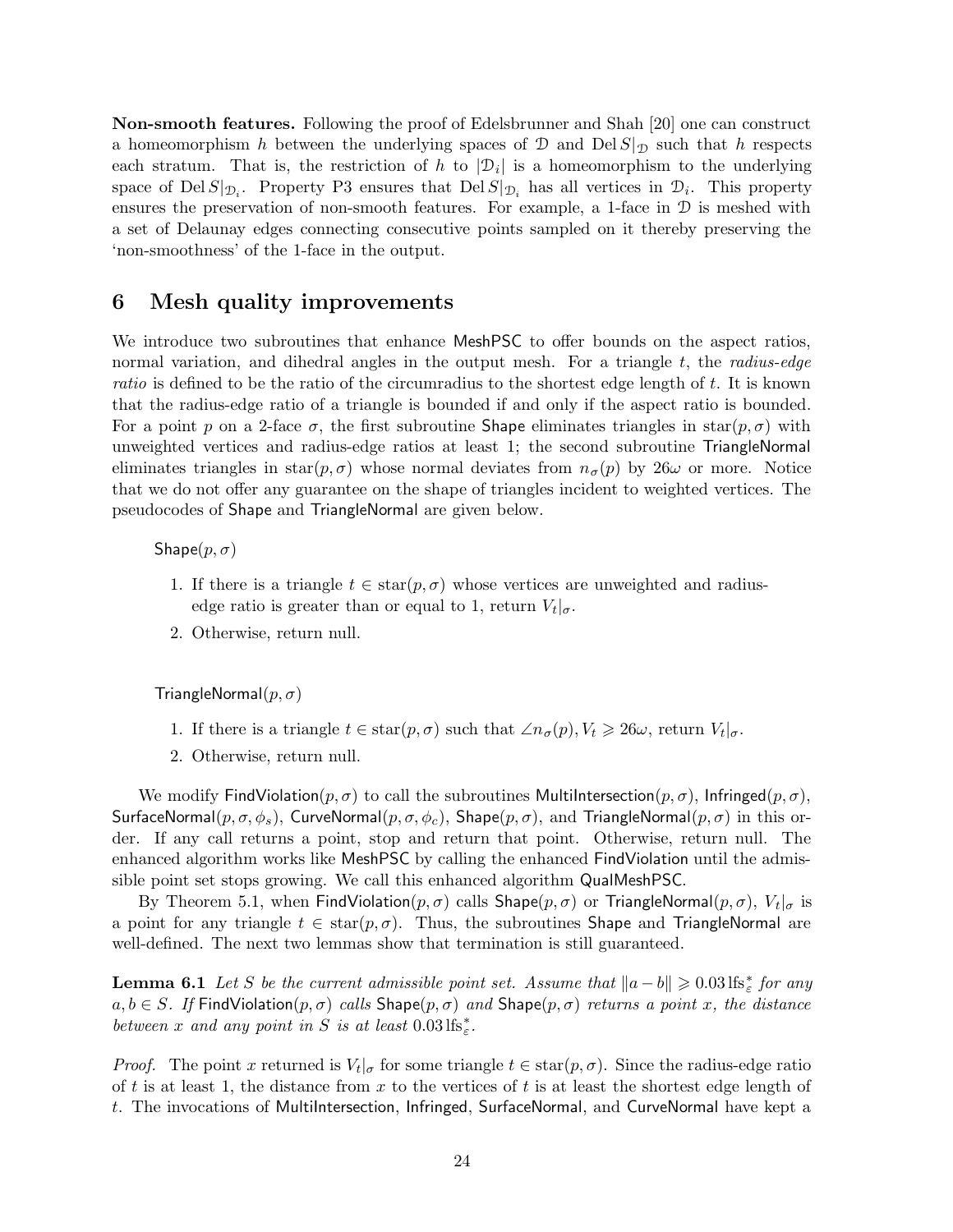distance lower bound of  $0.03 \text{ lfs}^*_{\varepsilon}$  among the vertices. So the distances from x to the vertices of t is at least  $0.03 \text{ lfs}^*_{\varepsilon}$ . Because the vertices of t are unweighted,  $0.03 \text{ lfs}^*_{\varepsilon}$  is also a lower bound on the minimum weighted distance between  $x$  and the points in  $S$ . In turn, this implies that the distance between x and any point in S is at least  $0.03 \text{ lfs}_{\varepsilon}^*$ . 回

**Lemma 6.2** Let S be the current admissible point set. Assume that  $||a - b|| \geq 0.03 \text{ lfs}_{\varepsilon}^*$  for any  $a, b \in S$ . If FindViolation $(p, \sigma)$  calls TriangleNormal $(p, \sigma)$  and TriangleNormal $(p, \sigma)$  returns a point x, the distance between x and any point in S is greater than  $0.03 \text{ lfs}_{\varepsilon}^*$ .

*Proof.* Let t be the triangle in star $(p, \sigma)$  such that  $V_t|_{\sigma} = x$ . The contrapositive of Lemma 5.7 implies that  $ortho(t) > 0.03$  lfs<sup>\*</sup><sub>s</sub>. So the weighted distance between x and any point in S is greater than  $0.03 \text{ lfs}_{\varepsilon}^*$ . So is the distance between x and any point in S. 囙

Because a distance lower bound is maintained by Shape and TriangleNormal, QualMeshPSC terminates. The guarantees in Theorem 5.1 and Theorem 5.2 are preserved as MultiIntersection, Infringed, SurfaceNormal, and CurveNormal are inapplicable at the termination of QualMeshPSC.

The inapplicability of Shape implies that all output triangles with unweighted vertices have radius-edge ratio less than 1. The angles of such triangles lie in the range  $(\frac{\pi}{6})$  $\frac{\pi}{6}, \frac{2\pi}{3}$  $\frac{2\pi}{3}$ ). There is no shape guarantee for output triangles incident on weighted vertices.

TriangleNormal ensures that the normal of any triangle deviates from the surface normals at its vertices by less than  $26\omega$ . Furthermore, we prove below that for any 2-face  $\sigma$ , the dihedral angle between any pair of triangles in Del  $S|_{\sigma}$  sharing an edge is greater than  $\pi - 52\omega$ . Notice that for any edge in  $\text{Del } S|_{\sigma}$  with both endpoints weighted, the edge is incident to only one triangle in Del  $S|_{\sigma}$ ; and for any edge in Del  $S|_{\sigma}$  with an unweighted endpoint, the edge is incident to two triangles in Del  $S|_{\sigma}$ .

Let  $t_1$  and  $t_2$  be two triangles in Del  $S|_{\sigma}$  that share an edge pq. For  $i \in \{1,2\}$ , let  $z_i$ denote  $V_{t_i}|_{\sigma}$  and let  $\vec{d}_i$  be a unit vector parallel to  $V_{t_i}$  and making an acute angle with  $n_{\sigma}(z_i)$ . TriangleNormal ensures that  $\angle V_{t_1}, V_{t_2} \le \angle n_\sigma(p), V_{t_1} + \angle n_\sigma(p), V_{t_2} < 52\omega$ . Consequently, the dihedral angle between  $t_1$  and  $t_2$  is either less than  $52\omega$  or greater than  $\pi - 52\omega$ . To complete the argument, it suffices to show that both  $t_1$  and  $t_2$  can be oriented in the clockwise order as seen from infinity in  $d_1$  such that pq is assigned opposite orientations.

Since SurfaceNormal $(p, \sigma, \phi_s)$  returns null,  $\angle n_\sigma(p), n_\sigma(z_i) < \phi_s < \pi/16$ . So

$$
\angle n_{\sigma}(z_i), \vec{d}_i = \angle n_{\sigma}(z_i), V_{t_i} \n\leq \angle n_{\sigma}(p), V_{t_i} + \angle n_{\sigma}(p), n_{\sigma}(z_i) \n< 26\omega + \phi_s \n\leq \pi/2.
$$
\n(1)

Denote by  $O_i$  the clockwise ordering of the three restricted Voronoi cells locally around  $z_i$  if we view from infinity in  $\vec{d}_i$ . As  $n_{\sigma}(z_i), \vec{d}_i < \pi/2$ ,  $O_i$  is identical to the clockwise ordering of the restricted Voronoi cells locally around  $z_i$  as seen from infinity in  $n_{\sigma}(z_i)$ .

If we view from infinity in  $\vec{d}_i$ , the clockwise ordering of  $t_i$  is consistent with the clockwise ordering of the three Voronoi cells incident to  $V_{t_i}$ . As  $n_{\sigma}(z_i)$ ,  $\vec{d}_i < \pi/2$ , this ordering is consistent with the clockwise ordering of the three restricted Voronoi cells locally around  $z_i$  as seen from infinity in  $n_{\sigma}(z_i)$ . We conclude that  $O_i$  is consistent with the clockwise ordering of  $t_i$  as seen from infinity in  $\vec{d}_i$ .

By Theorem 5.1,  $V_{pq}|_{\sigma}$  is an open curve with endpoints  $z_1$  and  $z_2$ . Therefore, the ordering of the two restricted Voronoi cells incident to  $V_{pq}|_{\sigma}$  in  $O_1$  is the reverse of that in  $O_2$ . This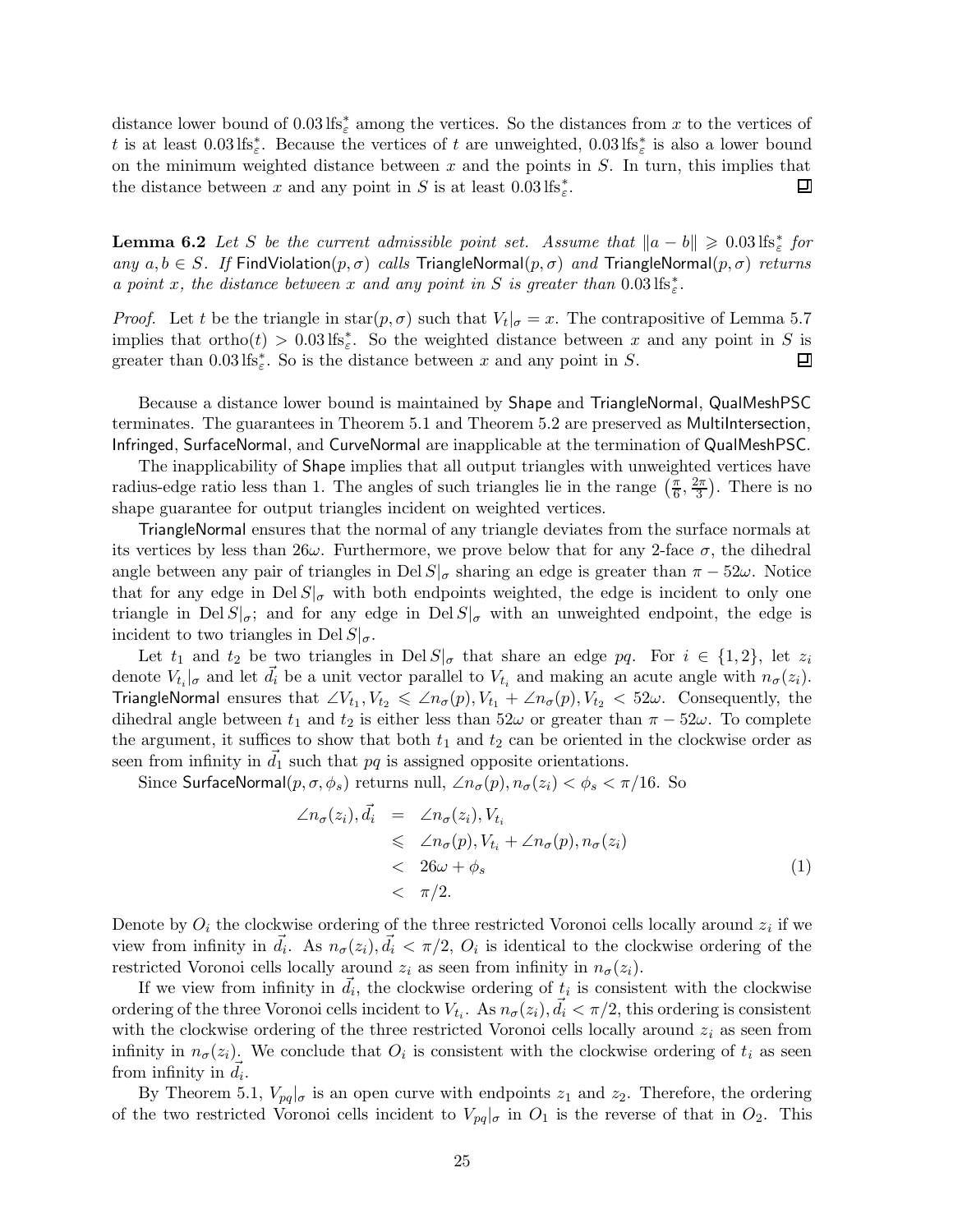implies that  $pq$  is assigned opposite orientations when we orient  $t_i$  in the clockwise order as viewed from  $\vec{d}_i$  for  $i \in \{1,2\}$ . Since SurfaceNormal $(p, \sigma, \phi_s)$  returns null,

$$
\angle \vec{d}_1, \vec{d}_2 \leq \angle n_{\sigma}(z_1), \vec{d}_1 + \angle n_{\sigma}(z_2), \vec{d}_2 + \angle n_{\sigma}(p), n_{\sigma}(z_1) + \angle n_{\sigma}(p), n_{\sigma}(z_2)
$$
\n
$$
< \angle n_{\sigma}(z_1), \vec{d}_1 + \angle n_{\sigma}(z_2), \vec{d}_2 + 2\phi_s
$$
\n(1)  
\n(2)  
\n(3)  
\n(4)  
\n(52*ω* + 4*φ<sub>s</sub>*  
\n(52*ω* + 4*φ<sub>s</sub>*  
\n(6)  
\n(7)*1*

So the clockwise ordering of  $t_2$  remains the same if we change the viewpoint to infinity in  $\vec{d}_1$ . In all, if we orient  $t_1$  and  $t_2$  in the clockwise order as seen from  $\overline{d}_1$ ,  $pq$  is assigned two opposite orientations.

We summarize with the following theorem.

**Theorem 6.1** Let  $\omega \in (0, 0.01]$ . QualMeshPSC terminates with the following guarantees.

- The output mesh is homeomorphic to  $|\mathcal{D}|$ .
- Each mesh triangle with unweighted vertices has radius-edge ratio less than 1.
- Let S be the output vertex set. For each element  $\sigma \in \mathcal{D}$ , the vertices of Del  $S|_{\sigma}$  belong to σ and Del  $S|_{\sigma}$  is homeomorphic to σ.
- For each mesh triangle, the angle between its normal and the surface normal at any of its vertex is less than  $26\omega$ .
- For each mesh edge with an unweighted endpoint, the two mesh triangles incident to it make a dihedral angle greater than  $\pi - 52\omega$ .

# 7 Conclusions

We have presented a Delaunay refinement algorithm to mesh PSC which preserves topology as well as non-smooth features. We did not handle explicitly three-dimensional elements in PSC. Our algorithm can be extended to handle these inputs. This will require further analysis along the line of [28, 31]. Our bound of 0.01 for  $\lambda$  and  $\omega$  is very small. So is the lower bound of 0.03 lfs<sup>\*</sup> on the distances among the points inserted during Delaunay refinement, where  $\varepsilon = \lambda \omega / 2500$ . We believe that these pessimistic bounds are not the tightest possible and that the algorithm performs better in practice. A main question is how to make this algorithm practical. The main bottlenecks in practice are the surface normal and curve normal variation tests. Can these be eliminated or replaced with some other easier computations? Some answer to this question has been provided in [12] recently. We propose to handle parametric surfaces by first implicitizing them [24]. It is an interesting question whether our algorithm can be adapted to work directly with parametric surfaces. Our analysis guarantees homeomorphism between the input and the output. A stronger and more desirable condition would be to ensure an isotopy between the two. Does it require a different approach? Or, is it true that topological ball property indeed guarantees an isotopy at least for surfaces in three dimensions? We leave these questions as open.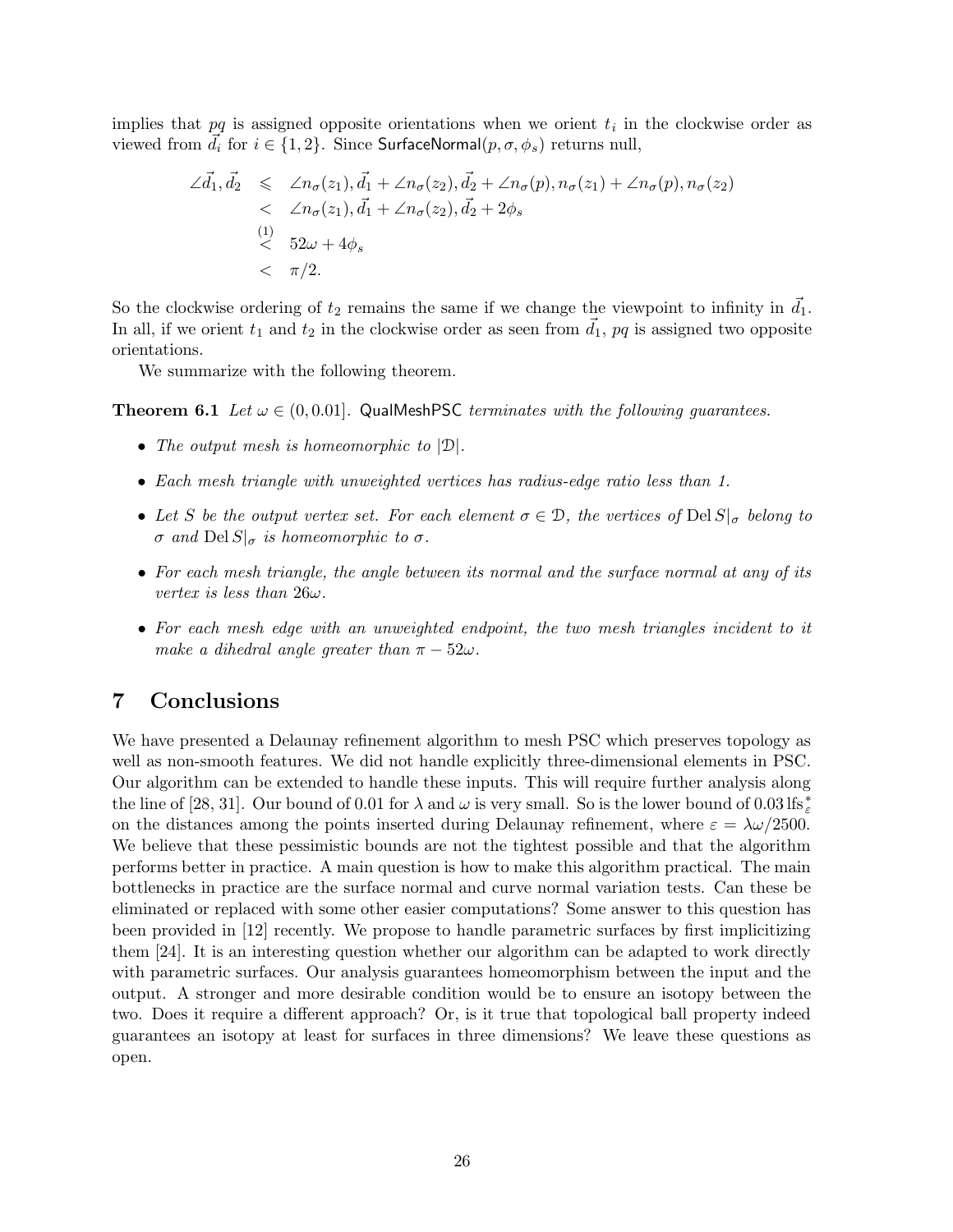# Acknowledgment

We thank the anonymous referees for comments and feedbacks that helped improving the paper. We also thank Skype for making communication and collaboration so much easier.

# References

- [1] P. Alliez, D. Cohen-Steiner, M. Yvinec, and M. Desbrun. Variational tetrahedral meshing. ACM Transactions on Graphics, 24 (2005), 617–625.
- [2] N. Amenta and M. Bern. Surface reconstruction by Voronoi filtering. Discrete and Computational Geometry, 22 (1999), 481–504.
- [3] N. Amenta, S. Choi, T. K. Dey and N. Leekha. A simple algorithm for homeomorphic surface reconstruction. International Journal of Computational Geometry and Applications, 12 (2002), 125–141.
- [4] N. Amenta and T. K. Dey. Normal variation with adaptive feature size. http://www.cse.ohio-state.edu/ tamaldey/paper/norvar/norvar.pdf.
- [5] F. Aurenhammer. Voronoi diagrams a survey of a fundamental geometric data structure. ACM Computing Surveys, 23 (1991), 345-405.
- [6] J.-D. Boissonnat and F. Cazal. Natural neighbor coordinates of points on a surface. Computational Geometry: Theory and Applications, 19 (2001), 155–173.
- [7] J.-D. Boissonnat and S. Oudot. Provably good sampling and meshing of Lipschitz surfaces. Proceedings of the 22nd Annual Symposium on Computational Geometry, 2006, 337–346.
- [8] J.-D. Boissonnat and S. Oudot. Provably good surface sampling and meshing of surfaces. Graphical Models, 67 (2005), 405–451.
- [9] Y.-S. Chang and H. Qin. A unified subdivision approach for multi-dimensional nonmanifold modeling. Computer-Aided Design, 38 (2006), 770–785.
- [10] F. Chazal, D. Cohen-Steiner, and A. Lieutier. A sampling theory for compact sets in Euclidean space. Proc. 22nd Ann. Sympos. Comput. Geom. (2006), 319–326.
- [11] S.-W. Cheng and S.-H. Poon. Three-dimensional Delaunay mesh generation. Discrete and Computational Geometry, 36 (2006), 419–456.
- [12] S.-W. Cheng, T. K. Dey, and J. A. Levine. A practical Delaunay meshing algorithm for a large class of domains. Proceedings of the 16th International Meshing Roundtable, 2007, 477–494.
- [13] S.-W. Cheng, T. K. Dey, E. A. Ramos and T. Ray. Quality meshing for polyhedra with small angles. *International Journal of Computational Geometry and Applications*, 15 (2005), 421–461.
- [14] S.-W. Cheng, T. K. Dey, E. A. Ramos and T. Ray. Sampling and meshing a surface with guaranteed topology and geometry. To appear in SIAM Journal on Computing. A preliminary version appeared inProceedings of the 20th Annual Symposium on Computational Geometry, 2004, 280–289.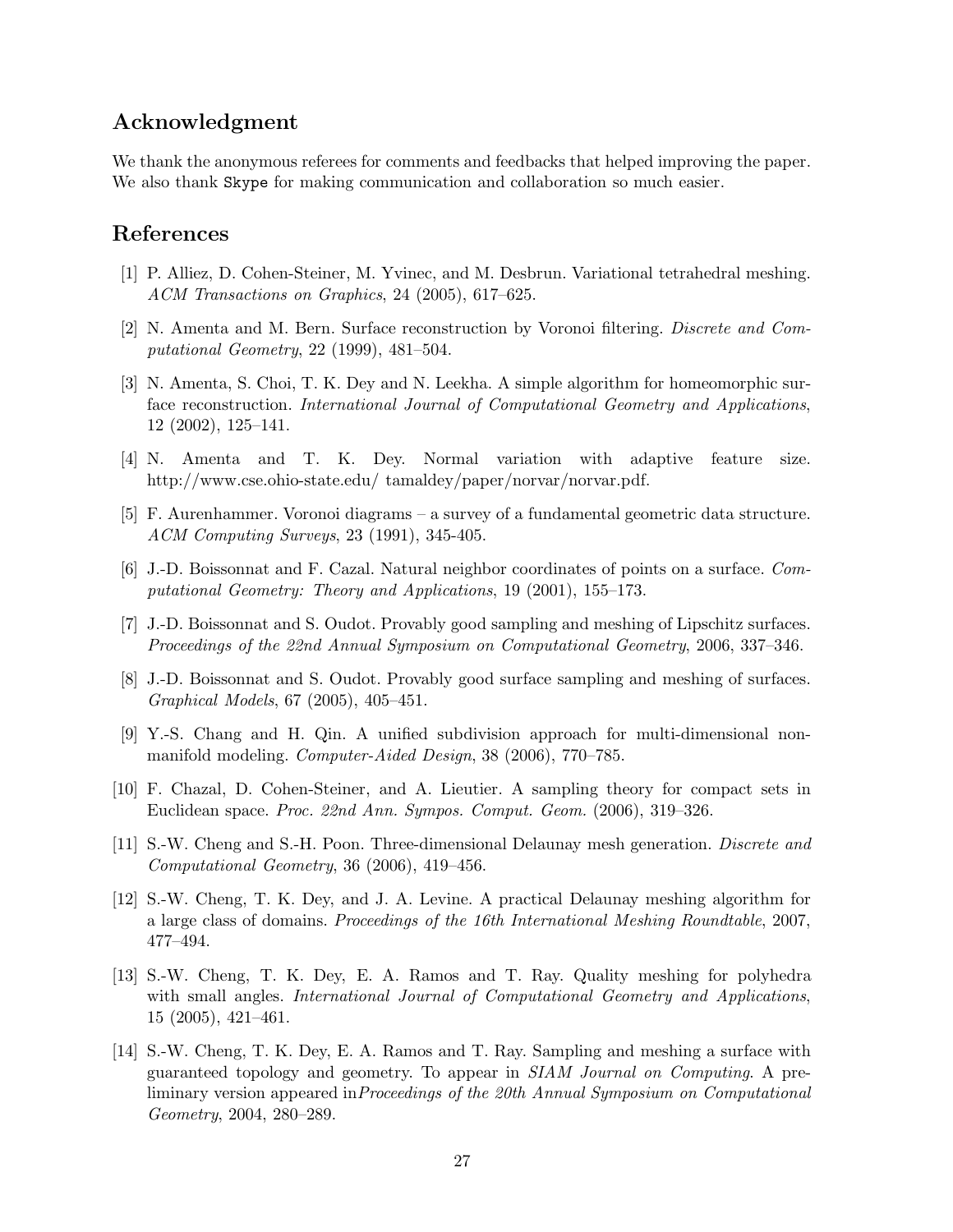- [15] L. P. Chew. Guaranteed-quality triangular meshes. Report TR-98-983, Computer Science Department, Cornell University, Ithaca, New York, 1989.
- [16] L. P. Chew. Guaranteed-quality mesh generation for curved surfaces. Proceedings of the 9th Annual Symposium Computational Geometry, 1993, 274–280.
- [17] D. Cohen-Steiner, E. C. de Verdière and M. Yvinec. Conforming Delaunay triangulations in 3D. Proceedings of the 18th Annual Symposium on Computational Geometry, 2002, 199– 208.
- [18] T. K. Dey, G. Li, and T. Ray. Polygonal surface remeshing with Delaunay refinement. Proceedings of the 14th International Meshing Roundtable, 2005, 343–361.
- [19] T. K. Dey. Curve and surface reconstruction : Algorithms with mathematical analysis. Cambridge University Press, New York, 2007.
- [20] H. Edelsbrunner and N. Shah. Triangulating topological spaces. International Journal of Computational Geometry and Applications, 7 (1997), 365–378.
- [21] L. De Floriani, P. Magillo, E. Puppo, and D. Sobrero. A multi-resolution topological representation for non-manifold meshes. Computer-Aided Design, 36 (2004), 141–159.
- [22] S. Funke and E.A. Ramos. Smooth-surface reconstruction in near-linear time. Proc. 13th Annu. ACM-SIAM Sympos. Discrete. Alg., 2002, 781–790.
- [23] J. Giesen and U. Wagner. Shape Dimension and Intrinsic Metric from Samples of Manifolds. Discrete and Computational Geometry, 32 (2004), 245–267.
- [24] D. Manocha and J.F. Canny. Implicit representation of rational parametric surfaces. Journal of Symbolic Computation, 13 (1992), 485–510.
- [25] S.-H. Lee and K. Lee. Partial entity structure: a compact non-manifold boundary representation based on partial topological entities. Proceedings of the 6th ACM Symposium on Solid Modeling and Application, 2001, 159–170.
- [26] J. Milnor. Morse Theory. Princeton University Press, 1963.
- [27] M. Murphy, D. M. Mount and C. W. Gable. A point placement strategy for conforming Delaunay tetrahedralization. International Journal of Computational Geometry and Applications, 11 (2001), 669–682.
- [28] S. Oudot, L. Rineau, and M. Yvinec. Meshing volumes bounded by smooth surfaces. Proceedings of the 14th International Meshing Roundtable, 2005, 203–219.
- [29] S. Pav and N. Walkington. Robust three dimensional Delaunay refinement. Proceedings of the 13th International Meshing Roundtable 2004.
- [30] A.A.G. Requicha and J.R. Rossignac. Solid modeling and beyond. Computer Graphics and Applications, 12 (1992), 31–44.
- [31] L. Rineau and M. Yvinec. Meshing 3D domains bounded by piecewise smooth surfaces. Proceedings of the 16th International Meshing Roundtable, 2007, 443–460.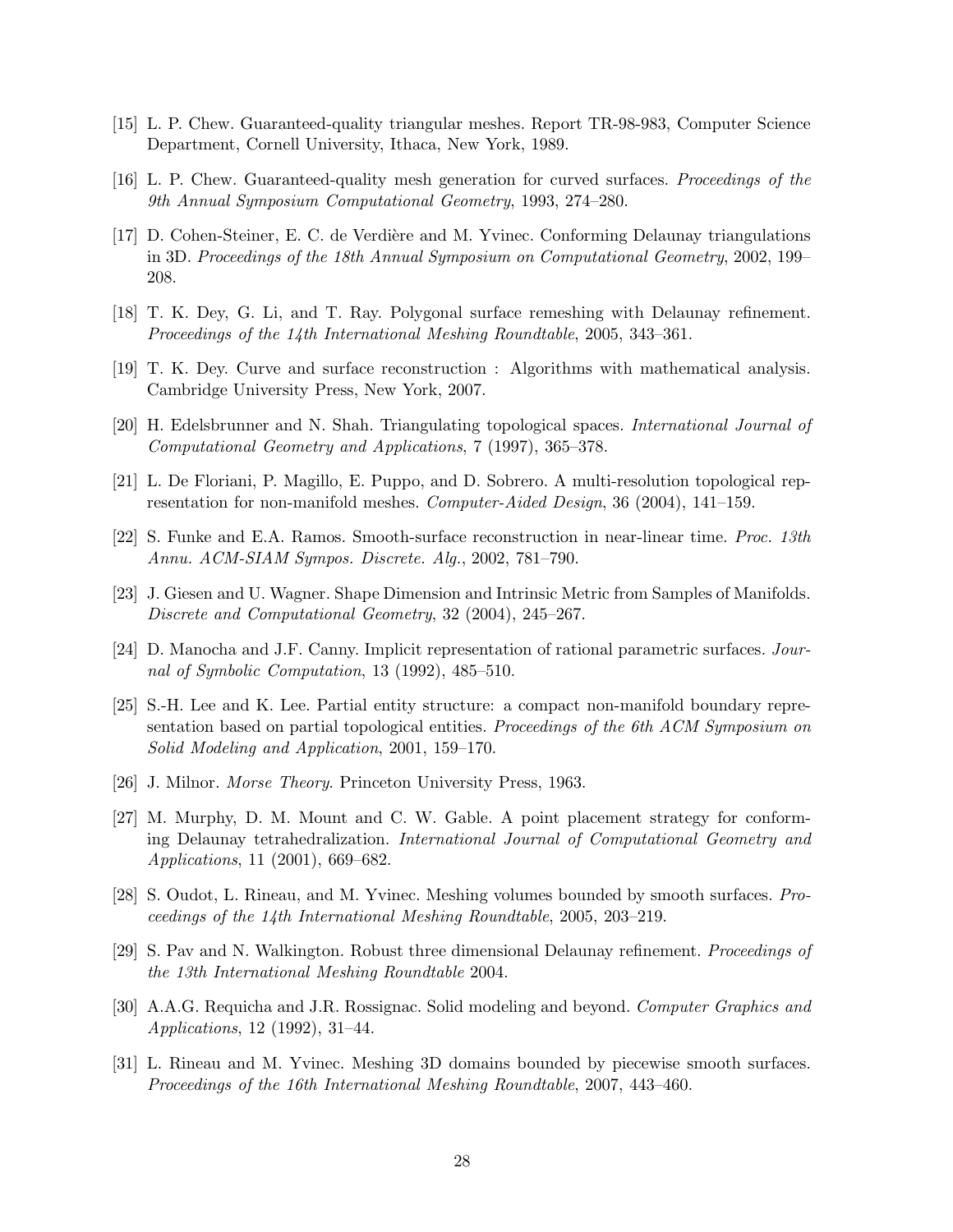- [32] J. Ruppert. A Delaunay refinement algorithm for quality 2-dimensional mesh generation. Journal of Algorithms, 18 (1995), 548–585.
- [33] J. R. Shewchuk. Tetrahedral mesh generation by Delaunay refinement. Proceedings of the 14th Annual Symposium on Computational Geometry, 1998, 86–95.
- [34] J. R. Shewchuk. Mesh generation for domains with small angles. Proceedings of the 16th Annual Symposium on Computational Geometry, 2000, 1–10.
- [35] S. Sternberg. Lectures on Differential Geometry, Chelsea Publishing Company, 1983.
- [36] D. Talmor, Well-spaced points for numerical methods, Report CMU-CS-97-164, Dept. Comput. Sci., Carnegie-Mellon Univ., Pittsburgh, Penn., 1997.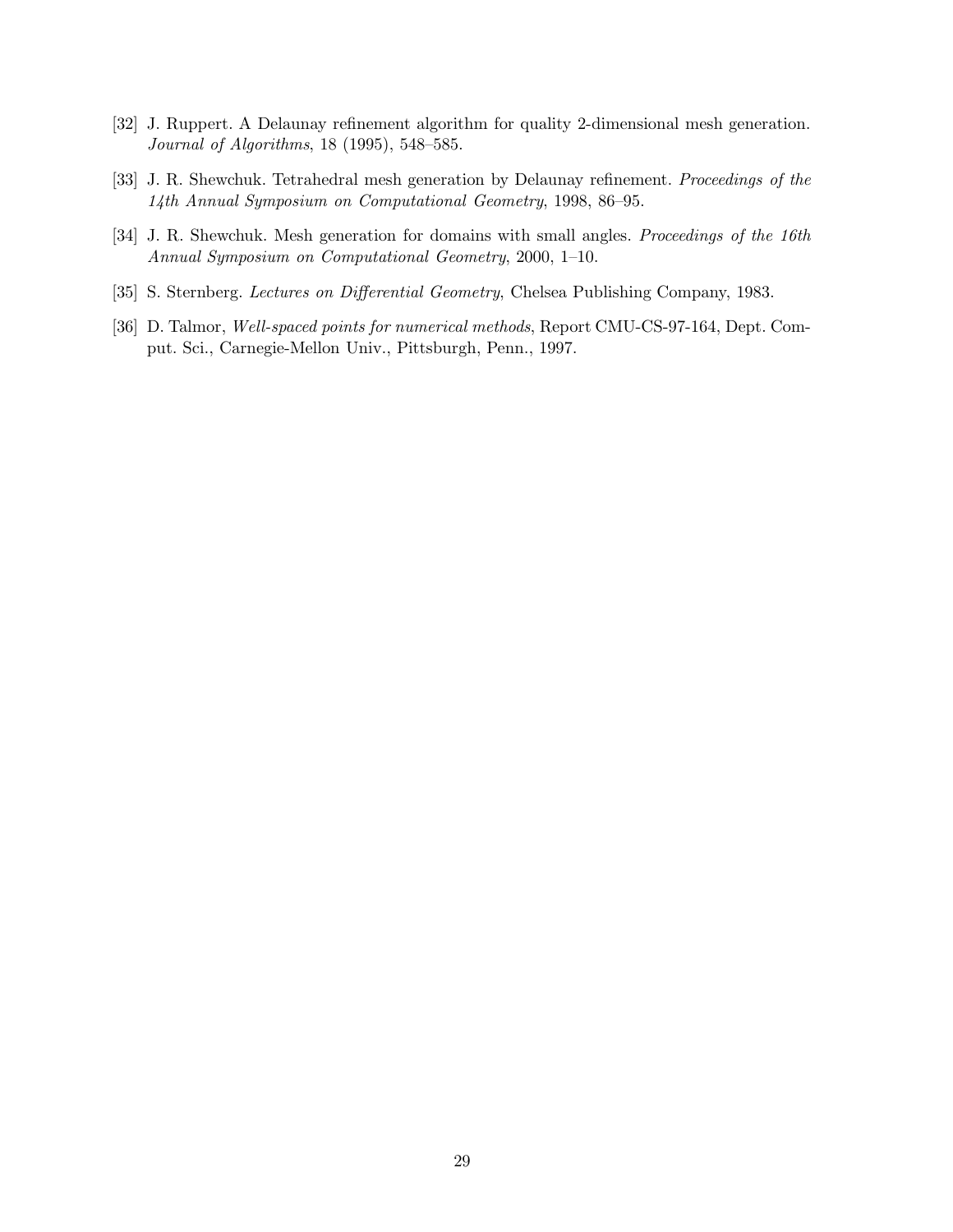# Appendix

# A Background results

**Proof of Lemma 1.1.** If  $\sigma$  is a 1-face,  $B(x, r) \cap \text{mani}(\sigma)$  may be split by the endpoints of  $\sigma$ into at most three subcurves, one of which is  $B(x, r) \cap \sigma$ . Suppose that  $\sigma$  is a 2-face. If  $x \in \text{int } \sigma$ , since  $B(x, r)$  avoids 1-faces in this case by assumption,  $B(x, r) \cap \sigma = B(x, r) \cap \text{mani}(\sigma)$  and we are done. Suppose that  $x \in \text{bd } \sigma$ . We claim that  $B(x, r) \cap \text{bd } \sigma$  is an open curve.

By assumption,  $B(x, r)$  avoids any 1-face that does not contain x. If x is incident to only one 1-face  $\sigma_1$  (i.e.,  $x \in \text{int } \sigma_1$ ),  $B(x,r) \cap \text{bd } \sigma = B(x,r) \cap \sigma_1$  and we have just shown that  $B(x,r) \cap \sigma_1$ is an open curve. If x is a common endpoint of two 1-faces  $\sigma_1$  and  $\sigma_2$  in bd $\sigma$ ,  $B(x,r)$  does not contain any vertex of  $\sigma_i$  other than x as  $B(x, r)$  avoids other 1-faces by assumption. We know that  $B(x, r) \cap \sigma_1$  and  $B(x, r) \cap \sigma_2$  are open curves, and so they concatenate to form one open curve. This proves our claim.

Since  $B(x, r) \cap \text{bd } \sigma$  is an open curve, it splits  $B(x, r) \cap \text{man}(\sigma)$  into two topological disks, one of which is  $B(x, r) \cap \sigma$ .

**Proof of Lemma 1.2.** We use C to denote  $H \cap B \cap \text{mani}(\sigma)$ . No curve in C is closed. Otherwise, the tangent to some point  $z \in \mathcal{C}$  would be parallel to the projection  $\vec{d}$  of  $n_{\sigma}(x)$  on H, implying that  $\angle n_{\sigma}(x), n_{\sigma}(z) \geq \angle n_{\sigma}(z), \vec{d} - \angle n_{\sigma}(x), \vec{d} \geq \pi/2 - \theta$ . But this is a contradiction because  $\angle n_{\sigma}(x), n_{\sigma}(z) < \theta$ . Notice that the endpoints of each curve in C lie on the boundary of B.

Notice that y is the center of  $H \cap B$  and some curve in C passes through y. Assume to the contrary that C consists of at least two open curves. Then, there exists a concentric disk D inside the disk  $H \cap B$  such that D is tangent to some curve in C at a point z. Let  $\ell$  be the support line of yz. Since  $\ell$  intersects  $B \cap \text{mani}(\sigma)$  at y and z, we can find a point  $z' \in \ell \cap B \cap \text{mani}(\sigma)$  such that z and z' are consecutive intersections points in  $\ell \cap B \cap \text{mani}(\sigma)$ . As B is convex, z and z' are also consecutive intersection points in  $\ell \cap \text{mani}(\sigma)$ . We have  $\angle n_{\sigma}(z), \ell = \angle n_{\sigma}(z), H \leq \angle n_{\sigma}(x), H + \angle n_{\sigma}(x), n_{\sigma}(z) < 2\theta$  by assumption. Also,  $\angle n_{\sigma}(z'), \ell \leq$  $\angle n_{\sigma}(z), \ell + \angle n_{\sigma}(z), n_{\sigma}(z') \leq \angle n_{\sigma}(z), \ell + \angle n_{\sigma}(x), n_{\sigma}(z) + \angle n_{\sigma}(x), n_{\sigma}(z') < 4\theta$ . If we walk along  $\ell$ , we enter mani $(\sigma)$  at z and exit mani $(\sigma)$  at z' or vice versa. We conclude that  $\angle n_{\sigma}(z), n_{\sigma}(z')$  $\pi - 6\theta$  because  $n_{\sigma}(z)$  and  $n_{\sigma}(z')$  are outward surface normals. But this is a contradiction because  $\angle n_{\sigma}(z), n_{\sigma}(z') \leq \angle n_{\sigma}(x), n_{\sigma}(z) + \angle n_{\sigma}(x), n_{\sigma}(z') < 2\theta \leq \pi - 6\theta$  as  $\theta \leq \pi/8$ .

**Proof of Lemma 1.3.** Consider (i). We claim that z lies strictly inside the double cone with apex y, angular aperture  $2\theta$ , and axis through y parallel to the tangent to mani $(\sigma)$  at x. This claim immediately implies that  $\angle n_{\sigma}(x), yz > \pi/2 - \theta$ . Assume to the contrary that the claim is false. Since  $\angle n_{\sigma}(x), n_{\sigma}(y) < \theta$  by assumption, the tangent to mani $(\sigma)$  at y lies strictly inside the double cone. This implies that if we walk along the subcurve of  $B(x, r) \cap \text{mani}(\sigma)$  from y to z, we stay inside the double cone initially. We must reach the double cone boundary for the first time at some point  $z_1$  after leaving y. Let H be the plane tangent to the double cone at  $z_1$ . We translate H to a plane that is tangent to the subcurve between y and  $z_1$  at a point  $z_2$ . So  $\angle n_{\sigma}(x), n_{\sigma}(z_2) \geq \theta$ . Because  $z_2$  lies on the subcurve between y and  $z_1, z_2 \in B(x,r) \cap \text{mani}(\sigma)$ . So by assumption,  $\angle n_{\sigma}(x), n_{\sigma}(z_2) < \theta$ , a contradiction.

Consider (ii). We are done if  $\angle n_{\sigma}(x), yz > \pi/2 - \theta$  for any point  $z \in B(x, \frac{1}{3}r) \cap \text{mani}(\sigma)$ . Otherwise, because  $B(x, \frac{1}{3}r) \cap \text{mani}(\sigma)$  is connected, by continuity, there exists a point  $z_1 \in$  $B(x, \frac{1}{3}r) \cap \text{mani}(\sigma)$  such that  $\angle n_{\sigma}(x), yz_1 = \pi/2 - \theta$ . Let H be the plane containing  $yz_1$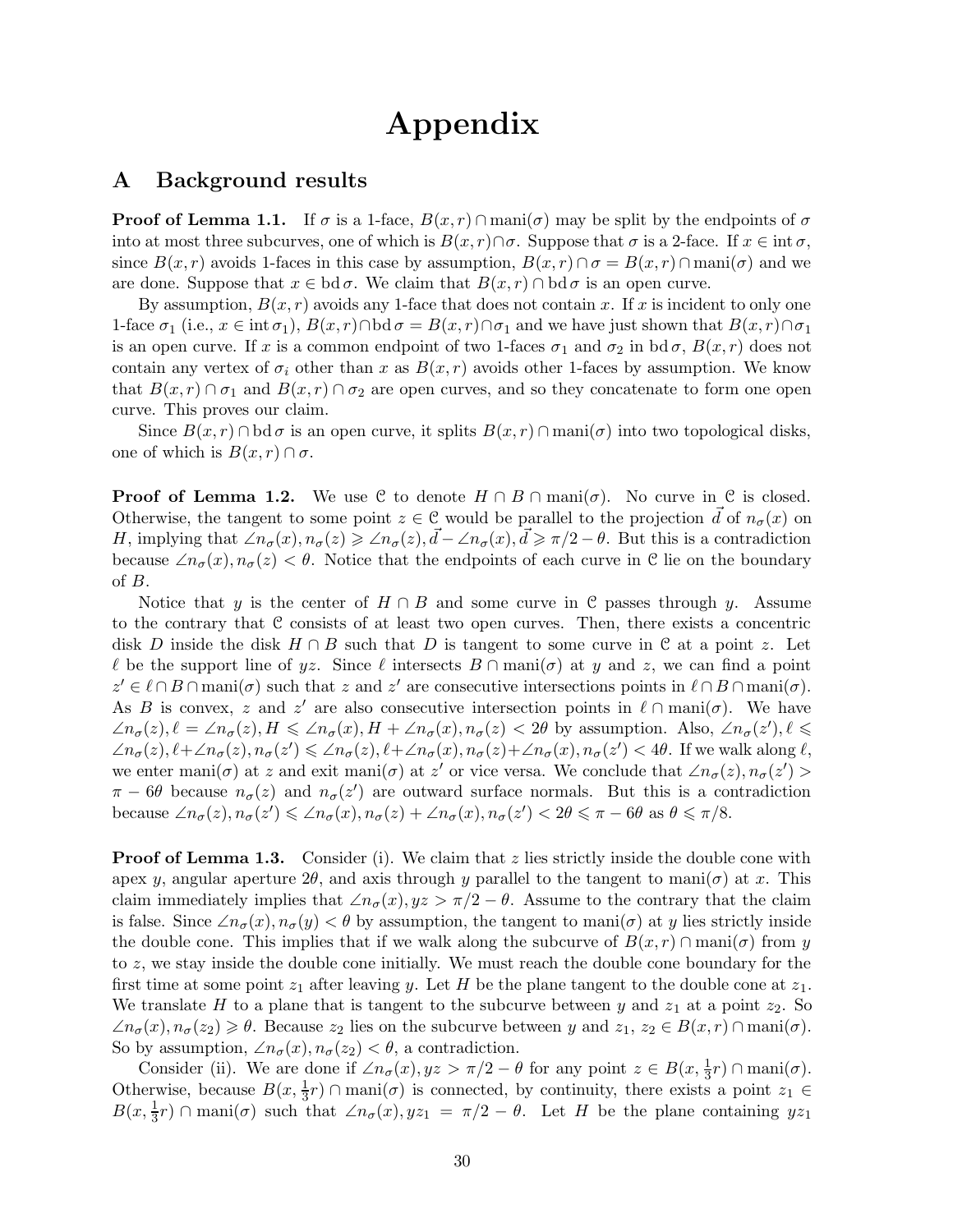and parallel to  $n_{\sigma}(x)$ . Notice that  $B(y, ||y - z_1||) \subset B(y, \frac{2}{3})$  $\frac{2}{3}r$   $\subset B(x,r)$ . By Lemma 1.2,  $H \cap B(y, \frac{2}{3})$  $\frac{2}{3}r$ )∩mani( $\sigma$ ) is an open curve, and let  $\xi$  be its subcurve between y and  $z_1$ . The tangent to  $\xi$  at some point  $z_2$  is parallel to  $yz_1$  and thus it makes an angle  $\pi/2 - \theta$  with the support line of  $n_{\sigma}(x)$ . So  $\angle n_{\sigma}(x), n_{\sigma}(z) \geq \theta$ . But this is a contradiction because  $\angle n_{\sigma}(x), n_{\sigma}(z) < \theta$ by assumption.

# **B** The computation of  $d_{\omega}(x)$ ,  $g(x)$ , and  $b(x)$

Let x be a point on a 1-face. We discuss the details of computing  $d_{\omega}(x)$ ,  $g(x)$ , and  $b(x)$ .

**Computing**  $d_{\omega}(x)$  for a non-critical  $\omega$ . For any 1- or 2-face  $\sigma$  containing x, we compute the  $\omega$ -deviation radius of x with respect to  $\sigma$  as follows.

Suppose that  $\sigma$  is a 1-face. Let  $E_1(z) = 0$  and  $E_2(z) = 0$  be the equations of the two given surfaces whose intersection contains  $\sigma$ . For any point  $z \in \text{man}(\sigma)$ ,  $\angle n_{\sigma}(z), n_{\sigma}(z) = \omega$  if and only if the angle between the tangents at x and z is  $\omega$ . Define  $G(z) = \nabla E_1(z) \times \nabla E_2(z)$ . We solve the following system for z:  $E_1(z) = 0$ ,  $E_2(z) = 0$ ,  $\langle G(x), G(z) \rangle = ||G(x)|| \cdot ||G(z)|| \cdot \cos \omega$ . Then, we return the distance between x and the closest solution.

Suppose that  $\sigma$  is a 2-face. Let  $E_{\sigma}(z) = 0$  be the equation of mani $(\sigma)$ . Define  $G_{\sigma}(z) =$  $\langle \nabla E_{\sigma}(x), \nabla E_{\sigma}(z) \rangle / (\|\nabla E_{\sigma}(x)\| \cdot \|\nabla E_{\sigma}(z)\|)$ . Then,  $\sigma_{x,\omega} = \{z \in \text{mani}(\sigma) : \cos(\angle n_{\sigma}(x), n_{\sigma}(z)) = 0\}$ cos  $\omega$ } is described by the system:  $E_{\sigma}(z) = 0$ ,  $G_{\sigma}(z) = \cos \omega$ . If  $\nabla G_{\sigma}(z)$  is not parallel to  $\nabla E_{\sigma}(z)$  for any point  $z \in \sigma_{x,\omega}$ ,  $\sigma_{x,\omega}$  is a collection of disjoint smooth closed curves by the implicit function theorem. If  $\nabla G_{\sigma}(z)$  is parallel to  $\nabla E_{\sigma}(z)$  for some point  $z \in \sigma_{x,\omega}$ , cos  $\omega$  is a *critical value* for the function  $G_{\sigma}(z)$  restricted to mani $(\sigma)$ . We can decide whether  $\cos \omega$  and hence  $\omega$  is critical by testing the solvability of the following system of equations:  $E_{\sigma}(z) = 0, G_{\sigma}(z) = \cos \omega, \nabla G_{\sigma}(z) \times \nabla E_{\sigma}(z) = 0$ . If the system is solvable,  $\omega$  is critical; otherwise,  $\omega$  is not critical.

Suppose that  $\omega$  is not critical. For each smooth closed curve in  $\sigma_{x,\omega}$ , its closest point to x is a tangential contact point with  $B(x, r)$  for some  $r > 0$ . Each contact point z is characterized by the fact that  $xz$  is orthogonal to the tangent to  $\sigma_{x,\omega}$  at z. Thus, it suffices to find all the tangential contact points and pick the one closest to x. The tangent at a point  $z \in \sigma_{x,\omega}$ is parallel to  $\nabla G_{\sigma}(z) \times \nabla E_{\sigma}(z)$ . Thus, we solve the system:  $E_{\sigma}(z) = 0$ ,  $G_{\sigma}(z) = \cos \omega$ ,  $\langle \nabla G_{\sigma}(z) \times \nabla E_{\sigma}(z), (x - z) \rangle = 0$ , and return the distance between x and the closest solution.

The minimum distance returned over all faces containing x is  $d_{\omega}(x)$ .

**Perturbation.** The previous computation of  $d_{\omega}(x)$  cannot be performed if  $\omega$  is found critical with respect to some 2-face  $\sigma$  containing x. We can get around this problem by exploiting the strong version of the Sard's theorem [35].

Since mani $(\sigma)$  is assumed to be  $C^3$ -smooth, the function  $G_{\sigma}(z) = \langle \nabla E_{\sigma}(x), \nabla E_{\sigma}(z) \rangle / (\|\nabla E_{\sigma}(x)\| \cdot$  $\|\nabla E_{\sigma}(z)\|$  is  $C^2$ -smooth. Under these conditions, the strong version of Sard's theorem states that the critical values of the restriction of  $G_{\sigma}(z)$  to mani $(\sigma)$  are isolated [35]. This allows us to perturb  $\omega$  to a non-critical value slightly less than  $\omega$ . The details are as follows.

We set  $\alpha$  to be a positive constant as small as we wish. We check as before whether  $\omega - \alpha$ is critical for any 2-face containing x. That is, for any 2-face  $\sigma$  containing x, we check whether the system:  $E_{\sigma}(z) = 0, G_{\sigma}(z) = \cos(\omega - \alpha), \nabla G_{\sigma}(z) \times \nabla E_{\sigma}(z) = 0$  is solvable. If  $\omega - \alpha$  is not critical for any 2-face containing x, we set  $\bar{\omega} = \omega - \alpha$  and compute  $d_{\bar{\omega}}(x)$ . If  $\omega - \alpha$  is critical for some 2-face containing x, we halve  $\alpha$  and test the criticality of  $\omega - \alpha$  again. By the strong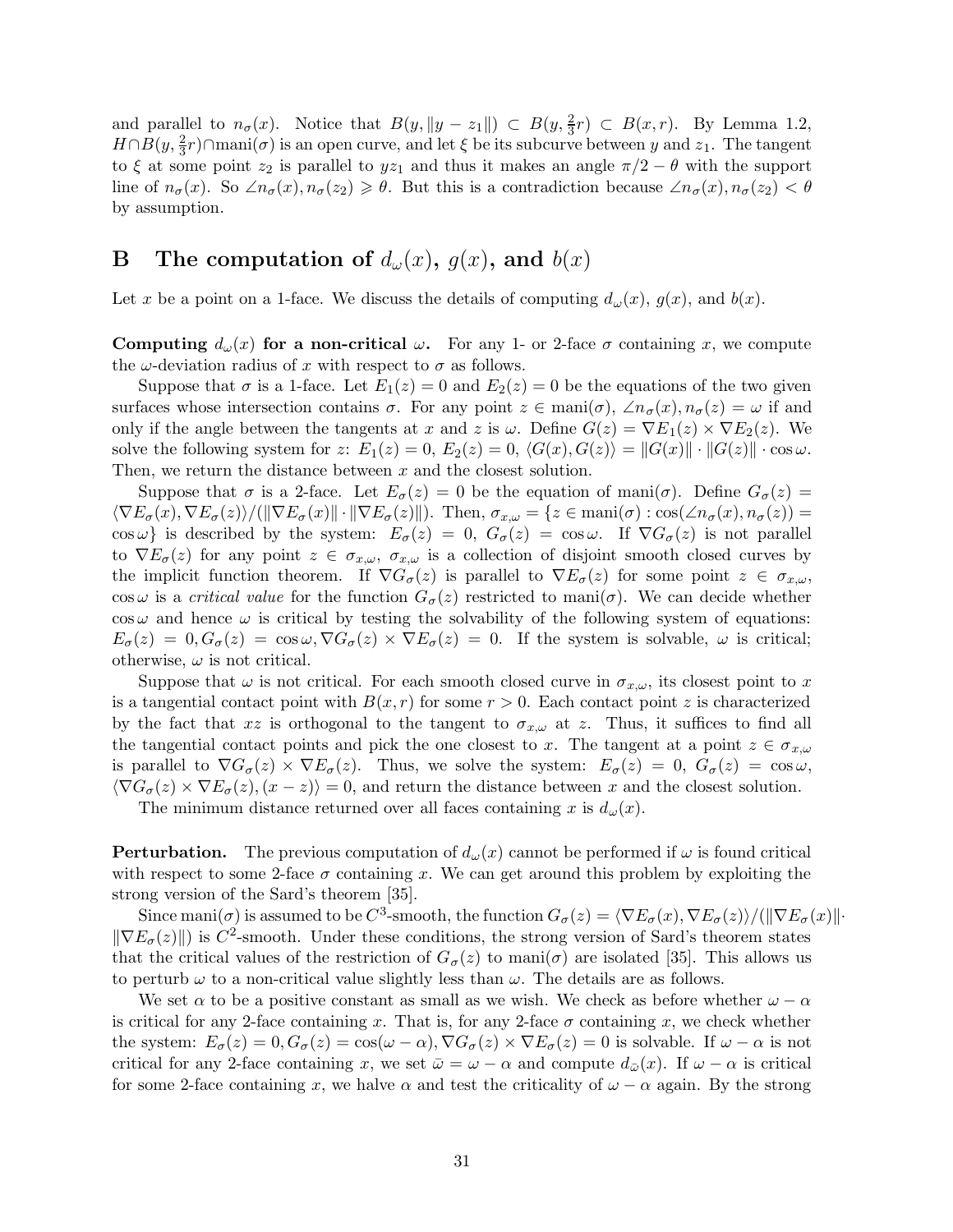version of the Sard's theorem, we must eventually find a small enough  $\alpha$  such that  $\omega - \alpha$  is not critical for any 2-face containing  $x$ .

**Computing**  $g(x)$ . The minimum distance between x and other faces not containing x is  $g(x)$ . The distances from x to other vertices can easily be computed in linear time. For any 1- or 2-face  $\sigma$  not containing x, we compute the distance between x and int  $\sigma$  as follows.

Suppose that  $\sigma$  is a 1-face. Let  $E_1(z) = 0$  and  $E_2(z) = 0$  be the equations of the two given surfaces  $\Sigma_1$  and  $\Sigma_2$  whose intersection contains  $\sigma$ . Any ball centered at x is tangent to a curve in  $\Sigma_1 \cap \Sigma_2$  at a point z if and only if xz is orthogonal to the tangent to  $\Sigma_1 \cap \Sigma_2$  at z. We find all such contact points z by solving the system:  $E_1(z) = 0$ ,  $E_2(z) = 0$ ,  $\langle \nabla E_1(z) \times \nabla E_2(z)$ ,  $(x - z) \rangle = 0$ . Then, we return the distance between x and the closest contact point on  $\sigma$ .

Suppose that  $\sigma$  is a 2-face. Let  $E(z) = 0$  be the equation of mani $(\sigma)$ . Any ball centered at x is tangent to mani $(\sigma)$  at a point z if and only if xz is normal to mani $(\sigma)$ . We find all such tangential contact points z by solving the system:  $E(z) = 0$ ,  $\nabla E(z) \times (x - z) = 0$ . Then, we return the distance between x and the closest contact point on  $\sigma$ .

**Computing**  $b(x)$ . For any 1- or 2-face  $\sigma$  containing x, we determine the largest value  $b_{\sigma}(x)$ 0 such that for any  $r < b_{\sigma}(x)$ ,  $B(x,r) \cap \text{mani}(\sigma)$  is a closed ball of dimension  $\dim(\sigma)$ . This computation is similar to the computation of  $g(x)$ . The only difference is that we now return the distance between x and the closest contact point instead of the closest contact point on  $\sigma$ . Afterwards,  $b(x) = \min_{x \in \sigma} b_{\sigma}(x)$ .

# C Proof of Lemma 3.1

In Section C.1 we first prove some properties of the protecting balls constructed. Then, we use these properties to show in Section C.2 that the protecting ball construction procedure terminates correctly. Lemma 3.1(i) is obvious by construction. Lemma 3.1(ii)–(v) are proved in Section C.3–C.6.

Throughout this section we use  $\sigma$  to denote the 1-face that we are processing. We use  $u = x_1$ and v to denote the endpoints of  $\sigma$ , and  $(x_2, \ldots, x_{m-1}, y_m, x_0)$  to denote the protecting ball centers in int  $\sigma$ . The quantities  $r_k$  and  $r_{0k}$  are defined as in Section 3. Although the value m is used in Section C.1, the results in Section C.1 hold independent of whether the protecting ball construction procedure terminates or not. If the procedure were not to terminate, m would be equal to  $\infty$ .

We define the *host* of  $x_k$  as follows. For  $1 \leq k \leq m$ , if  $r_k = \lambda f_{\omega_j}(x_j) + \lambda ||x_j - x_k||$  for some  $0 \leqslant j \leqslant k$ , define host $(x_k) = x_k$ ; otherwise, define host $(x_k) = x_b$ , where  $b = \max\{i :$  $i < k$  and  $host(x_i) = x_i$ . Notice that  $host(x_1) = x_1$ ,  $host(x_2) = x_2$ , and if  $host(x_k) \neq x_k$ ,  $r_k = ||x_{k-1} - x_k||/2.$ 

### C.1 Technical lemmas

We know that if host $(x_k) \neq x_k$ ,  $r_k = ||x_{k-1} - x_k||/2$ . The case of host $(x_k) = x_k$  is discussed below.

**Lemma C.1**  $\forall$  2  $\leq k \leq m$ , if  $\text{host}(x_k) = x_k$ ,  $r_k = \min_{0 \leq j \leq k} \{ \lambda f_{\omega_j}(x_j) + \lambda ||x_j - x_k|| \}.$ 

*Proof.* The lemma is true by construction for  $k \geq 3$ . It suffices to show that  $||x_i - x_2|| \geq f_{\omega_2}(x_2)$ for  $i \in \{0,1\}$  so that  $\lambda f_{\omega_2}(x_2) < \min_{0 \leq i \leq 1} {\lambda f_{\omega_i}(x_i) + \lambda ||x_i - x_2||}$ . It follows from definition that  $||x_1 - x_2|| = ||u - x_2|| \ge f_{\omega_2}(x_2)$ . Observe that  $\lambda ||u - v|| \ge \max{\{\lambda g(u), \lambda g(v)\}} \ge$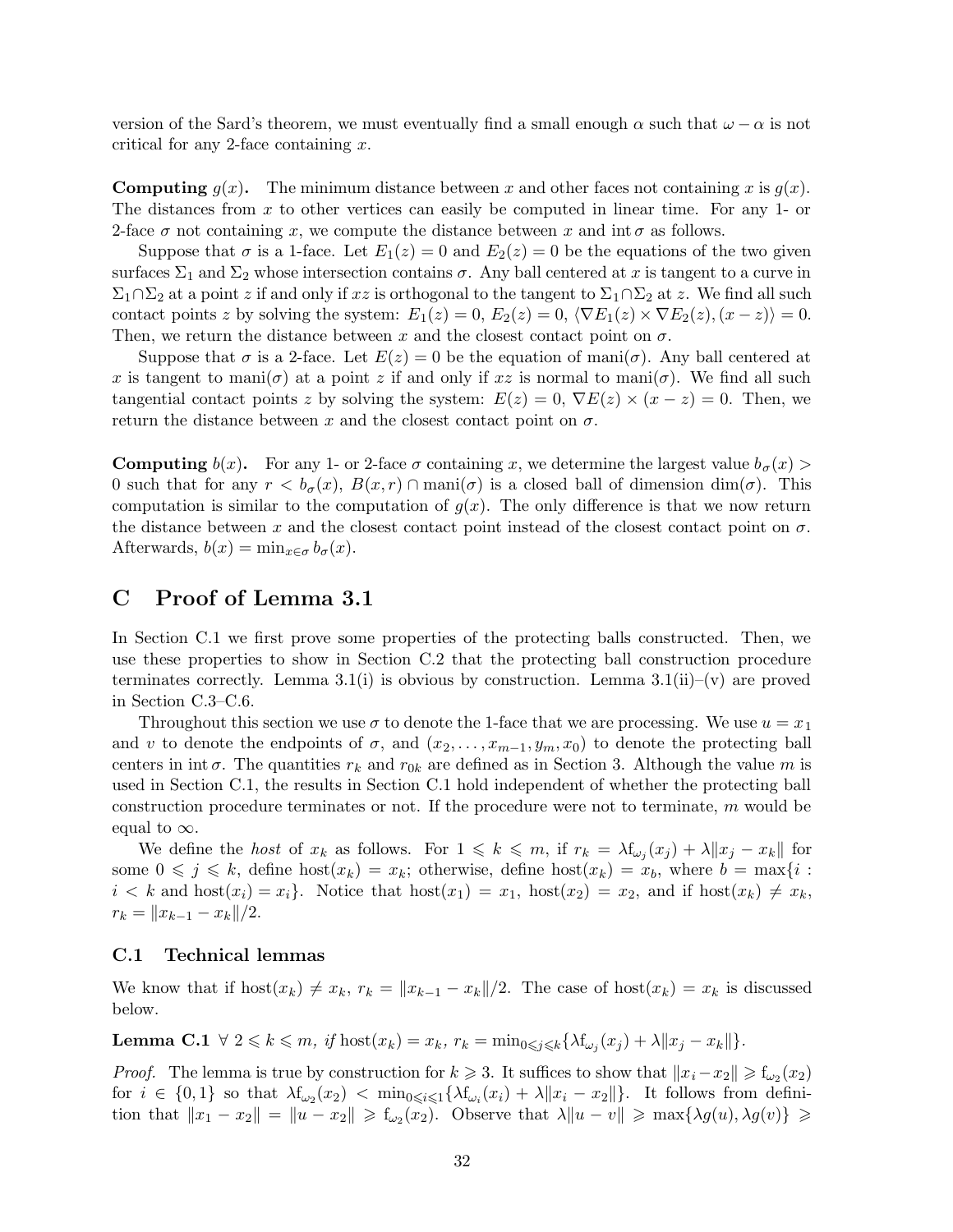$\max\{\lambda f_{\omega_u}(u),\lambda f_{\omega_v}(v)\} = \max\{\|u-x_2\|,\|v-x_0\|\}.$  So  $\|x_0-x_2\|\geqslant \|u-v\|-\|u-x_2\|-\|v-x_0\|\geqslant$  $(1 - 2\lambda) \|u - v\| \geq (1 - 2\lambda) f_{\omega_u}(u)$ . Since  $f_{\omega_2}(x_2) \leq \|u - x_2\| = \lambda f_{\omega_u}(u)$ ,  $\|x_0 - x_2\| \geq$  $(1-2\lambda)f_{\omega_2}(x_2)/\lambda > f_{\omega_2}(x_2)$  as  $\lambda \leqslant 0.01$ .

We relate radius( $B_{x_k}$ ) to radius( $B_{\text{host}(x_k)}$ ) and prove a bound on  $||x_k - \text{host}(x_k)||$ .

**Lemma C.2**  $\forall$  1  $\leq k \leq m$ , if  $\text{host}(x_k) = x_b$ ,  $r_k = \left(\frac{3}{5}\right)$  $(\frac{3}{5})^{k-b} r_b$  and  $||x_b - x_k|| \leq 3r_b$ .

*Proof.* The lemma is trivial if  $x_b = x_k$ . Assume that  $x_b \neq x_k$  and so  $k \geq 3$ . For  $b < i \leq k$ ,  $r_i = \frac{1}{2}$  $\frac{1}{2} \|x_{i-1} - x_i\|$  as  $\text{host}(x_i) \neq x_i$ . Because  $r_{b+1} = \frac{1}{2}$  $\frac{1}{2} \|x_b - x_{b+1}\| = \frac{3}{5}$  $\frac{3}{5}r_b$ , a simple induc- $\frac{3}{5}$ )<sup>*i*-*b*</sup>  $r_b$  for  $b < i \leq k$ . We have  $||x_b - x_k|| \leq \sum_{i=b+1}^{k} ||x_{i-1} - x_i|| \leq$ tion shows that  $r_i = \left(\frac{3}{5}\right)$  $(\frac{3}{5})^j = 3r_b.$  $2r_b\sum_{j=1}^{\infty}\left(\frac{3}{5}\right)$ 口

We show that the radii of protecting balls vary gradually along int  $\sigma$ .

#### Lemma C.3

(i)  $\forall 2 \leq k \leq m$ ,  $\forall 0 \leq j \leq k$ ,  $r_k \leq r_j + \lambda ||x_j - x_k||$ . (ii)  $\forall 2 \leq k < m, r_k = \frac{5}{6}$  $\frac{5}{6}||x_k - x_{k+1}||$  and  $r_{k+1} \leqslant \frac{5+6\lambda}{6}$  $\frac{-6\lambda}{6}$  $||x_k - x_{k+1}|| = \frac{5+6\lambda}{5}$  $\frac{-6\lambda}{5}r_k$ . (iii)  $\forall 2 \leq k \leq m$ ,  $r_{0k} \geq r_k - \lambda ||x_k - x_0||$ .

*Proof.* Consider (i). For  $0 \leq j \leq k$ , by definition,  $r_j \geq \lambda f_{\omega_{i_j}}(x_{i_j}) + \lambda ||x_j - x_{i_j}||$  for some  $i_j \leq j$ . If  $\text{host}(x_k) = x_k$ , by Lemma C.1,  $r_k \leq \lambda f_{\omega_{i_j}}(x_{i_j}) + \lambda ||x_k - x_{i_j}|| \leq \lambda f_{\omega_{i_j}}(x_{i_j}) + \lambda ||x_j - x_{i_j}|| +$  $\lambda \|x_j - x_k\| \leqslant r_j + \lambda \|x_j - x_k\|$ . Suppose that  $\text{host}(x_k) = x_b$  for some  $b < k$ . For  $b \leqslant j < k$ , since host $(x_j) = x_b$ , Lemma C.2 implies that  $r_k = \left(\frac{3}{5}\right)$  $\left(\frac{3}{5}\right)^{k-b} r_b < \left(\frac{3}{5}\right)$  $(\frac{3}{5})^{j-b} r_b = r_j$ . For  $0 \leq j \leq b$ ,  $r_i + \lambda \|x_i - x_k\| \ge r_i + \lambda \|x_i - x_b\| - \lambda \|x_b - x_k\|$ . We have shown that  $r_b \le r_i + \lambda \|x_i - x_b\|$  as host $(x_b) = x_b$ . Also,  $||x_b - x_k|| \leq 3r_b$  by Lemma C.2. Thus,  $r_j + \lambda ||x_j - x_k|| \geq (1 - 3\lambda)r_b$  $(1-3\lambda)5^{k-b}r_k/3^{k-b} \geq r_k$  as  $\lambda \leqslant 0.01$ . This proves (i). For  $2 \leqslant k \leqslant m$ ,  $r_k = \frac{5}{6}$  $\frac{5}{6} \| x_k - x_{k+1} \|$ by construction, and by (i),  $r_{k+1} \leq r_k + \lambda \|x_k - x_{k+1}\| = \frac{5+6\lambda}{6}$  $\frac{-6\lambda}{6} \| x_k - x_{k+1} \| = \frac{5+6\lambda}{5}$  $rac{-6\lambda}{5}r_k$ . This proves (ii). By definition, there exists  $0 \leq j \leq k$  such that  $r_{0k} = r_j + \lambda ||x_j - x_0||$ , so by (i),  $r_{0k} \geq r_k - \lambda ||x_j - x_k|| + \lambda ||x_j - x_0|| \geq r_k - \lambda ||x_k - x_0||$ . This proves (iii).

### C.2 Proof of termination

The next lemma shows the correctness of our strategy of defining  $x_k$  for  $3 \leq k \leq m$ .

Lemma C.4  $For\ 3 \leqslant k \leqslant m, B(x_{k-1}, \frac{6}{5})$  $(\frac{6}{5}r_{k-1}) \cap \sigma$  is an open curve and  $x_k$  is its only endpoint that satisfies  $\angle x_{k-2}x_{k-1}x_k > \pi/2$ . Also,  $x_k$  lies between  $x_{k-1}$  and v along  $\sigma$ .

*Proof.* Let  $x_b = \text{host}(x_{k-2})$ . Choose any number r from the range  $(7\lambda f_{\omega_b}(x_b), f_{\omega_b}(x_b))$ . By Lemma 2.5(ii)(b),  $B(x_b, r) \cap \sigma$  is an open curve. Moreover, since  $k \geq 3$ , we have  $x_b \in \text{int } \sigma$ . Then, as  $f_{\omega_b}(x_b) \leq g(x_b)$  by definition, the endpoints of  $B(x_b, r) \cap \sigma$  lie on the boundary of  $B(x_b, r)$ .

We first show that  $B(x_{k-1}, \frac{6}{5})$  $(\frac{6}{5}r_{k-1}) \subset B(x_k, r)$ . If  $k = 3$ ,  $x_k = x_1$  and  $||x_1 - x_2|| + \frac{6}{5}$  $rac{6}{5}r_2 \leqslant$  $r_1 + \frac{6}{5}$  $\frac{6}{5}r_1 < 3r_1 = 3\lambda f_{\omega_1}(x_1) < r$ . If  $k > 3$ , Lemma C.2 and Lemma C.3(ii) imply that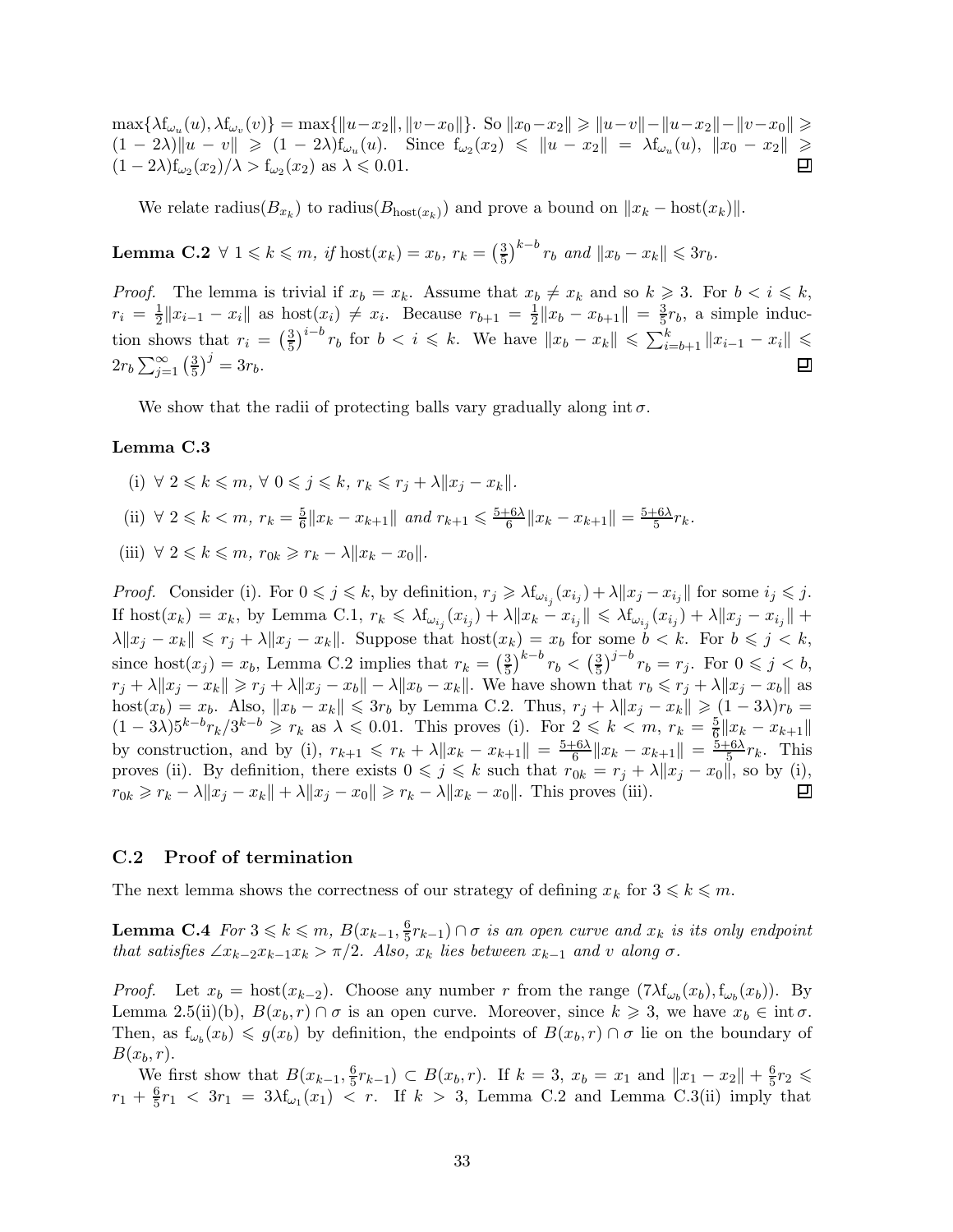$||x_b - x_{k-2}|| + \frac{6}{5}r_{k-2} + \frac{6}{5}r_{k-1} < 7r_b \leq 7\lambda f_{\omega_b}(x_b) < r$ . We conclude that  $||x_b - x_{k-1}|| + \frac{6}{5}r_{k-1} < r$ which implies that  $B(x_{k-1}, \frac{6}{5})$  $(\frac{6}{5}r_{k-1}) \subset B(x_b,r).$ 

Next, we show that  $B(x_{k-1}, \frac{6}{5})$  $(\frac{6}{5}r_{k-1}) \cap \sigma$  is an open curve. Suppose not. Then, we can walk from  $x_{k-1}$  along  $B(x_k, r) \cap \sigma$  so that we leave  $B(x_{k-1}, \frac{6}{5})$  $(\frac{6}{5}r_{k-1})$  at a point y and reenter  $B(x_{k-1}, \frac{6}{5})$  $\frac{6}{5}r_{k-1}$ ) later. Thus, after leaving  $B(x_{k-1}, \frac{6}{5})$  $(\frac{6}{5}r_{k-1})$  at y, we must return to another point y' on the plane H tangent to  $B(x_{k-1}, \frac{6}{5})$  $(\frac{6}{5}r_{k-1})$  at y. We can translate H to a plane that is tangent to the subcurve between y and y' at a point z. Notice that  $x_{k-1}y \perp H$  which implies that  $x_{k-1}y$ is parallel to  $n_{\sigma}(z)$ . But this is a contradiction because, by applying Lemma 2.5(ii)(a) and (iii) to  $B(x_b, r) \cap \sigma$ , we get  $\angle n_{\sigma}(z), x_{k-1}y \geq \angle n_{\sigma}(x_b), x_{k-1}y - \angle n_{\sigma}(x_b), n_{\sigma}(z) > \pi/2 - 2\omega$ .

Since  $B(x_{k-1}, \frac{6}{5})$  $(\frac{6}{5}r_{k-1}) \cap \sigma$  is an open curve, it has one endpoint  $x_k$  between  $x_{k-1}$  and v and one endpoint z' between u and  $x_{k-1}$ . We have  $\angle x_{k-2}x_{k-1}x_k \geq \angle n_{\sigma}(x_{k-1}), x_{k-1}x_{k-2} +$  $\angle n_{\sigma}(x_{k-1}), x_{k-1}x_k \geq \angle n_{\sigma}(x_b), x_{k-1}x_{k-2} + \angle n_{\sigma}(x_b), x_{k-1}x_k - 2 \cdot \angle n_{\sigma}(x_b), n_{\sigma}(x_{k-1}).$  Thus, by Lemma 2.5(ii)(a) and (iii), we conclude that  $\angle x_{k-1}x_{k-1}x_k > \pi - 4\omega$  which is greater than  $\pi/2$ . On the other hand,  $\angle x_{k-2}x_{k-1}z' \leq \pi - \angle n_{\sigma}(x_{k-1}), x_{k-1}x_{k-2} - \angle n_{\sigma}(x_{k-1}), x_{k-1}z' \leq$  $\pi - \angle n_{\sigma}(x_b), x_{k-1}x_{k-2} - \angle n_{\sigma}(x_b), x_{k-1}z' + 2 \cdot \angle n_{\sigma}(x_b), n_{\sigma}(x_{k-1}) < 4\omega$ , which is less than  $\pi/2$ .  $\Box$ 

We prove in Lemma C.5 below that the protecting ball construction procedure terminates correctly. Properties (i)-(iii) will be needed in some subsequent proofs.

### Lemma C.5

- (i)  $\frac{2}{1+\lambda}r_{m-1} < ||x_{m-1} x_0|| < 5r_{m-1}.$
- (ii)  $\max\{\|x_{m-1} y_m\|, \|y_m x_0\|\} < \min\{4r_{0m-1}, 5r_{m-1}\}.$
- (iii)  $0.09r_{m-1} \leq 0.1r_{0m-1} \leq \text{radius}(B_{y_m}) < \min\{5\lambda q(y_m), 4r_{0m-1}, 5r_{m-1}\}.$
- (iv) The protecting ball construction procedure terminates correctly.

*Proof.* We claim that  $B_{x_2} \cap B(x_0, r_0) = \emptyset$ . By Lemma 2.5(i),  $r_0 = \lambda f_{\omega_0}(x_0) \leq \lambda g(x_0) \leq \lambda \|v - v_0\|$  $x_0$ ||. Similarly,  $r_2 \le \lambda \|u - x_2\|$  and  $\lambda \|u - v\| \ge \max{\lambda g(u), \lambda g(v)} \ge \max{\lambda f_{\omega_u}(u), \lambda f_{\omega_v}(v)}$  =  $\max\{\|u - x_2\|, \|v - x_0\|\}.$  Thus,  $\|u - x_2\| + r_2 + r_0 + \|v - x_0\| \leq 2\lambda(1 + \lambda)\|u - v\| < \|u - v\|.$ This implies our claim.

Since  $r_{02} \leq r_0$ , by our claim, the protecting ball construction starts with the right condition that  $B_{x_2} \cap B(x_0, r_{02}) = \emptyset$ . By Lemma C.4, our procedure correctly defines  $x_k$  for  $3 \leq k \leq m$ . For  $2 \le k < m$ , since  $B_{x_k} ∩ B(x_0, r_{0k}) = \emptyset$ ,  $||x_k - x_0|| > r_k + r_{0k} \ge 2r_k - \lambda ||x_k - x_0||$  by Lemma C.3(iii). Thus,  $||x_k - x_0|| > \frac{2}{1+}$  $\frac{2}{1+\lambda}r_k > \frac{6}{5}$  $\frac{6}{5}r_k$ . It follows that the protecting ball construction procedure never advances beyond  $x_0$ . This also proves the first inequality in (i) by substituting  $k = m - 1$ . For  $k \geq 3$ , both the distance advanced along  $\sigma$  by  $B_{x_k}$  and  $r_{0k}$  are bounded away from zero. Thus, we must eventually place the ball  $B(x_m, r_m)$  that overlaps with  $B(x_0, r_{0m})$ .

We claim that

$$
||x_{m-1} - x_0|| < 4r_0_{m-1} \le 4r_0
$$
\n<sup>(2)</sup>

By Lemma C.3(iii),  $r_{m-1} \leqslant r_{0m-1} + \lambda ||x_{m-1} - x_0||$ . Then, by Lemma C.3(i) and (ii),  $r_m \leqslant$  $r_{m-1} + \lambda \|x_{m-1} - x_m\| = \frac{5+6\lambda}{5}$  $\frac{-6\lambda}{5}$  $r_{m-1} \leqslant \frac{5+6\lambda}{5}$  $\frac{-6\lambda}{5}r_{0\,m-1}+\frac{5\lambda+6\lambda^2}{5}$  $\frac{1}{5}$   $||x_{m-1} - x_0||$ . Substituting these inequalities into  $||x_{m-1}-x_0|| \leq \frac{6}{5}r_{m-1}+r_m+r_{0m}$  (recall that  $B(x_m, r_m)$  overlaps with  $B(x_0, r_{0m})$ ), we get  $||x_{m-1} - x_0|| \le \frac{11+6\lambda}{5} r_{0m-1} + r_{0m} + \frac{11\lambda+6\lambda^2}{5}$  $\frac{+6\lambda^2}{5}$  || $x_{m-1} - x_0$ ||. Since  $r_{0m} \le r_{0m-1}$ , we get  $||x_{m-1} - x_0|| \leqslant \frac{16 + 6\lambda}{5} r_{0\,m-1} + \frac{11\lambda + 6\lambda^2}{5}$  $\frac{+6\lambda^2}{5}$ || $x_{m-1} - x_0$ ||  $\Rightarrow$  || $x_{m-1} - x_0$ ||  $\leqslant \frac{16+6\lambda}{5-11\lambda-6\lambda^2} r_{0\,m-1}$  <  $4r_{0\,m-1} \leq 4r_0$ . This proves equation (2).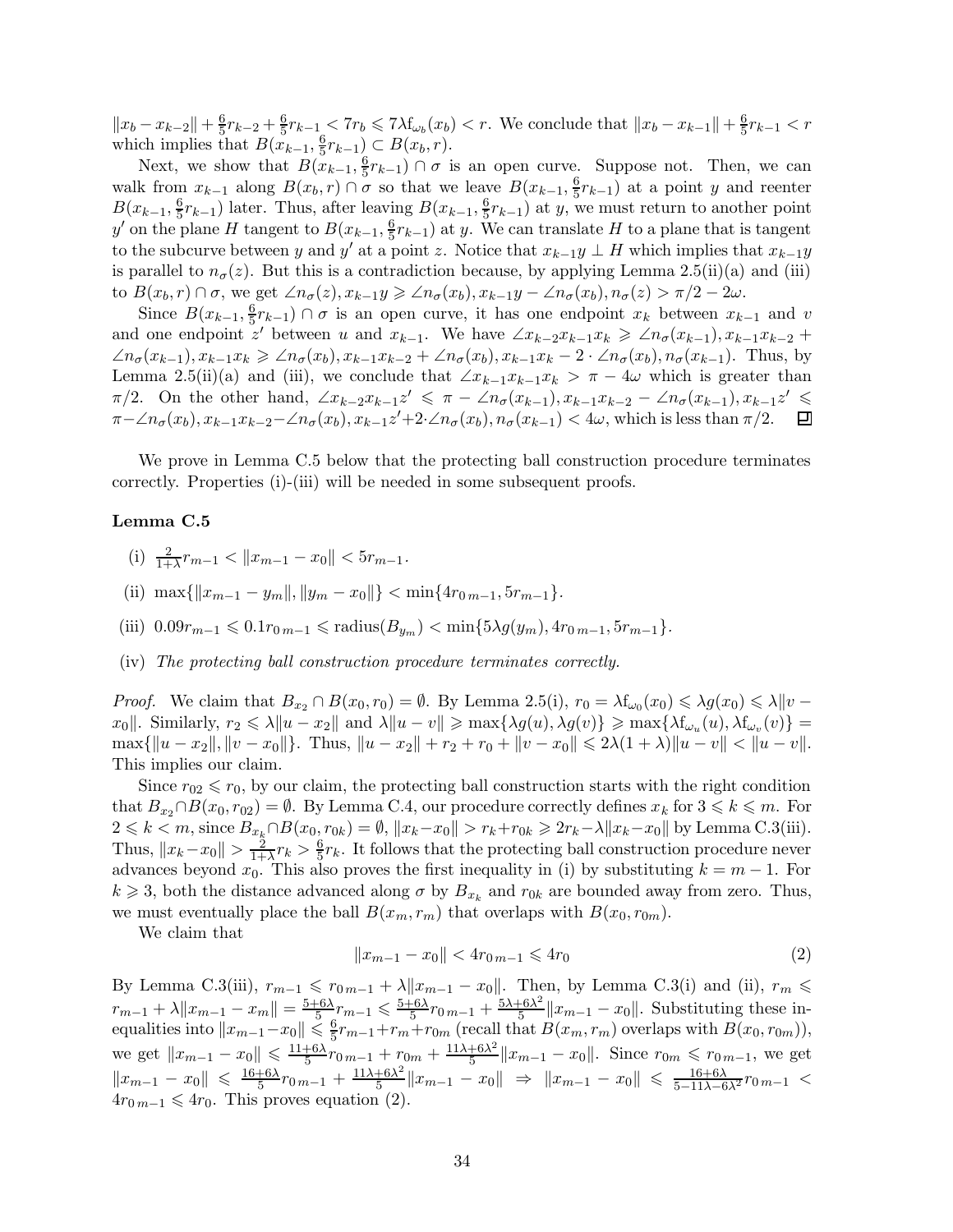By equation (2) and the definition of  $r_{0\,m-1}$ ,  $||x_{m-1} - x_0|| < 4r_{0\,m-1} \le 4r_{m-1} + 4\lambda ||x_{m-1} - x_0||$  $x_0 \| \Rightarrow \|x_{m-1} - x_0\| < \frac{4}{1 - 4}$  $\frac{4}{1-4\lambda}r_{m-1}$  <  $5r_{m-1}$ . This proves the second inequality in (i).

Since  $4r_0 = 4\lambda f_{\omega_0}(x_0) < f_{\omega_0}(x_0)$ , by Lemma 2.5(ii),  $B(x_0, 4r_0) \cap \sigma$  is an open curve and for any point  $y \in B(x_0, 4r_0) \cap \sigma$ ,  $\angle n_{\sigma}(x_0), n_{\sigma}(y) < \omega$ . By Lemma 2.5(iii),  $\angle n_{\sigma}(x_0), x_0 x_{m-1} >$  $\pi/2 - \omega$ , which implies that  $n_{\sigma}(x_0)$  makes an angle less than  $\omega$  with the bisector plane of  $B_{x_0}$ and  $B_{x_{m-1}}$ . It follows that  $B(x_0, 4r_0) \cap \sigma$  contains the subcurve between  $x_{m-1}$  and  $x_0$ , which intersects the bisector plane of  $B_{x_{m-1}}$  and  $B_{x_0}$  exactly once. This intersection point is  $y_m$  and  $||y_m - x_0|| \leq 4r_0$ . This proves that the procedure terminates correctly, i.e., (iv) is true.

Since  $B(x_0, 4r_0) \cap \sigma$  contains the subcurve between  $x_{m-1}$  and  $x_0$ , by Lemma 2.5(ii)(a) and (iii),  $\angle x_{m-1}y_mx_0 \geq \angle n_{\sigma}(y_m), y_mx_{m-1} + \angle n_{\sigma}(y_m), y_mx_0 > \angle n_{\sigma}(x_0), y_mx_{m-1} + \angle n_{\sigma}(x_0), y_mx_0 2 \cdot \angle n_{\sigma}(x_0), n_{\sigma}(y_m) > \pi - 4\omega > \pi/2.$  Thus,  $\max\{\|x_{m-1} - y_m\|, \|y_m - x_0\|\} < \|x_{m-1} - x_0\|.$ Then (ii) follows from (i) and equation  $(2)$ .

Since  $B_{x_{m-1}} \cap B(x_0, r_{0m-1}) = \emptyset$  and radius $(B_{x_0}) = \frac{4}{5}$  $\frac{4}{5}r_{0\,m-1}$ , the distance between  $B_{x_{m-1}}$ and  $B_{x_0}$  is at least  $\frac{1}{5}r_{0,m-1}$ . Because  $B_{y_m}$  covers the gap between  $B_{x_{m-1}}$  and  $B_{x_0}$ , we get radius( $B_{y_m}$ ) ≥ 0.1 $r_{0m-1}$ . By (i) and Lemma C.3(iii),  $r_{0m-1}$  ≥  $r_{m-1} - \lambda ||x_{m-1} - x_0||$  ≥  $r_{m-1} - 5\lambda r_{m-1} \geqslant 0.9r_{m-1}$ . Thus, radius $(B_{y_m}) \geqslant 0.1r_{0m-1} \geqslant 0.09r_{m-1}$ . This proves the first two inequalities in (iii).

Since  $x_0$  lies outside  $B_{y_m}$ , by (ii),  $\text{radius}(B_{y_m}) < ||y_m - x_0|| < \min\{4r_{0m-1}, 5r_{m-1}\}.$  This proves part of the third inequality in (iii). Starting with  $||y_m - x_0|| < 4r_{0m-1} \leq 4r_0$ , we get  $||y_m - x_0|| < 4r_0 = 4\lambda f_{\omega_0}(x_0) \le 4\lambda g(x_0)$ . Since g is 1-Lipschitz over int  $\sigma$  by Lemma 2.2,  $||y_m - x_0|| < 4\lambda g(y_m) + 4\lambda ||y_m - x_0|| \Rightarrow$  radius $(B_{y_m}) < ||y_m - x_0|| < \frac{4\lambda}{1 - 4\lambda} g(y_m) < 5\lambda g(y_m)$ . 回

### $C.3$  Lemma 3.1(ii)

The next result implies that  $u = x_1$  does not influence the setting of  $r_k$  for  $3 \leq k \leq m$  and  $r_{0\,m-1}$ .

Lemma C.6  $\forall 3 \leq k < m$ ,  $\lambda f_{\omega_1}(x_1) + \lambda ||x_1 - x_k|| > \lambda f_{\omega_2}(x_2) + \lambda ||x_2 - x_k||$  and  $r_1 + \lambda ||x_1 - x_0|| >$  $r_2 + \lambda \|x_2 - x_0\|.$ 

Proof. Because  $\lambda \leq 0.01$  and  $f_{\omega_2}(x_2) \leq ||x_1 - x_2||$ ,  $f_{\omega_1}(x_1) = \frac{1}{\lambda} ||x_1 - x_2|| > f_{\omega_2}(x_2) + ||x_1 - x_2||$ . It follows immediately that  $\lambda f_{\omega_1}(x_1) + \lambda ||x_1 - x_k|| > \lambda f_{\omega_2}(x_2) + \lambda ||x_2 - x_k||$  and  $r_1 + \lambda ||x_1 - x_0|| =$  $\lambda f_{\omega_1}(x_1) + \lambda ||x_1 - x_0|| > \lambda f_{\omega_2}(x_2) + \lambda ||x_1 - x_2|| + \lambda ||x_1 - x_0|| \geq r_2 + \lambda ||x_2 - x_0||.$ 

We are ready to prove Lemma 3.1(ii).

**Proof of Lemma 3.1(ii).** For any  $p \in \{u, x_2, v\}$ , since  $\text{radius}(B_p) = \lambda f_{\bar{\omega}}(p)$ , where  $\bar{\omega} = \omega_u$ ,  $\omega_2$  or  $\omega_v$  depending on the identity of p, by Lemma 2.5(i), radius( $\mathcal{B}_p$ )  $\in \left[\frac{1}{2}\right]$  $\frac{1}{2}\lambda \bar{\omega} f(p)$ ,  $\lambda g(p)$ ]  $\subseteq$  $\left[\frac{99}{200}\lambda\omega f(p), \lambda g(p)\right]$  because  $\bar{\omega} \in [0.99\omega, \omega]$ .

Consider  $B_{x_k}$  for any  $3 \leq k < m$ . By definition, there exists  $0 \leq j \leq k$  such that  $r_k \geq$  $\lambda f_{\omega_j}(x_j) + \lambda \|x_j - x_k\|$  which is at least  $\frac{1}{2}\lambda \omega_j f(x_j) + \lambda \|x_j - x_k\| \geqslant \frac{99}{200}\lambda \omega f(x_j) + \lambda \|x_j - x_k\|$ by Lemma 2.5(i) and the fact that  $\omega_j \geq 0.99\omega$ . We can choose  $j > 1$  by Lemma C.6 and so  $x_j, x_k \in \text{int } \sigma.$  Because f is 1-Lipschitz over int  $\sigma$  by Lemma 2.2,  $r_k \geqslant \frac{99}{200} \lambda \omega f(x_j) + \lambda \|x_j - x_k\|$  $\frac{99}{200}\lambda \omega f(x_k)$ . This proves the lower bound. Let  $x_b = \text{host}(x_k)$ . Since  $k \geq 3$ ,  $b \geq 2$  and so  $x_b, x_k \in$ int  $\sigma$ . By Lemma C.2 and Lemma 2.5(i),  $r_k = \left(\frac{3}{5}\right)$  $\left(\frac{3}{5}\right)^{k-b} r_b \leqslant \left(\frac{3}{5}\right)$  $\left(\frac{3}{5}\right)^{k-b}$   $\lambda \mathbf{f}_{\omega_b}(x_b) \leqslant \left(\frac{3}{5}\right)$  $\left(\frac{3}{5}\right)^{k-b}$   $\lambda g(x_b)$ . Since g is 1-Lipschitz over int  $\sigma$  by Lemma 2.2,  $r_k \leqslant \left(\frac{3}{5}\right)$  $\left(\frac{3}{5}\right)^{k-b} \lambda g(x_k) + \left(\frac{3}{5}\right)$  $\frac{3}{5}\big)^{k-b} \lambda \|x_b - x_k\|$ . By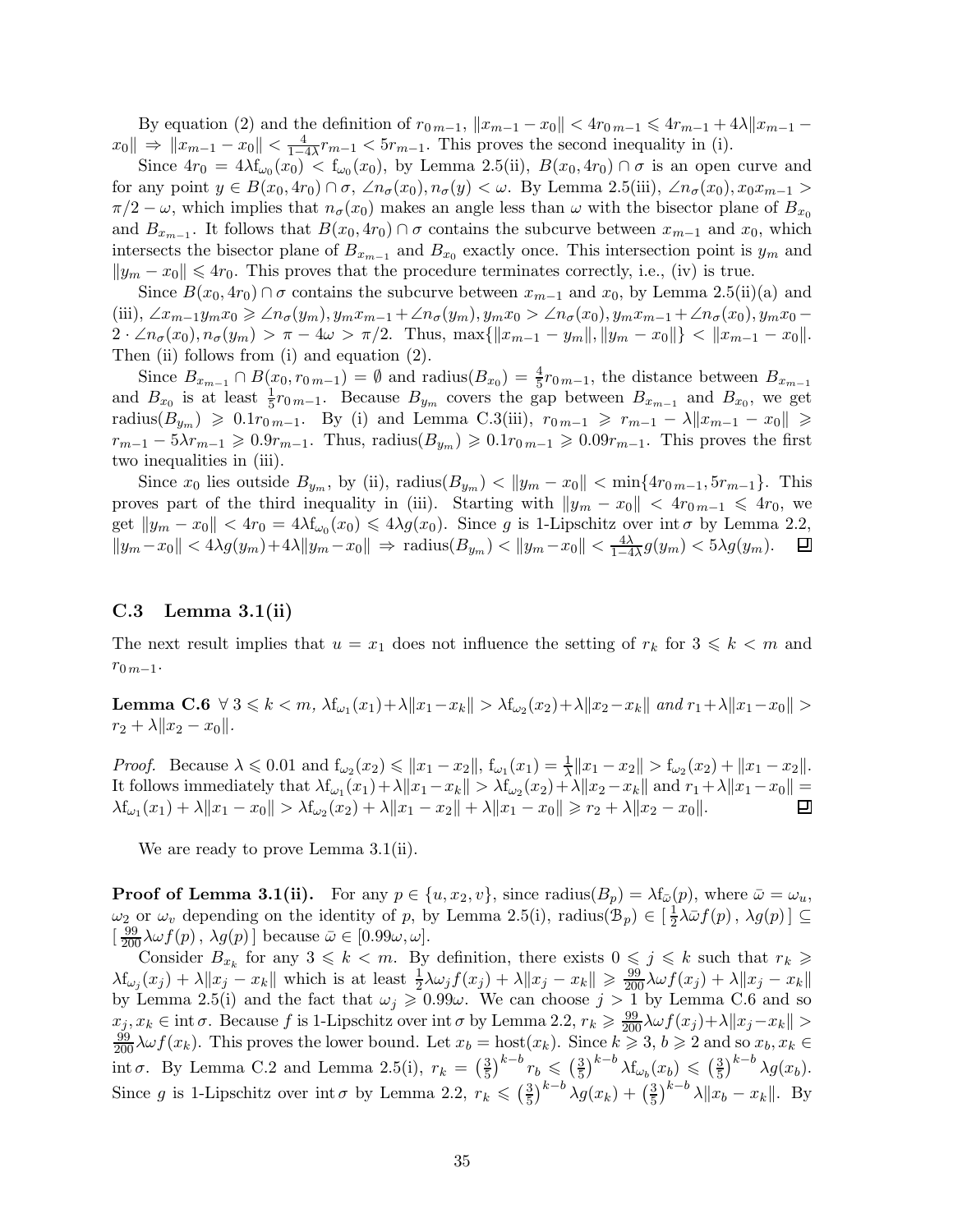Lemma C.2,  $\left(\frac{3}{5}\right)$  $(\frac{3}{5})^{k-b} \lambda \|x_b - x_k\| \leq (\frac{3}{5})^k$  $(\frac{3}{5})^{k-b} 3\lambda r_b = 3\lambda r_k$ . This yields  $r_k \leqslant (\frac{3}{5})^{k-b} 3\lambda r_b$  $\frac{3}{5}\big)^{k-b} \frac{\lambda}{1-3\lambda} g(x_k)$  $2\lambda g(x_k)$  as  $\lambda \leqslant 0.01$ .

Consider  $B_{x_0}$ . We have radius $(B_{x_0}) = 0.8r_{0,m-1} \leq 0.8r_0 = 0.8\lambda f_{\omega_0}(x_0) \leq 0.8\lambda g(x_0)$ . By definition and Lemma C.6,  $r_{0,m-1} = r_j + \lambda \|x_j - x_0\|$  for some  $j \leq m-1$  and  $x_j \in \text{int }\sigma$ . We already know that  $r_j \geqslant \frac{99}{200} \lambda \omega f(x_j)$ . So  $0.8r_{0,m-1} \geqslant 0.8 \cdot \left(\frac{99}{200} \lambda \omega f(x_j) + \lambda \|x_j - x_0\|\right)$  $0.8 \cdot \frac{99}{200} \lambda \omega f(x_0) = \frac{99}{250} \lambda \omega f(x_0)$  because f is 1-Lipschitz over int  $\sigma$ .

Consider  $B_{y_m}$ . By Lemma C.5(iii), radius( $B_{y_m}$ ) <  $5\lambda g(y_m)$ . By Lemma C.5(ii),  $f(y_m)$  $f(x_0)+\|y_m - x_0\| < f(x_0)+4r_{0m-1}$ . We have shown in the previous paragraph that  $0.8r_{0m-1} >$  $0.8 \cdot \frac{99}{200} \lambda \omega f(x_0)$ . So  $f(y_m) < \frac{200}{99\lambda \omega} r_{0m-1} + 4r_{0m-1} = \frac{200+396\lambda \omega}{99\lambda \omega} r_{0m-1}$ . Then, Lemma C.5(iii) implies that radius $(B_{y_m}) \geqslant 0.1r_{0\,m-1} > \frac{99\lambda\omega}{10(200+39)}$  $\frac{99\lambda\omega}{10(200+396\lambda\omega)}f(y_m) > \frac{\lambda\omega}{21}f(y_m)$  as  $\lambda \leq 0.01$  and  $\omega \leq$ 0.01.

### $C.4$  Lemma 3.1(iii)

The next lemma shows that a ball  $B(p, r)$  satisfies Lemma 3.1(iii) assuming that certain conditions are satisfied.

**Lemma C.7** Let p and p' be two points point on the 1-face  $\sigma$ . Let  $r' < f_{\omega}(p')$ . Let E be the set consisting of  $\sigma$  and the 2-faces incident to  $\sigma$ . For any  $r < g(p)$  such that  $B(p,r) \subset B(p', \frac{1}{3})$  $\frac{1}{3}r'$ ), the following results hold.

- (i) For any  $\tau \in E$  and for any point  $z \in B(p,r) \cap \text{mani}(\tau)$ ,  $\angle n_{\tau}(p), n_{\tau}(z) < 2\omega$ .
- (ii) For any  $\tau \in E$ ,  $B(p,r) \cap \text{mani}(\tau)$  and  $B(p,r) \cap \tau$  are closed balls of dimension  $\dim(\tau)$ .

*Proof.* Since  $r' < f_\omega(p')$  and  $B(p,r) \subset B(p', \frac{1}{3})$  $\frac{1}{3}r'$ , for any point  $z \in B(p,r) \cap \text{mani}(\tau)$ ,  $\angle n_{\tau}(p), n_{\tau}(z) \leqslant \angle n_{\tau}(p'), n_{\tau}(p) + \angle n_{\tau}(p'), n_{\tau}(z) < 2\omega$  by Lemma 2.5(ii)(a). This proves (i).

Take any  $\tau \in E$ . Assume to the contrary that  $B(p,r) \cap \text{mani}(\tau)$  is not a closed ball of dimension dim( $\tau$ ). Then, there exists a concentric ball  $B \subset B(p,r)$  such that B is tangent to  $B(p,r) \cap \text{man}(\tau)$  at a point q. We have  $\angle n_{\tau}(p), pq \leq \angle n_{\tau}(p), n_{\tau}(q) < 2\omega$  by (i). (Note that  $\angle n_{\tau}(p), pq = \angle n_{\tau}(p), n_{\tau}(q)$  if  $\tau$  is a 2-face and  $\angle n_{\sigma}(p), pq \leq \angle n_{\sigma}(p), n_{\sigma}(q)$ .) However, as  $p, q \in B(p', \frac{1}{3})$  $\frac{1}{3}r'$ )  $\cap$  mani $(\tau)$  and  $r' < f_\omega(p')$ , by Lemma 2.5(ii)(a), (iii) and (iv),  $\angle n_\tau(p), pq \geq$  $\angle n_{\tau}(p'), pq - \angle n_{\tau}(p'), n_{\tau}(p) > \pi/2 - 2\omega$ , a contradiction.

Because  $B(p,r) \cap \text{mani}(\tau)$  is a closed ball and  $r < g(p)$  by assumption, we can invoke nma 1.1 to conclude that  $B(p,r) \cap \tau$  is a closed ball of dimension dim $(\tau)$ . Lemma 1.1 to conclude that  $B(p, r) \cap \tau$  is a closed ball of dimension dim( $\tau$ ).

The next two lemmas show that the conditions of Lemma C.7 can be satisfied for  $y_m$  and  $x_k$  for  $3 \leqslant k < m$ .

**Lemma C.8** Let  $r \leq 20$  · radius $(B_{y_m})$ . Let  $r' = 0.9f_{\omega_v}(v)$ . Then  $r < g(y_m)$  and  $B(y_m, r) \subset$  $B(v, \frac{1}{3})$  $\frac{1}{3}r'$ ). Hence,  $B(y_m, r)$  and  $B(v, r')$  satisfy the conditions of Lemma C.7.

*Proof.* It follows from Lemma C.5(iii) that  $r < g(y_m)$ :  $r \leq 20$  radius $(B_{y_m}) < 100\lambda g(y_m) \leq$  $g(y_m)$  as  $\lambda \leqslant 0.01$ . We have

$$
r_{0\,m-1} \leqslant r_0 = \lambda f_{\omega_0}(x_0) \leqslant \lambda \|x_0 - v\| = \lambda^2 f_{\omega_v}(v). \tag{3}
$$

By Lemma C.5(iii) and (3),  $r \leq 20$  radius $(B_{y_m}) < 80r_{0m-1} \leq 80\lambda^2 f_{\omega_v}(v)$ . We have  $||y_m - v|| \leq$  $||x_0 - v|| + ||y_m - x_0|| = \lambda f_{\omega_v}(v) + ||y_m - x_0||$  which is less than  $(\lambda + 4\lambda^2) f_{\omega_v}(v)$  by Lemma C.5(ii) and (3). Therefore,  $||y_m - v|| + r < (\lambda + 84\lambda^2) f_{\omega_v}(v) < 0.3 f_{\omega_v}(v) = r'/3$  as  $\lambda \leq 0.01$ . So  $B(y_m, r) \subset B(v, \frac{1}{3})$  $\frac{1}{3}r'$ ). 口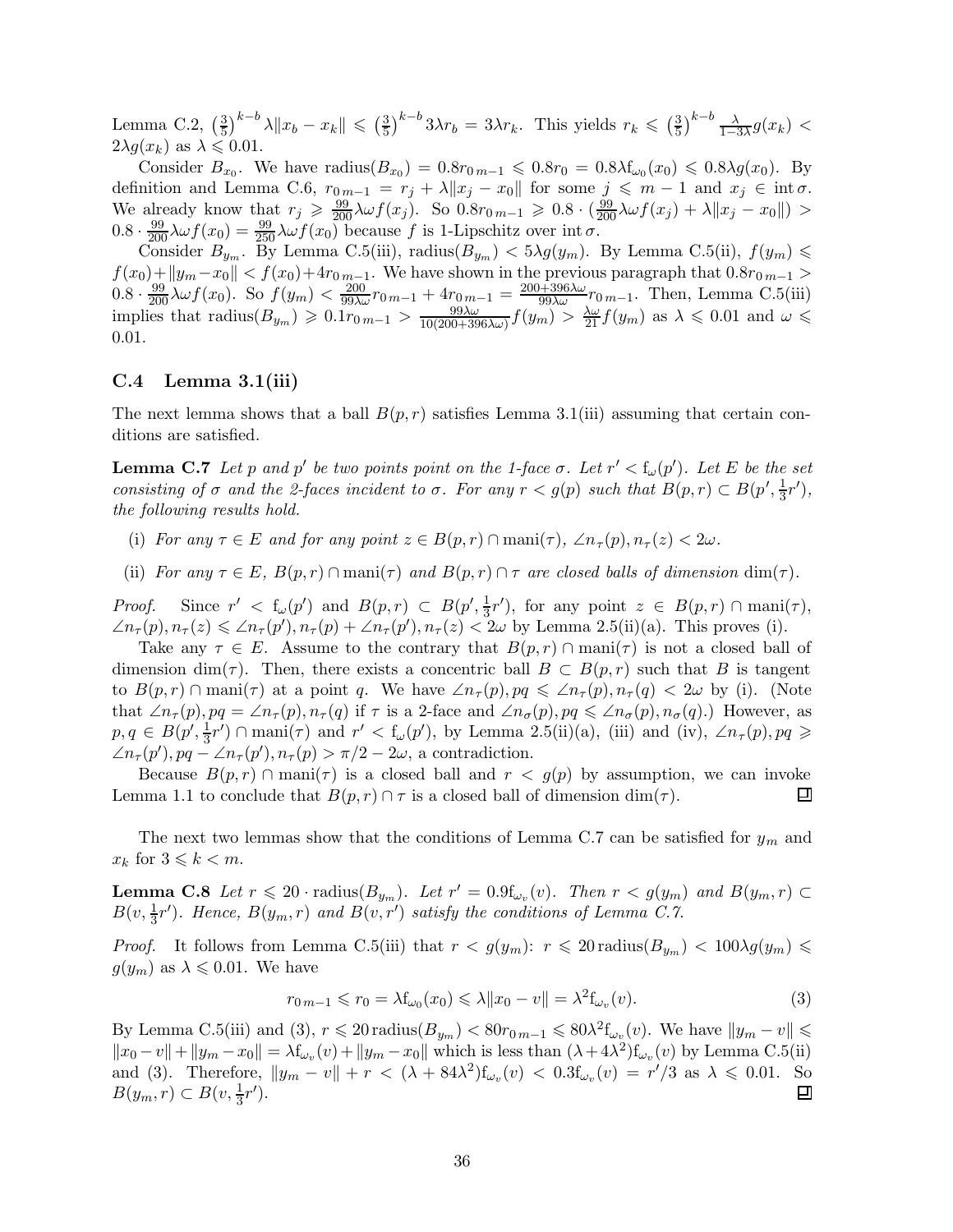**Lemma C.9** Let  $3 \le k < m$ . Let  $x_b = \text{host}(x_k)$ . Let  $r \le 20$  · radius $(B_{x_k})$ . Let  $r' = 0.9f_{\omega_b}(x_b)$ . Then  $r < g(x_k)$  and  $B(x_k, r) \subset B(x_b, \frac{1}{3})$  $\frac{1}{3}r'$ ). Hence,  $B(x_k, r)$  and  $B(x_b, r')$  satisfy the conditions of Lemma C.7.

*Proof.* Recall that  $r_k$  = radius( $B_{x_k}$ ) for  $3 \leq k < m$ . By Lemma 3.1(ii),  $r \leq 20r_k <$  $100\lambda g(x_k) \leq g(x_k)$  as  $\lambda \leq 0.01$ . We have  $||x_b - x_k|| + r \leq ||x_b - x_k|| + 20r_k$  which is at most  $3r_b + 20r_b = 23r_b$  by Lemma C.2. Since  $23r_b \leq 23\lambda f_{\omega_b}(x_b) < 0.3f_{\omega_b}(x_b)$  as  $\lambda \leq 0.01$ , we conclude that  $B(x_k, r) \subset B(x_b, 0.3f_{\omega_b}(x_b)) = B(x_b, \frac{1}{3})$  $\frac{1}{3}r'$ ). ▣

We are ready to prove Lemma 3.1(iii).

**Proof of Lemma 3.1(iii).** Take any  $p \in \{u, x_0, x_2, v\}$ . For any  $c \le 20$ , since c · radius( $B_p$ )  $c\lambda f_{\omega}(p) < f_{\omega}(p)$ , Lemma 2.5(ii) implies that Lemma 3.1(iii) holds for p. By Lemma C.8 and Lemma C.7, Lemma 3.1(iii) holds for  $y_m$ . Similarly, by Lemma C.9 and Lemma C.7, Lemma 3.1(iii) holds for  $x_k$  for  $3 \leq k \leq m$ .

### C.5 Lemma  $3.1(iv)$

#### C.5.1 Proof of Lemma  $3.1(iv)(a)$

By construction,  $x_0$  and  $x_2$  lie on the boundaries of  $B_v$  and  $B_u$ , respectively. Since radius $(B_{x_0}) \leq$  $r_0 = \lambda f_{\omega_0}(x_0) < g(x_0) \le ||x_0 - v||$ , v lies outside  $B_{x_0}$ . Similarly, u lies outside  $B_{x_2}$ .

For  $3 \leq k < m$ ,  $x_k$  lies on the boundary of  $B(x_{k-1}, \frac{6}{5})$  $(\frac{6}{5}r_{k-1})$  and hence outside  $B_{x_{k-1}}$ . By Lemma C.3(ii), for  $3 \le k < m$ ,  $||x_{k-1} - x_k|| \ge \frac{6}{5+6}$  $\frac{6}{5+6\lambda}r_k > r_k$  as  $\lambda \leq 0.01$ . So  $x_{k-1}$  lies outside  $B_{x_k}$ .

Since  $B_{x_{m-1}} \cap B_{x_0} = \emptyset$ , they do not intersect their bisector plane. It follows that  $y_m$  lies outside  $B_{x_{m-1}}$  and  $B_{x_0}$ . Since  $B_{y_m}$  is orthogonal to  $B_{x_{m-1}}$  and  $B_{x_0}$ ,  $x_{m-1}$  and  $x_0$  lie outside  $B_{y_m}$ .

## C.5.2 Proof of Lemma 3.1(iv)(b) and Lemma 3.1(iv)(c)

We first show two lemmas.

**Lemma C.10** Let  $B(a,r)$  and  $B(a',r')$  be two protecting balls such that  $a, a' \in \sigma$  and  $B(a',r') \subset$  $B(a,4r)$ . Let  $\sigma(a,a')$  denote the subcurve between a and a'. For any point  $z \in \sigma(a,a')$ ,  $\angle zaa' < 4\omega$  and  $\angle za'a < 8\omega$ .

*Proof.* Note that  $B(a, 4r) \cap \sigma$  is an open curve by Lemma 3.1(iii)(b). As  $a' \in B(a, 4r)$ by assumption, it follows that  $\sigma(a, a') \subset B(a, 4r) \cap \sigma$ . We apply Lemma 3.1(iii) and then Lemma 1.3(i) to  $B(a, 4r) \cap \sigma$ . This allows us to conclude that:

$$
\angle n_{\sigma}(a), aa' > \pi/2 - 2\omega,
$$
\n(4)

$$
\forall z \in \sigma(a, a'), \ \angle n_{\sigma}(a), az > \pi/2 - 2\omega,
$$
\n
$$
(5)
$$

$$
\angle n_{\sigma}(a'), aa' \geq \angle n_{\sigma}(a), aa' - \angle n_{\sigma}(a), n_{\sigma}(a') > \pi/2 - 4\omega,
$$
\n(6)

$$
\forall z \in \sigma(a, a'), \ \angle n_{\sigma}(a'), a'z \geq \angle n_{\sigma}(a), a'z - \angle n_{\sigma}(a), n_{\sigma}(a') > \pi/2 - 4\omega. \tag{7}
$$

For any point  $z \in \sigma(a, a')$ , (4) and (5) imply that  $\angle zaa' < 4\omega$ ; (6) and (7) imply that  $\angle za'a < 8\omega$ . 囙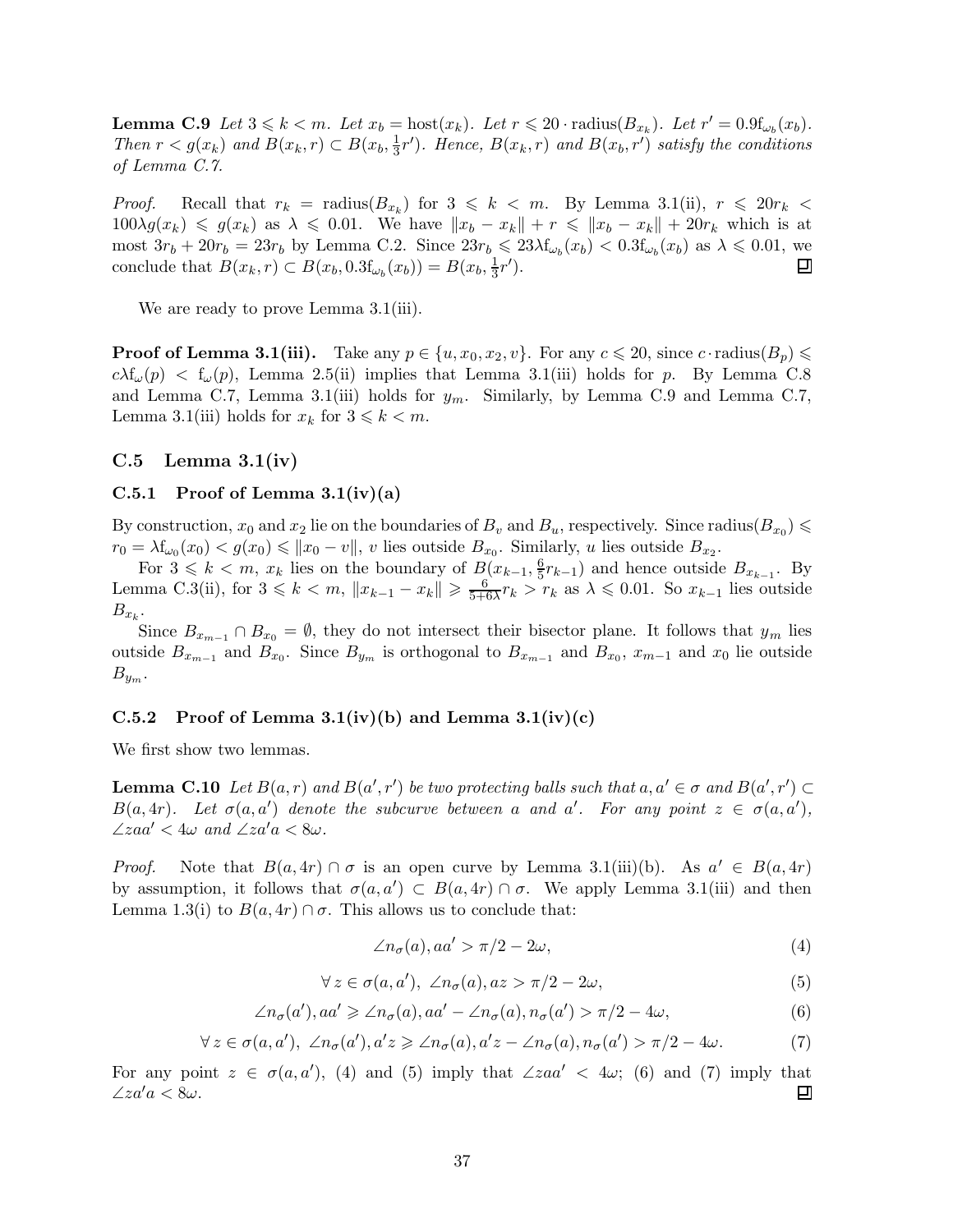**Lemma C.11** Let  $B(a,r)$  and  $B(a',r')$  be two consecutive protecting balls such that  $a, a' \in \text{int } \sigma$ and  $r \geq r'$ . For any point b on the circle bd  $B(a,r) \cap$  bd  $B(a',r')$ ,  $\angle baa' \geq \arctan(0.09) > 8\omega$ .

*Proof.* Consider the pairs of adjacent weighted points  $\{(x_k, x_{k+1}) : 2 \leq k \leq m-2\}$ . We have  $||a-a'|| = ||x_k - x_{k+1}|| = \frac{6}{5}$  $\frac{6}{5}r_k$ . By construction,  $r_{k+1}\geqslant \frac{1}{2}$  $\frac{1}{2}||x_k-x_{k+1}||=\frac{3}{5}$  $\frac{3}{5}r_k$ . By Lemma C.3(ii),  $r_{k+1} \leqslant \frac{5+6\lambda}{5}$  $\frac{-6\lambda}{5}r_k < \frac{6}{5}$  $\frac{6}{5}r_k = ||a - a'||$ . This implies that

$$
r' \geqslant 3r/5,\tag{8}
$$

$$
||a - a'|| \leqslant 6r/5. \tag{9}
$$

Drop a perpendicular from b to the point b' on aa'. If  $\angle ba'a \geq \pi/4$ , by (8),  $||b - b'|| =$  $r' \sin \angle ba' a \geqslant 3r/(5\sqrt{2})$ , which implies that  $\angle baa' = \arcsin(\Vert b - b' \Vert / r) \geqslant \arcsin(3/(5\sqrt{2})) >$ arctan(0.09). If ∠ba'a <  $\pi/4$ ,  $||a - b'|| = ||a - a'|| - r' \cos \angle ba'a$ . So by (8) and (9),  $||a - b'|| \le$  $6r/5 - 3r/(5\sqrt{2}) < 0.8r$ . Thus, ∠baa' = arccos(||a - b'||/r) > arccos(0.8) > arctan(0.09).

Consider the pair  $(x_{m-1}, y_m)$ . By construction, radius $(B_{x_{m-1}}) = r_{m-1}$ . By Lemma C.5(iii),  $0.09r_{m-1}$  ≤ radius( $B_{y_m}$ ) <  $5r_{m-1}$ . This implies that  $r' \geq 0.09r$ . Since  $B_{x_{m-1}}$  and  $B_{y_m}$  are orthogonal,  $\angle aba' = \pi/2$ . So  $\angle baa' = \arctan(r'/r) \ge \arctan(0.09)$ .

Consider the pair  $(y_m, x_0)$ . By construction, radius $(B_{x_0}) = 0.8r_{0m-1}$ . By Lemma C.5(iii),  $0.1r_{0\,m-1} \leqslant \text{radius}(B_{y_m}) < 4r_{0\,m-1}$ . This implies that  $r' \geqslant 0.125r$ . Since  $B_{y_m}$  and  $B_{x_0}$  are orthogonal,  $\angle aba' = \pi/2$ . So  $\angle baa' = \arctan(r'/r) \ge \arctan(0.125)$ . 口

**Proof of Lemma 3.1(iv)(b).** Let  $B_p$  and  $B_q$  be two consecutive protecting balls. Assume that radius( $B_p$ )  $\geq$  radius( $B_q$ ). Take any point b on the circle bd  $B_p \cap$  bd  $B_q$ . We have  $\angle$ bqp  $\geq$  $\angle bpq$  as radius( $B_p$ )  $\geq$  radius( $B_q$ ). If  $p, q \in \text{int }\sigma$ ,  $\angle bpq \geq \arctan(0.09)$  by Lemma C.11 and so ∠pbq  $\leq \pi - 2 \arctan(0.09) < 170^{\circ}$ . The remaining case is that p is an endpoint of  $\sigma$  as radius( $B_p$ )  $\geq$  radius( $B_q$ ) by assumption. That is,  $p = u$  and  $q = x_2$ , or  $p = v$  and  $q = x_0$ . In this case since  $q \in \text{bd } B_p$  and  $\text{radius}(B_q) \leq \text{radius}(B_p)$ ,  $\angle pbq < \pi/2$ .

**Proof of Lemma 3.1(iv)(c).** Let  $B_p$  and  $B_q$  be two consecutive protecting balls. Let  $\sigma(p,q)$ denote the subcurve of  $\sigma$  between p and q. We show that  $\sigma(p,q) \subset B_p \cup B_q$  by examining the possibilities for  $p$  and  $q$ .

Consider the pairs  $\{(u, x_2), (x_0, v)\}\$ . Because  $x_2 \in \text{bd } B_u$  and  $B_u \cap \sigma$  is an open curve by Lemma 3.1(iii)(b),  $B_u \cap \sigma$  is exactly the subcurve between u and  $x_2$ . Similarly,  $B_v \cap \sigma$  is exactly the subcurve between  $x_0$  and  $v$ .

The remaining possible pairs are adjacent weighted points in int  $\sigma$ . Let  $B(a, r)$  denote the larger of  $B_p$  and  $B_q$ . Let  $B(a', r')$  denote the smaller one. Notice that both  $B_p$  and  $B_q$  are contained in  $B(a, 3r)$ . By Lemma C.10,  $\sigma(p, q)$  stays inside the cone with apex a, axis aa' and angular aperture 8 $\omega$ . Thus, Lemma C.11 implies that  $\sigma(p,q)$  enters  $B(a',r')$  before leaving  $B(a,r)$ . After  $\sigma(p,q)$  enters  $B(a',r')$ ,  $\sigma(p,q)$  cannot leave  $B(a',r')$  and reenter  $B(a',r')$  later because  $B(a', r') \cap \sigma$  is an open curve by Lemma 3.1(iii)(b). Hence,  $\sigma(p, q) \subset B_p \cup B_q$ .

### C.5.3 Proof of Lemma  $3.1(iv)(d)$

Let z be a point on the subcurve  $\sigma(p,q)$ . If  $z = p$  or q, by Lemma 3.1(ii), the ball centered at z with radius  $\frac{\lambda \omega}{2500} f(z)$  lies within  $B_z$  and we are done. Assume that  $z \in \text{int } \sigma(p,q)$  in the following.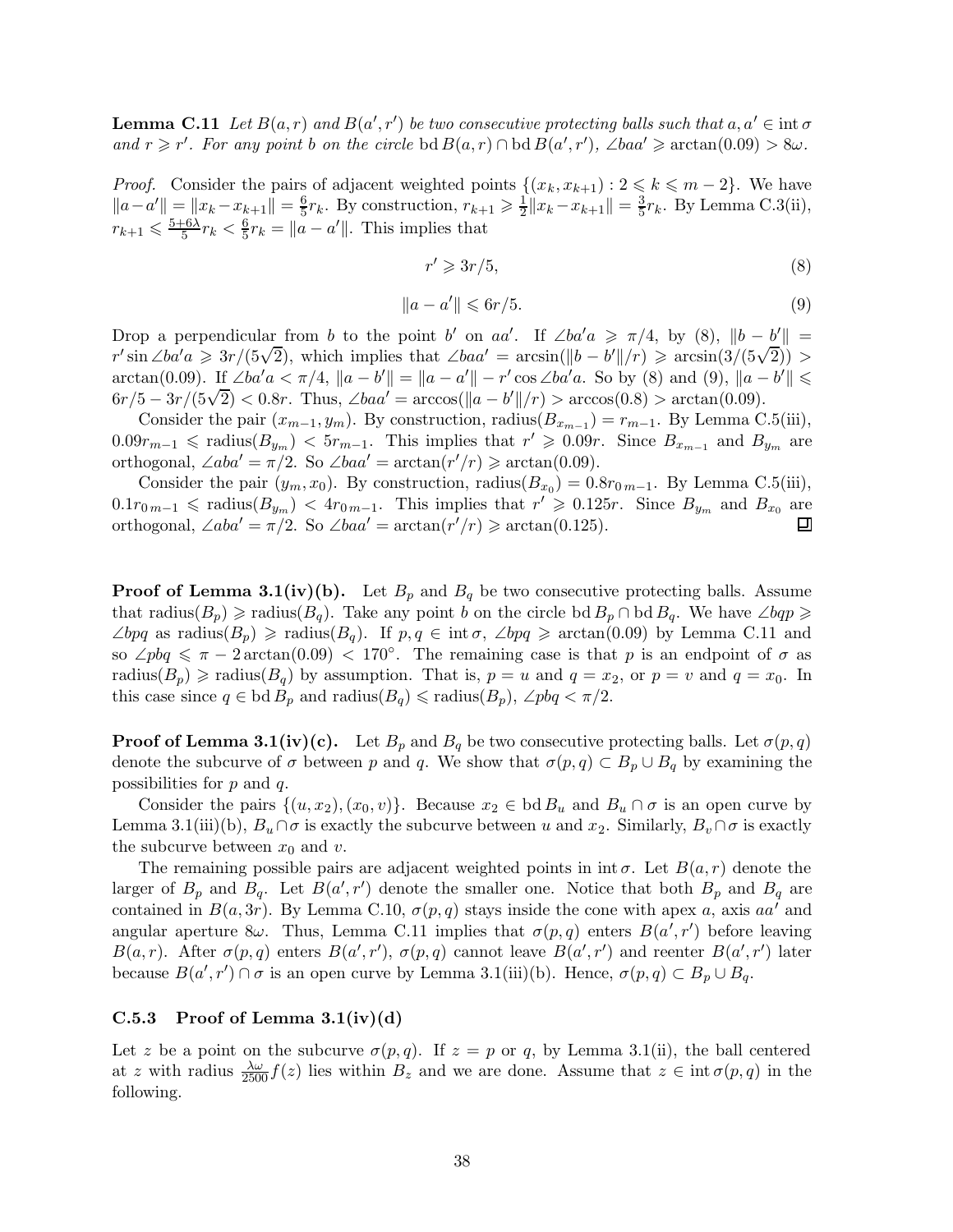Let  $B(a,r)$  denote the larger of  $B_p$  and  $B_q$ . Let  $B(a',r')$  denote the smaller one. Let H be the plane containing the circle bd  $B_p \cap \text{bd } B_q$ . Let C be the circle in H concentric to  $\text{bd } B_p \cap \text{bd } B_q$  such that the the angular aperture of the cone K formed by connecting a to C is  $16\omega$ . Since  $r \geq r'$ , the angular aperture of the cone K' formed by connecting a' to C is at least  $16\omega$ . Refer to Figure 4.



Figure 4: Proof of Lemma  $3.1(iv)(d)$ .

Notice that both  $B_p$  and  $B_q$  are contained in  $B(a, 3r)$ . By Lemma C.10,  $\sigma(p, q)$  resides in  $K \cup K'$ , which means that the minimum distance between  $\sigma(p,q)$  and bd  $(B_p \cup B_q)$  is at least the minimum distance between  $K \cup K'$  and bd  $(B_p \cup B_q)$ . Denote the latter distance by D. Observe that D is equal to the distance between C and  $\text{bd }B_p \cap \text{bd }B_q$ . So by Lemma C.11,

$$
D \ge r \sin(\arctan(0.09)) - r \sin(8\omega) > 0.009r.
$$
 (10)

By Lemma 3.1(iv)(c),  $\sigma(p,q) \subset B_p \cup B_q$  which is contained in  $B(a,3r)$ . Therefore, for any point  $z \in \sigma(p,q)$ ,

$$
||a - z|| \leqslant 3r,\tag{11}
$$

$$
\|a' - z\| \le \|a - a'\| + \|a - z\| \le 5r. \tag{12}
$$

Suppose that  $a \in \text{int } \sigma$ . As f is 1-Lipschitz over  $\text{int } \sigma$ ,  $f(z) \leqslant f(a) + ||a - z|| \leqslant f(a) + 3r$ by (11). By Lemma 3.1(ii),  $r \geq \frac{\lambda \omega}{21} f(a) \Rightarrow f(z) \leq \frac{21+3\lambda \omega}{\lambda \omega} r < \frac{22}{\lambda \omega} r$  as  $\lambda \leq 0.01$  and  $\omega \leq 0.01$ . Substituting this lower bound of r into (10) yields  $D > 0.009r > \frac{\lambda \omega}{2500} f(z)$ .

If a is an endpoint of  $\sigma$ , then  $a' \in \text{int } \sigma$  and  $a'$  lies on the boundary of  $B(a, r)$ . So  $f(a') \leq r$ . We have  $f(z) \leq f(a') + ||a' - z|| \leq r + ||a' - z||$  which is at most 6r by (12). Substituting this lower bound of r into (10) yields  $D > 0.009r \ge 0.0015f(z)$ .

### C.6 Lemma  $3.1(v)$

We first show that the distance between two protecting balls  $B_p$  and  $B_q$  is at least  $0.06 \cdot$  $min\{radius(B_p), radius(B_q) \}$  under certain conditions.

**Lemma C.12** Let  $(p, s, q)$  be three weighted points in this order on the 1-face  $\sigma$  (not necessarily consecutive). If  $||p - s|| \geq (1 + \mu)$  · radius( $B_p$ ) for some  $\mu \geq 0.02$ , the distance between  $B_p$  and  $B_q$  is at least  $0.06 \cdot \min\{\text{radius}(B_p), \text{radius}(B_q)\}.$ 

*Proof.* Let  $d(B_p, B_q)$  denote the distance between  $B_p$  and  $B_q$ . We derive a contradiction below assuming that  $d(B_p, B_q) < 0.06 \cdot \min\{\text{radius}(B_p), \text{radius}(B_q)\}.$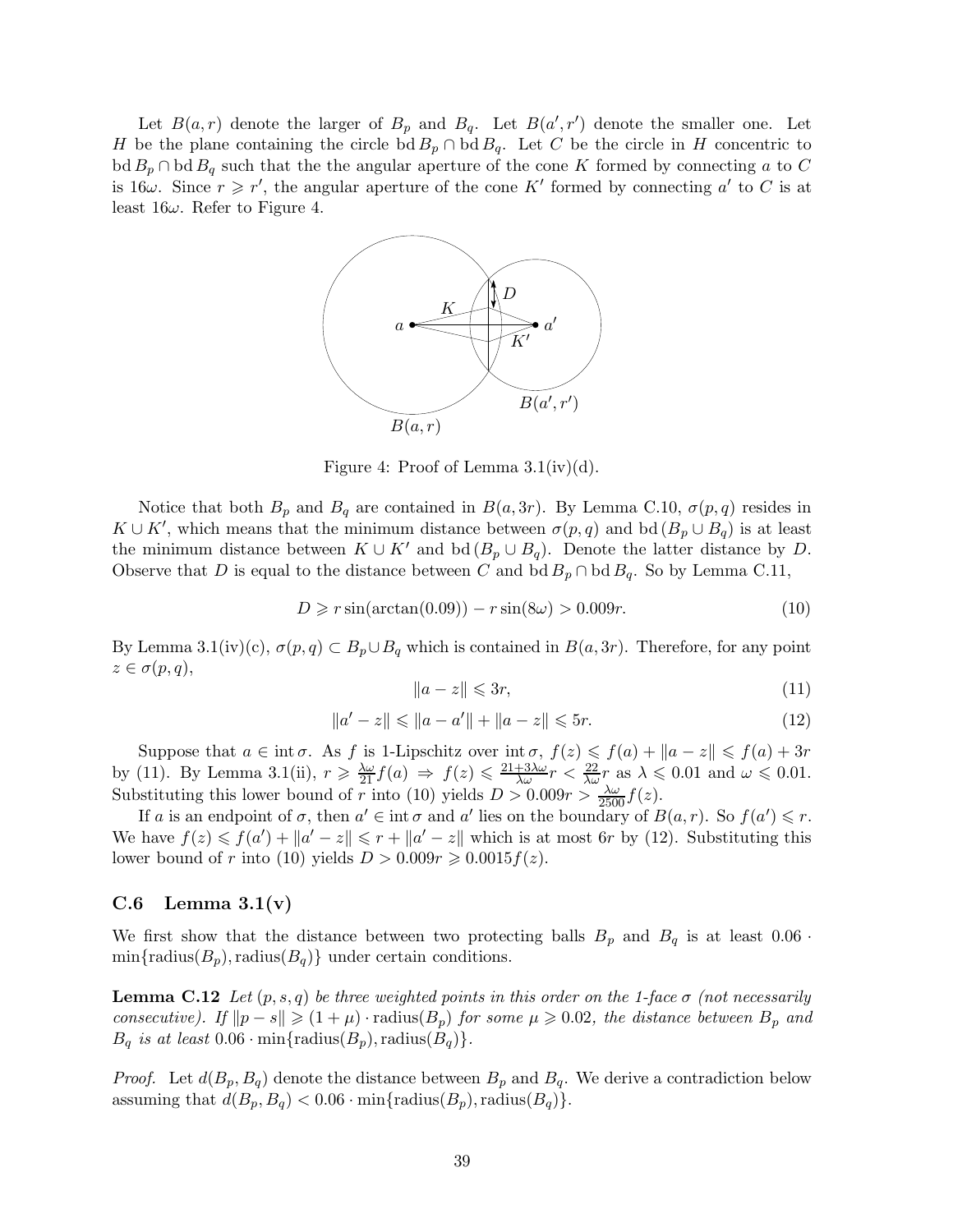By Lemma 3.1(iv)(a), for any protecting ball  $B_z$  where  $z \in \sigma$ ,  $B_z$  does not strictly contain any weighted point adjacent to z. By Lemma 3.1(iii)(b),  $B_p \cap \sigma$  and  $B_q \cap \sigma$  are open curves. Therefore,  $B_p$  cannot strictly contain s; otherwise,  $B_p$  would have to contain a weighted point adjacent to p. Similarly,  $B_q$  cannot strictly contain s.



Figure 5: Proof of Lemma C.12.

Refer to Figure 5. Let  $\theta_1 = \angle spq$  and let  $\theta_2 = \angle sqp$ . By the assumption that  $d(B_p, B_q)$  $0.06 \cdot \min\{\text{radius}(B_p), \text{radius}(B_q)\}\$ , both  $B_p$  and  $B_q$  are contained in  $B(a, 4r)$ , where  $B(a, 4r)$ denotes the larger of  $B_p$  and  $B_q$ . Then, Lemma C.10 implies that  $\theta_1 < 8\omega$ ,  $\theta_2 < 8\omega$  and  $\angle psq > \pi/2$ .

Let  $\ell$  be the line through s perpendicular to qs. Let  $\ell'$  be the line between p and s, perpendicular to ps, and at distance  $\mu \cdot$  radius( $B_p$ ) from s. We have length( $\ell \cap pqs$ )  $\geqslant$   $\|p$  $s\|\sin\theta_1 \geq (1+\mu)\sin\theta_1 \cdot \text{radius}(B_p)$ . Thus,  $d \geq (1+\mu)\sin\theta_1 \cos(\theta_1 + \theta_2) \cdot \text{radius}(B_p)$  and so  $d/d' \geqslant (1+\mu)\cos\theta_1\cos(\theta_1+\theta_2)$ . In Figure 5,  $d(B_p, B_q) \geqslant d''$  and  $d'' = \text{radius}(B_p) \cdot \left(\frac{d}{d' \cos \theta_1}\right)$  $\frac{d}{d' \cos \theta_1} - 1$ . Therefore,

$$
d(B_p, B_q) \geq \text{radius}(B_p) \cdot ((1 + \mu)\cos(\theta_1 + \theta_2) - 1). \tag{13}
$$

As  $\omega \leq 0.01$  and  $\max{\lbrace \theta_1, \theta_2 \rbrace} < 8\omega$ ,  $\cos(\theta_1 + \theta_2) \geq \cos(16\omega) \geq 0.987$ . By this lower bound of  $\cos(\theta_1 + \theta_2)$  and the assumption that  $\mu \geq 0.02$ , inequality (13) yields  $d(B_p, B_q) \geq$ radius( $B_p$ ) · (0.987 + 0.987 $\mu$  - 1) > 0.06 radius( $B_p$ ). This contradicts our assumption that  $d(B_n, B_n) < 0.06 \cdot \min\{\text{radius}(B_n), \text{radius}(B_q)\}\$ .  $d(B_p, B_q) < 0.06 \cdot \min\{\text{radius}(B_p), \text{radius}(B_q)\}.$ 

**Proof of Lemma 3.1(v).** Let  $B_p$  and  $B_q$  be two non-consecutive protecting balls. We use  $d(B_p, B_q)$  to denote the distance between  $B_p$  and  $B_q$ .

If p and q belong to different 1-faces, then  $||p - q|| \ge \max\{g(p), g(q)\}\$ . For any  $x \in \{p, q\}$ , Lemma 3.1(ii) implies that radius( $B_x$ ) <  $5\lambda g(x)$  <  $g(x)/4$ . Therefore,  $d(B_p, B_q) \geq \|p - q\|$  $g(p)/4 - g(q)/4 > 0.5 \cdot \max\{g(p), g(q)\}.$ 

Suppose that p and q belong to the same 1-face  $\sigma$ . We prove Lemma 3.1(v) in this case by verifying that the conditions of Lemma C.12 are satisfied for all pairs of non-adjacent weighted points on  $\sigma$ . We use  $R_{pq}$  to denote  $0.06 \cdot \min\{\text{radius}(B_p), \text{radius}(B_q)\}.$ 

Consider the pairs of weighted points  $\{(x_j, x_k) : 1 \leq j \leq k-2 < m-2\}$ . By Lemma C.3(ii),  $||x_{k-1} - x_k|| \geq \frac{6}{5+i}$  $\frac{6}{5+6\lambda}r_k = \left(1 + \frac{1-6\lambda}{5+6\lambda}\right)$  $\frac{1-6\lambda}{5+6\lambda}$   $r_k$ . Since  $\lambda \leq 0.01$ ,  $\frac{1-6\lambda}{5+6\lambda} > 0.02$ . So we can apply Lemma C.12 to  $(p, s, q) = (x_k, x_{k-1}, x_j)$  to obtain  $d(B_p, B_q) \ge R_{pq}$ .

Consider the pairs of weighted points  $\{(u, y_m), (u, x_0), (u, v)\}$ . We have  $x_0 \in B(v, \lambda f_{\omega_v}(v)) \subset$  $B(v, 0.3f_{\omega_v}(v))$ . By Lemma C.8,  $y_m \in B(v, 0.3f_{\omega_v}(v))$ . Since  $||u - v|| \ge \max\{g(u), g(v)\} \ge$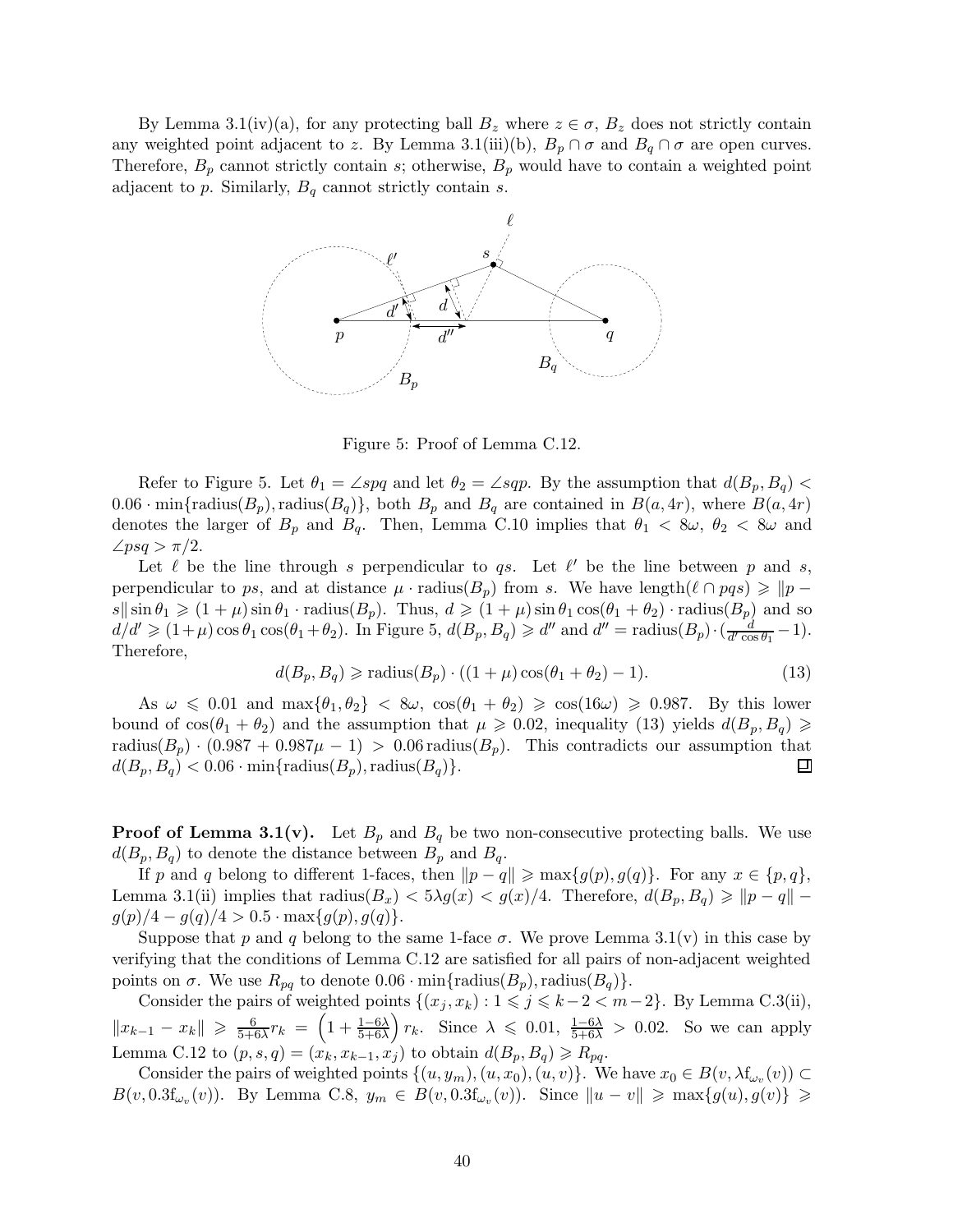$\max\{f_{\omega_u}(u), f_{\omega_v}(v)\}\$ , for any  $q \in \{y_m, x_0, v\}$ ,  $d(B_u, B_q) \geq (1-\lambda-0.3) ||u-v|| \geq \frac{1-\lambda-0.3}{\lambda}$ radius $(B_u)$  $20$  radius $(B_u)$ .

Consider the pairs of weighted points  $\{(x_k, q): 2 \leq k \leq m-2 \text{ and } q \in \{y_m, x_0, v\}\}.$  By Lemma C.3(ii),  $||x_k - x_{k+1}|| = 6r_k/5$ . So we can apply Lemma C.12 to  $(p, s, q) = (x_k, x_{k+1}, q)$ to obtain  $d(B_p, B_q) \ge R_{pq}$ .

The remaining set of weighted points to be considered is  $\{(x_{m-1}, x_0), (x_{m-1}, v), (y_m, v)\}.$ Since  $B_{x_{m-1}} \cap B(x_0, r_{0m-1}) = \emptyset$  and radius $(B_{x_0}) = \frac{4}{5}$  $\frac{4}{5}r_{0\,m-1}, d(B_{x_{m-1}}, B_{x_0}) > \frac{1}{5}$  $\frac{1}{5}$ radius $(B_{x_0}).$ By Lemma C.5(i),  $||x_{m-1} - x_0|| > \frac{2}{1+}$  $\frac{2}{1+\lambda}r_{m-1} > 1.9r_{m-1}$  as  $\lambda \leq 0.01$ . So we can apply Lemma C.12 to  $(p, s, q) = (x_{m-1}, x_0, v)$  to obtain  $d(B_p, B_q) \ge R_{pq}$ . To bound  $d(B_{y_m}, B_v)$ , we first relate radius( $B_{y_m}$ ) and  $||y_m - x_0||$ . Since  $B_{y_m}$  and  $B_{x_0}$  are orthogonal, radius( $B_{y_m}$ ) =  $||y_m - x_0||^2 - (\frac{4}{5})$  $\frac{4}{5}r_{0\,m-1}$ )<sup>2</sup>. By Lemma C.5(ii),  $||y_m - x_0|| \leq 4r_{0\,m-1}$ . Thus, radius( $B_{y_m}$ ) ≤  $\sqrt{24/25} ||y_m - x_0|| \Rightarrow ||y_m - x_0|| > 1.02$  radius $(B_{y_m})$ . So we can apply Lemma C.12 to  $(p, s, q) = (y_m, x_0, v)$  to obtain  $d(B_p, B_q) \ge R_{pq}$ .

# D Lemma 5.15

We first prove four topological results in the next section. Afterwards, we use them to prove Lemma 5.15.

### D.1 Technical lemmas

The next lemma states that for any edge  $e \in \text{star}(p, \sigma)$  where p is a point on a 2-face  $\sigma$ ,  $V_e|_{\sigma}$  is an open curve under certain conditions. So each facet of  $V_p$  contributes at most one curve to bd  $(V_p \cap \sigma)$ .

**Lemma D.1** Let S be the current admissible point set. Assume that  $||a - b|| \ge 0.03 \text{ lfs}_{\varepsilon}^*$  for any  $a, b \in S$ . Let p be a point in  $S \cap \sigma$  for some 2-face  $\sigma$ . Suppose that Infringed $(p, \sigma)$  and CurveNormal $(p, \sigma, \phi_c)$  return null and size $(t, \sigma) < 0.03$  lfs<sup>\*</sup> for any triangle  $t \in \text{star}(p, \sigma)$ . Then,  $V_e|_{\sigma}$  is an open curve for any edge  $e \in \text{star}(p, \sigma)$ .

*Proof.* Take an edge  $pq \in \text{star}(p, \sigma)$ . As Infringed $(p, \sigma)$  returns null,  $q \in \sigma$ . No curve in  $V_{pq}|_{\sigma}$  is closed; otherwise, CurveNormal $(p, \sigma, \phi_c)$  would return a point. So  $V_{pq}|_{\sigma}$  is a collection of open curve(s). Take any open curve  $\xi$  in  $V_{pq}$ , If  $V_{pq}$  avoids bd  $\sigma$ , both endpoints of  $\xi$  belong to bd  $V_{pq}$ . Otherwise,  $V_{pq}$  intersects bd  $\sigma$  exactly once by Lemma 5.3 and so at least one endpoint of  $\xi$  belongs to bd  $V_{pq}$ .

Assume that  $V_{pq}|_{\sigma}$  consists of two or more open curves. We derive a contradiction below. There are at least three distinct curve endpoints  $x_1$ ,  $x_2$  and  $x_3$  in bd  $V_{pq}$ . By assumption, the weighted distance between p and  $x_i$  is less than  $0.03 \text{ lfs}^*_{\varepsilon}$  for  $1 \leq i \leq 3$ . Then,  $x_i \in$  $B(p, \sqrt{2} \text{range}(p))$  for  $1 \le i \le 3$  by Lemma 5.8 and  $\angle n_{\sigma}(p)$ ,  $V_{pq} < 4\omega$  by Lemma 5.9. Also, by Lemma 5.7,  $n_{\sigma}(p)$  makes an angle less than  $26\omega$  radians with the Voronoi edges containing  $x_1$ ,  $x_2$  and  $x_3$ .

If any two points in  $\{x_1, x_2, x_3\}$  lie on the same edge of  $V_{pq}$ , say  $x_1$  and  $x_2$ , then  $x_1x_2$  is parallel to that edge and so  $\angle n_{\sigma}(p), x_1x_2 < 26\omega$ . This is a contradiction because  $\angle n_{\sigma}(p), x_1x_2 >$  $\pi/2 - 2\omega$  by Lemma 5.2(iii).

Suppose that  $x_1, x_2$  and  $x_3$  lie on three distinct Voronoi edges. The support lines of these three edges bound a convex polygon Q containing  $V_{pq}$ . (Q is possibly unbounded.) Refer to Figure 6. Let  $\vec{d}$  be the projection of  $n_{\sigma}(p)$  onto the plane of  $V_{pq}$ . We have  $\angle n_{\sigma}(p), \vec{d} = \angle n_{\sigma}(p), V_{pq} <$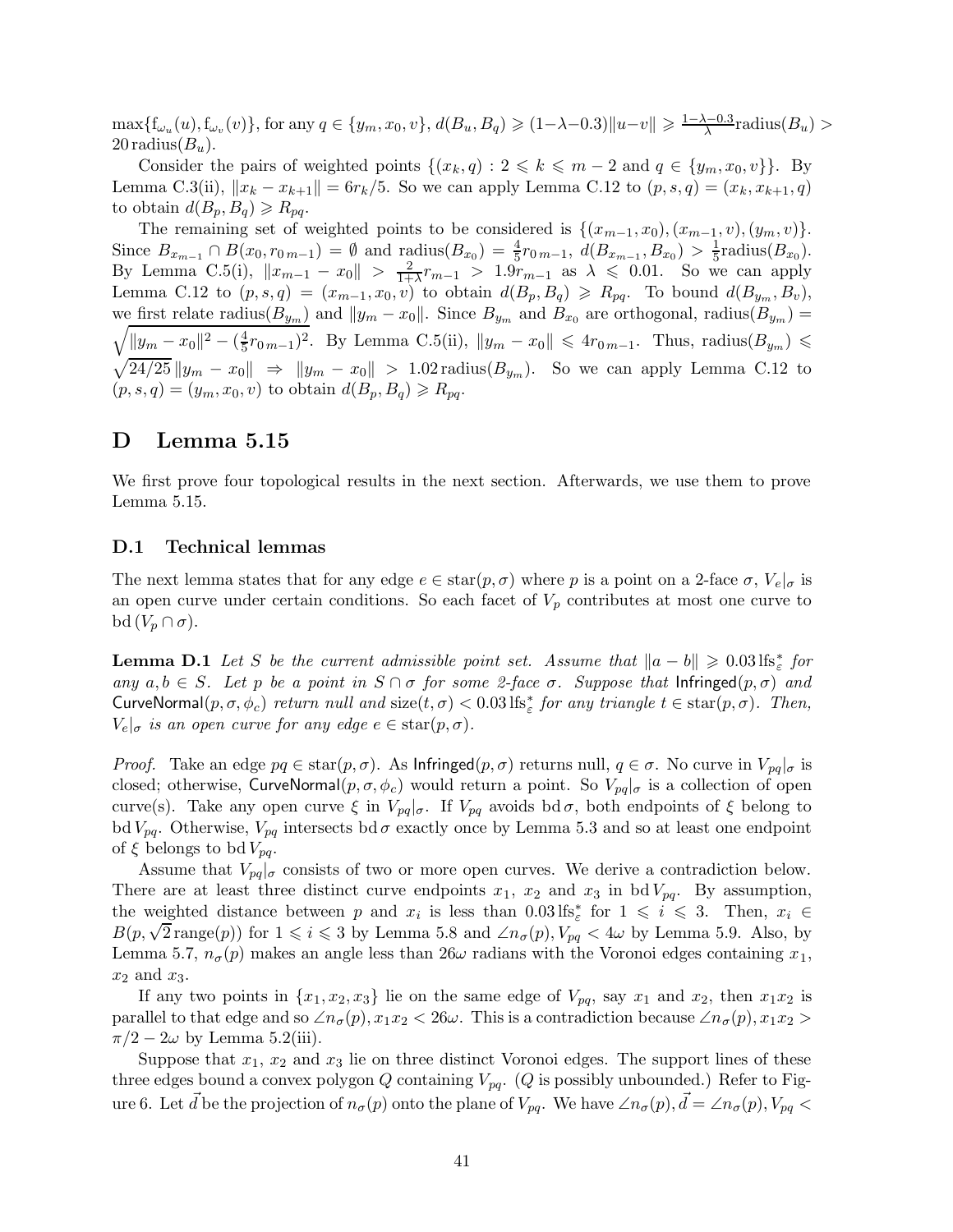

Figure 6: The convex polygon denotes  $V_{pq}$ .

 $4\omega$ . So each side of Q makes an angle less than  $4\omega + 26\omega = 30\omega$  radians with  $\vec{d}$ . Thus, the angle at some vertex of Q is obtuse, say the vertex between  $x_1$  and  $x_2$ . It follows that ∠ $\vec{d}$ ,  $x_1x_2 < 30\omega$ . However, Lemma 5.2(iii) implies that  $\angle \vec{d}$ ,  $x_1x_2 \geq \angle n_\sigma(p)$ ,  $x_1x_2 - \angle n_\sigma(p)$ ,  $\vec{d} > \pi/2 - 6\omega$ , a contradiction.

The next result shows that bd  $(V_p \cap \sigma)$  is not far from p under certain conditions.

**Lemma D.2** Let S be the current admissible point set. Assume that  $||a - b|| \ge 0.03 \text{ lfs}^*_{\varepsilon}$  for any  $a, b \in S$ . Let p be a point in  $S \cap \sigma$  for some 2-face  $\sigma$ . Suppose that Infringed $(p, \sigma)$  and CurveNormal $(p, \sigma, \phi_c)$  return null and size $(t, \sigma) < 0.03$  lfs<sup>\*</sup><sub> $\epsilon$ </sub> for any triangle  $t \in \text{star}(p, \sigma)$ . Then,  $\mathrm{bd}(V_p \cap \sigma) \subset B(p, 6 \mathrm{range}(p)).$ 

*Proof.* If p is unweighted,  $V_p$  avoids bd  $\sigma$  by Lemma 5.3. So bd  $(V_p \cap \sigma)$  contains the curves in  ${V_{pq}}_{\sigma}$ : edge  $pq \in \text{star}(p, \sigma)$ . If p is weighted, bd  $(V_p \cap \sigma)$  contains the above curves as well as  $V_p \cap \text{bd }\sigma.$ 

When p is weighted, by Lemma 5.3, bdV<sub>p</sub> intersects bd  $\sigma$  exactly twice. So  $V_p \cap$  bd  $\sigma$  is an open curve. Then, it follows from Lemma 3.1(iv)(c) that  $V_p \cap \text{bd } \sigma \subset B_p \subset B(p, \text{6 range}(p)).$ 

Take an edge  $pq \in \text{star}(p, \sigma)$ . By Lemma D.1,  $V_{pq}|_{\sigma}$  is an open curve. Let  $x_1$  and  $x_2$ be its endpoints. If  $x_i \in bd V_{pq}$ , by assumption, the weighted distance between p and  $x_i$ is less than lfs<sup>\*</sup><sub>*i*</sub>. Then,  $||p - x_i|| < \sqrt{2}$  range(p) by Lemma 5.8. If  $x_i \in \text{int } V_{pq}$ , p must be weighted and  $x_i \in V_p \cap \text{bd } \sigma \subset B_p$ . Hence,  $\max_{1 \leq i \leq 2} ||p - x_i|| < \sqrt{2} \text{range}(p)$  and  $||x_1 - x_2|| \leq$  $||p - x_1|| + ||p - x_2|| < 2\sqrt{2} \text{ range}(p).$ 

For any point  $z \in \text{int } V_{pq}|_{\sigma}$ , since CurveNormal $(p, \sigma, \phi_c)$  returns null,  $\angle x_1 x_2 > \pi - 4\phi_c >$  $\pi - \pi/4 - 16\omega > \pi/2$ . Therefore,  $\max_{1 \leq i \leq 2} ||x_i - z|| \leq ||x_1 - x_2|| < 2\sqrt{2}$  range(p). Hence,  $||p - z|| \le ||p - x_1|| + ||x_1 - z|| < 6 \text{ range}(p).$ Ξ

Lemma D.2 motivates us to examine  $B(p, 6 \text{ range}(p)) \cap \sigma$  which contains bd  $(V_p \cap \sigma)$ . The next results shows that  $V_p$  contains a topological disk in  $B(p, 6 \text{ range}(p)) \cap \sigma$  under certain conditions.

**Lemma D.3** Let S be the current admissible point set. Assume that  $||a - b|| \ge 0.03 \text{ lfs}_{\varepsilon}^*$  for any  $a, b \in S$ . Let p be a point in  $S \cap \sigma$  for some 2-face  $\sigma$ . Suppose that size $(t, \sigma) < 0.03$  lfs<sup>\*</sup> for any triangle  $t \in \text{star}(p, \sigma)$ . Let  $D \subset B(p, \text{6 range}(p)) \cap \sigma$  be a topological disk such that  $\text{bd } D \subset \text{bd } V_p$ ,  $\text{bd } D$  intersects some edge of  $V_p$ , and  $\text{int } D \cap \text{bd } V_p = \emptyset$ . Then  $D \subset V_p$ .

*Proof.* By assumption, bd D intersects an edge of  $V_p$ . So bd D intersects  $V_t$  for some triangle  $t \in \text{star}(p, \sigma)$ . By assumption, ortho $(t) \leq \text{size}(t, \sigma) < 0.03 \text{ lfs}_{\varepsilon}^*$ . So  $\angle n_{\sigma}(p), V_t < 26\omega$  by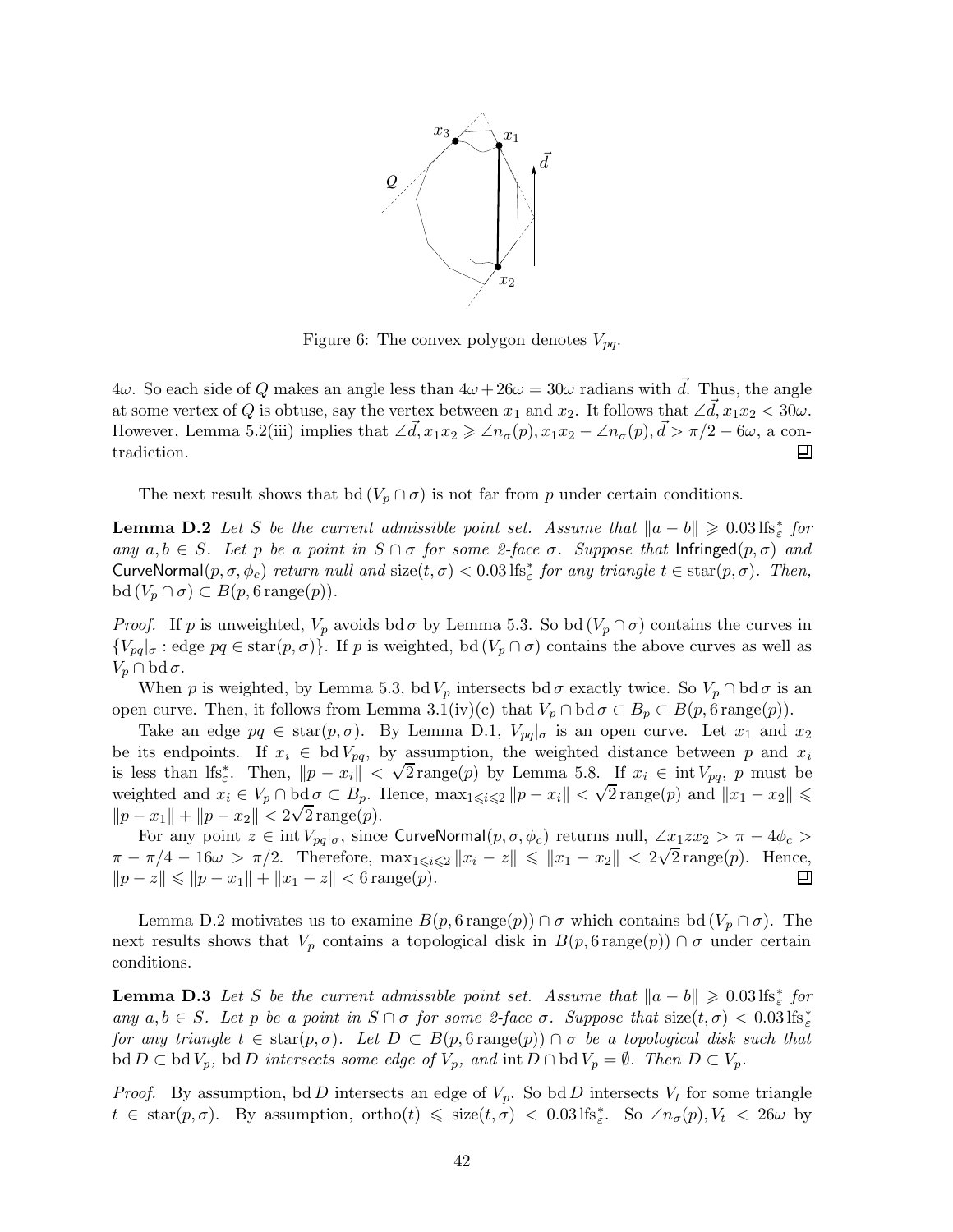Lemma 5.7. Assume to the contrary that  $D \not\subset V_p$ . As int  $D \cap \text{bd } V_p = \emptyset$ , we conclude that int D is outside  $V_p$ . The closed curve bd D splits bd  $V_p$  into two topological disks, and let U be one of them. So  $D \cup U$  is a topological sphere.



Figure 7: Proof of Lemma D.3.

Refer to Figure 7. Let  $\ell$  be a line outside  $V_p$ , parallel to  $V_t$ , and arbitrarily close to  $V_t$ . Since int D is outside  $V_p$ ,  $\ell$  must intersect int D at a point y. As  $D \cup U$  is a closed surface,  $\ell$  must intersect  $D \cup U$  at another point z. Moreover, as  $\ell$  is outside  $V_p$ , z must belong to D. Since yz is parallel to  $\ell$ , ∠ $n_{\sigma}(p)$ ,  $yz = \angle n_{\sigma}(p)$ ,  $V_t < 26\omega$ . However, since  $y, z \in B(p, 6 \text{ range}(p)) \cap \sigma$ ,<br>Lemma 5.2(iii) implies that ∠ $n_{\sigma}(p)$ ,  $yz > \pi/2 - 2\omega$ , a contradiction. Lemma 5.2(iii) implies that  $\angle n_{\sigma}(p), yz > \pi/2 - 2\omega$ , a contradiction.

The possibility that  $V_p$  may intersect bd  $\sigma$  complicates the analysis because bd  $(V_p \cap \sigma)$  needs not be a subset of bd  $V_p$ . Nonetheless, the next result shows that if bd  $(V_p \cap \sigma)$  contains two or more curves, we can always find a "most nested curve" in bd  $(V_p \cap \sigma)$  that lies on bd  $V_p$ .

**Lemma D.4** Let S be the current admissible point set. Let p be a point in  $S \cap \sigma$  for some 2-face  $\sigma$ . Let  $M = B(p, 6$  range(p))∩mani( $\sigma$ ). Suppose that bd ( $V_p \cap \sigma$ ) ⊂ M and bd ( $V_p \cap \sigma$ ) contains two or more closed curves. There exists a closed curve  $\zeta$  in bd  $(V_p \cap \sigma)$  such that  $\zeta \subset \text{bd } V_p$  and the topological disk bounded by  $\zeta$  in M does not contain other curves in bd  $(V_p \cap \sigma)$ .

*Proof.* By Lemma 5.2(ii), M is a topological disk. So each closed curve  $\xi$  in bd  $(V_p \cap \sigma)$  bounds a topological disk in M, which we denote by  $D_{\xi}$ . Pick a most nested curve  $\xi$  in bd  $(V_p \cap \sigma)$ , i.e.,  $D_{\xi}$  does not contain other curves in bd  $(V_p \cap \sigma)$ . If  $\xi$  does not contain p,  $\xi$  lies on the boundary of bd $V_p$  and we are done.

Suppose that  $\xi$  contains p. So p is weighted. By Lemma 5.3, bd  $V_p$  intersects bd  $\sigma$  exactly twice. Thus,  $V_p \cap \text{bd } \sigma$  is an open curve contained in  $\xi$  and any curve in bd  $(V_p \cap \sigma)$  other than ξ must avoid bd σ. It follows from Lemma 3.1(iii)(b) that  $B(p, 6$  range(p)) ∩ bd σ is an open curve, which cuts across M. We have just shown that for any curve  $\eta$  in bd  $(V_p \cap \sigma)$  other than ξ, η cannot cross  $B(p, 6$  range $(p)$ ) ∩ bd σ. This implies that  $D<sub>η</sub>$  cannot contain ξ. Hence, either  $η$  or the "most nested curve" in bd ( $V<sub>p</sub> ∩ σ$ ) inside  $D<sub>n</sub>$  satisfies the lemma.  $\eta$  or the "most nested curve" in bd  $(V_p \cap \sigma)$  inside  $D_\eta$  satisfies the lemma.

### D.2 Proof of Lemma 5.15

Assume that bd ( $V_p \cap \sigma$ ) consists of two or more closed curves. We derive a contradiction in the following.